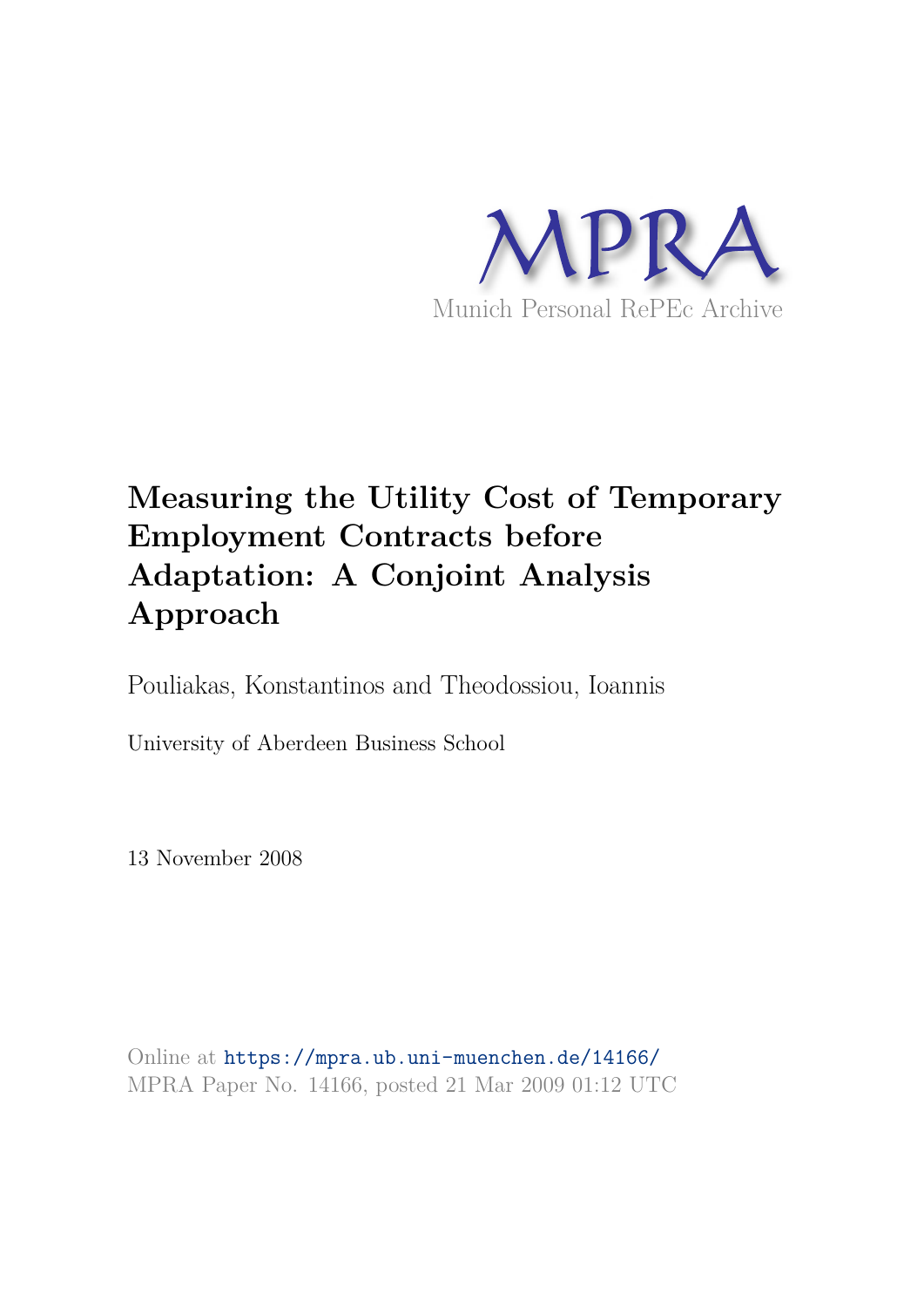# Measuring the Utility Cost of Temporary Employment Contracts before Adaptation: A Conjoint Analysis Approach

# KONSTANTINOS POULIAKAS $^{\rm l}$  and IOANNIS THEODOSSIOU $^{\rm 2}$

*Centre for European Labour Market Research, University of Aberdeen Business School, Dunbar Street, Old Aberdeen, Scotland, UK AB24 3QY.*

**Key Words**: Utility, Temporary contracts, Adaptation, Conjoint analysis. JEL- Code: C25, J31, J41.

# ABSTRACT

This study attempts to estimate the 'utility cost' of temporary employment contracts purged of the psychological effects of adaptation. A conjoint analysis experiment is used that examines the *ex-ante* contract preferences of a unique sample of low-skilled employees from 7 European countries. It is shown that permanent contract holders request a significant wage premium to move to a temporary job. In contrast, temporary workers are indifferent between permanent and temporary contracts, *ceteris paribus*. The evidence suggests that individuals have a *psychological immune system* which neutralises events that challenge their sense of well-being, such as job insecurity.

# INTRODUCTION

*A thoroughly deprived person, leading a very reduced life, might not appear to be badly off in terms of the mental metric of utility, if the hardship is accepted with non-grumbling resignation. In situations of longstanding deprivation, the victims do not go on weeping all the time, and very often make great efforts to take pleasure in small mercies and cut down personal desires to modest – 'realistic' – proportions. The person's deprivation then, may not at all show up in the metrics of pleasure, desire fulfilment, etc., even though he or she may be quite unable to be adequately nourished, decently clothed, minimally educated and so on" (Amartya Sen, 1990, p. 45).*

<sup>&</sup>lt;sup>1</sup> Lecturer of Economics, Tel. ++44 01224 272172, email: **k**.pouliakas@abdn.ac.uk.

<sup>&</sup>lt;sup>2</sup> Corresponding author: Professor of Economics, Tel.  $++44.01224.272181$ , email: theod@abdn.ac.uk.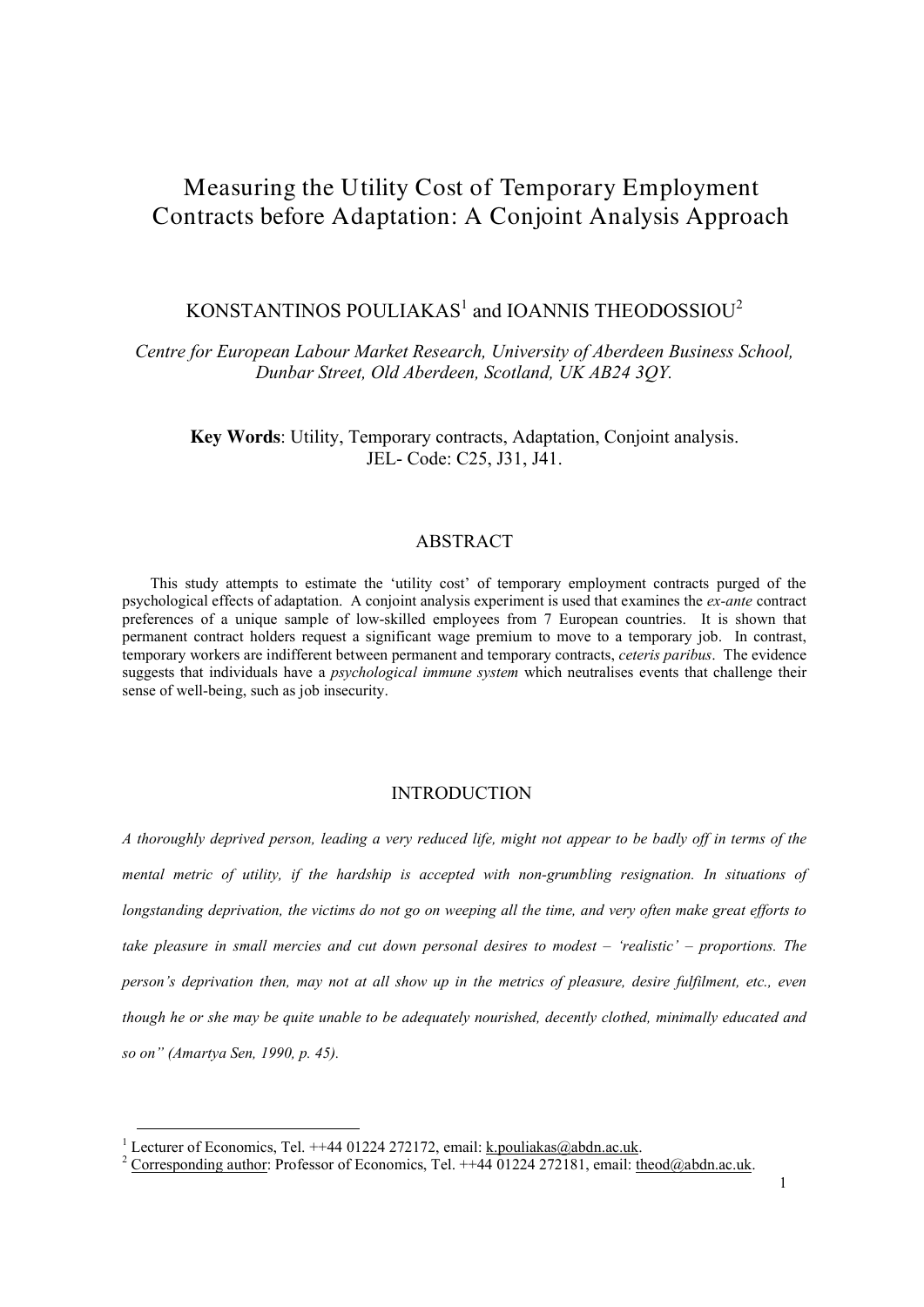In recent times there has been an increasing focus of public policy on the use of 'flexible' labour markets practices as a means of safeguarding employers from global competitive pressures (Harrison, 1998). As this initiative has frequently encouraged the widespread use of 'atypical' forms of employment (e.g. part-time work, temporary contracts, non-standard working hours), it has come into conflict with previous existing social norms of the workplace, such as the reliance on long-term employer-employee relationships. For this reason it has often been argued that the shift to non-standard employment contracts has had adverse repercussions on job security and individual well-being. For instance, it has been shown that individuals in the labour market now experience more unstable working lives, with those in part-time and temporary jobs facing far shorted job durations and greater job instability compared to those in full-time/permanent contracts (Gregg and Wadsworth, 1995; 1996).

Economists and policymakers have also become increasingly interested in investigating the impact of precarious employment on individuals' well-being and quality of life. It is now customary in the literature to utilize subjective measures of well-being in order to estimate the utility loss of moving to non-standard forms of employment (Booth et al., 2002; Kaiser, 2002; Pouliakas and Theodossiou, 2005[a],[b]; Ferrer-i-Carbonell and van-Praag, 2006). Such studies have generally found ambiguous effects of atypical contracts on individual job satisfaction, which usually vary depending on the countries that are examined.

In this paper it is argued that drawing conclusions about the effect of economic and policy changes on the basis of *ex post* subjective evaluations of individual well-being is likely to be misleading. It has for a long time been acknowledged that satisfaction questions suffer from a number of weaknesses, most notably that they are affected by a process of *adaptation* and *coping*<sup>i</sup> (Brickman and Campbell, 1971; Easterlin, 1974, 2001; Frederick and Loewenstein, 1999) and are contaminated by *cognitive dissonance*ii (Festinger, 1957) or *rationalization* (Gilbert, 2006). In light of the above psychological processes, the evaluation of the effect of any job characteristic on individual satisfaction is a particularly troublesome issue. Due to adaptation, coping and cognitive dissonance, the long-term impact on well-being of a change in the situation of an individual is expected to be smaller than one would have anticipated *a priori* or at the instant moment of change (Brickmen and Campbell, 1971; Frederick and Loewenstein, 1999; Helson, 1947; Kahneman *et al.,* 1999). Casual empiricism would nevertheless suggest that there is still a significant welfare cost that human beings experience in the period of transition from a favourable to an unfavourable state (e.g. from employment to unemployment). Thus, even though individuals might eventually adapt to unfortunate circumstances of life, mitigating the unhappiness and disruption that they experience for months, even years, in the interim certainly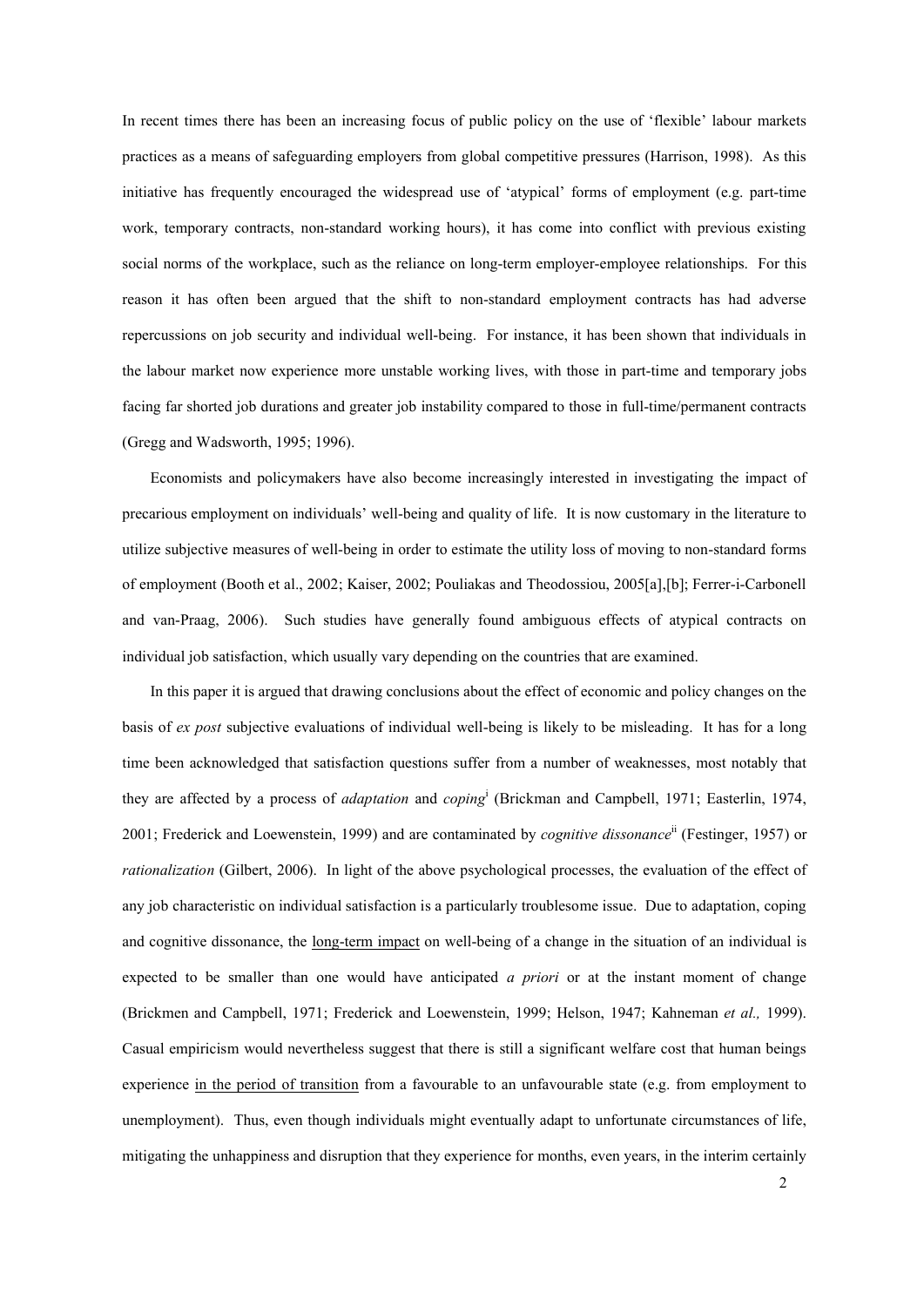seems like a worthwhile objective for policy. However, in order to investigate the transitional impact of any economic or policy change (such as a shift towards insecure contracts) on individual well-being, it is necessary to purge the effects of adaptation and cognitive dissonance.

This is the focus of the present study, which attempts to control for the inevitability of adaptation by resorting to a stated preferences technique known as *conjoint analysis* (Green *et al*., 2001; Hair *et al*., 1998). The novelty of this technique is that it ultimately allows the researcher to uncover the *ex ante* preferences of workers over a number of hypothetical jobs that have not yet been realized, that is prior to any psychological adaptation phenomena coming into play. Using a newly developed sample of homogenous workers from seven European countries, it is thus shown that once adaptation is controlled for a significantly large wage premium is required to induce workers on permanent contracts to move to temporary employment. This finding becomes more striking when it is contrasted to the preferences of observationally equivalent temporary employees, as the latter are found to be indifferent between the permanent and temporary contractual options.

Given that current temporary contract holders have presumably adjusted their perceptions to the circumstances surrounding an insecure contract, the paper further examines whether their indifference is likely to be the outcome of the workings of adaptation, rather than of other plausible economic reasons (e.g. career prospects, imperfect information, differential unobserved risk preferences). Overall, the empirical evidence is supportive of arguments that individuals have a *psychological immune system* (Wilson and Gilbert, 2003; Gilbert, 2006, p. 162) which detects and neutralises events that challenge our sense of wellbeing (such as job insecurity). Nonetheless, the fact that the empirical results confirm the well-documented disutility associated with joblessness (Clark and Oswald, 1994; Winkelmann & Winkelmann, 1998; Theodossiou, 1998) suggests that adaptation may be of a different intensity for different states (Clark et al., 2004; Dolan and Kahneman, 2008, p. 216). Finally, and in accordance with the practice of a number of psychological experiments (Gilbert, 2006, p. 223-228), this paper attempts to obtain a monetary estimate of the extent of the utility loss associated with a move to non-permanent employment, by comparing the wage premiums of permanent employees with those of their temporary surrogates.

The present paper is structured as follows. Section I briefly reviews some of the existing studies examining the impact of temporary contracts on employee well-being. In Section II the conjoint analysis methodology is outlined, while Section III describes the data collection procedure. In Section IV the econometric technique is explained. Sections V and VI contain an extensive discussion of the empirical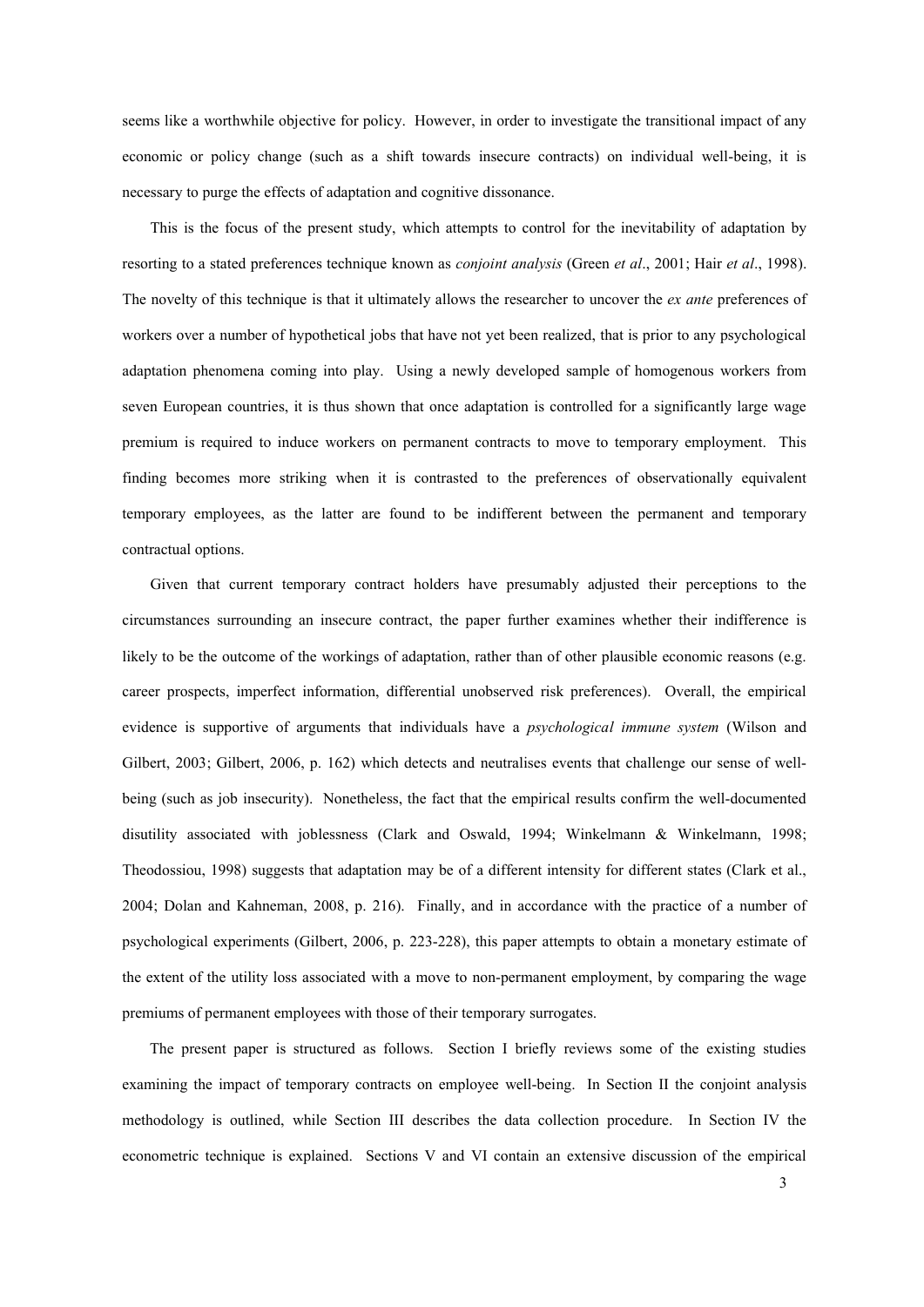results, while Section VII engages in sensitivity analysis that scrutinizes the various economic interpretations of the findings. Finally, Section VIII advocates the adaptation hypothesis of this paper, while Section IX concludes with some criticisms and suggestions for future research.

# I. LITERATURE REVIEW

Economists have recently estimated the utility cost of precarious forms of work by examining the difference in the stated job satisfaction of individuals who are employed in non-permanent jobs with those who occupy permanent positions. Booth *et al*. (2002) have shown that temporary jobs in the UK are not desirable as a means of long-term careers. They typically pay less than corresponding permanent jobs, and are associated with lower levels of job satisfaction and poorer work-related training.<sup>iii</sup> The strong dissatisfaction of temporary and part-time workers is also highlighted by Pouliakas and Theodossiou (2005[a]) in the case of Greece. On a different note, Green and Tsitsianis (2005) have argued that rising job insecurity in Britain and Germany, following the trend towards atypical contracts, cannot explain the fall in job satisfaction in either country, while factors such as the intensification of work effort and declining task discretion are more appropriate culprits. Finally, Pouliakas and Theodossiou (2005[b]) and Ferrer-i-Carbonell and van-Praag (2006) have embarked on cross-country comparisons to show that the ultimate effect of the type of contract on job satisfaction seems to depend on institutional features of the countries under investigation, which determine the extent to which individuals who work on non-permanent contracts do so by choice rather than compulsion.

Drawing conclusions about the effect of economic and policy changes on the basis of differences in the *ex post* subjective evaluation of individual well-being is, nevertheless, likely to be misleading, due to the phenomenon of *hedonic adaptation* (Frederick and Loewenstein, 1999). One of the most remarkable traits of human beings is their ability to adapt to changing situations, such as an income increase or devastating health events (Brickman *et al*., 1978), by changing their aspirations with the passage of time. The Easterlin paradox (2001), whereby no time-series relationship is found between income and happiness in advanced Western economies, has typically been attributed to the offsetting workings of adaptation (Frey and Stutzer, 2002). Gilbert (2006, p. 152-152) and Dolan and Kahneman (2008) also discuss the implications of adaptation in the context of the evaluation of different states of health by able-bodied people, who tend to underestimate how surprisingly resilient people are in the face of trauma. It follows that if human beings rationalize their state of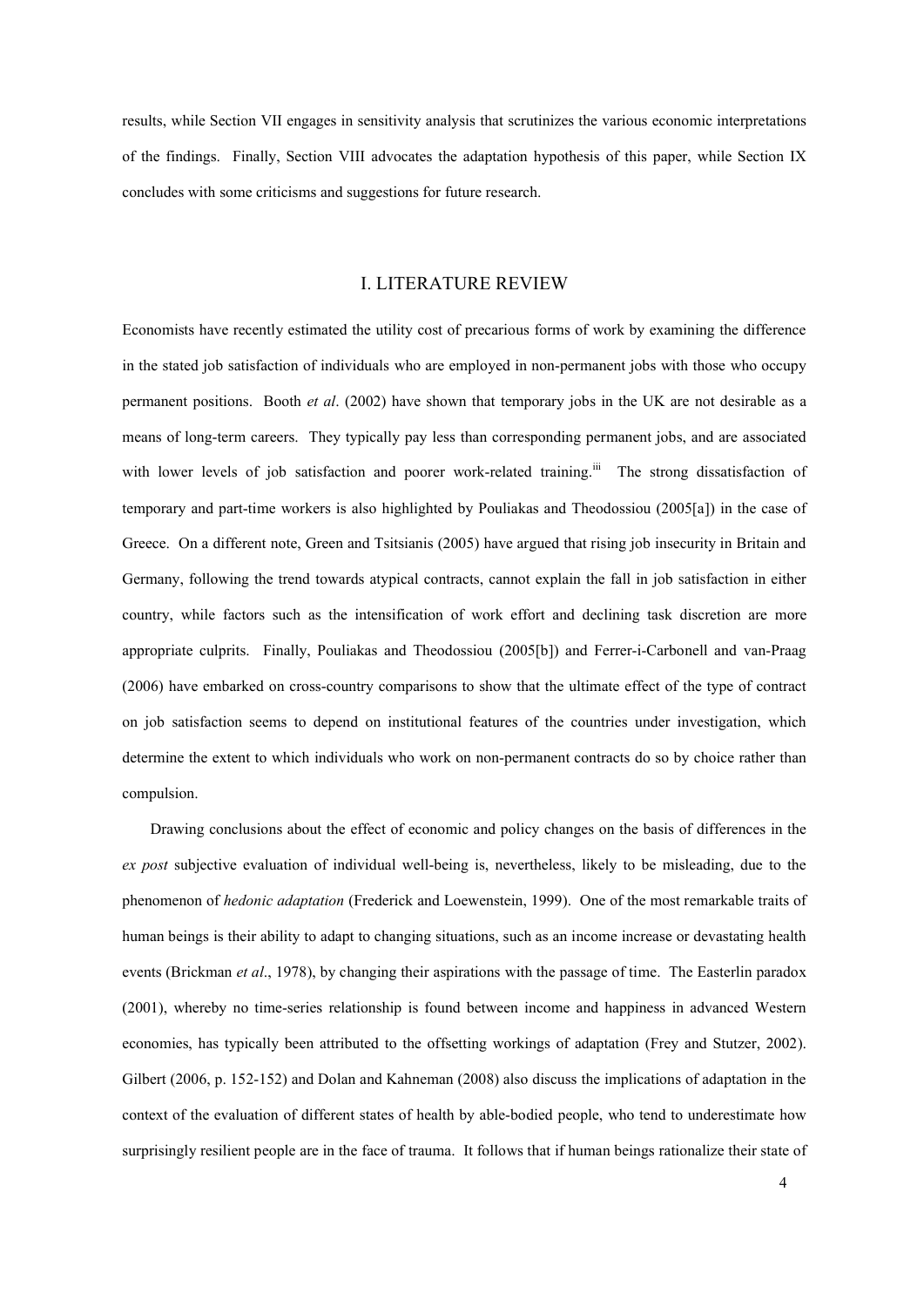affairs in such a manner, job satisfaction scores are not likely to be constant neither immutable. Instead, due to the impact of the psychological processes of *adaptation, coping* and *cognitive dissonance*, the long-run impact of changing conditions on individual well-being should be smaller than one would have anticipated *a priori*.

Of course, one way of avoiding this complication is to uncover the level of satisfaction that the individual experiences *at the instant moment* of change in his/her circumstances. It is in this spirit that Leontaridi and Theodossiou (2004) used the BHPS to evaluate the effect of employment status on individual well-being in the period straight after a labour market transition has occurred. The authors argued that in the first period of transition it may be expected that the process of adaptation has not yet worked itself out to its full extent. With this assumption, they showed that transitions from full-time employment to joblessness or part-time work are associated with a significant reduction in individual utility.

The present study takes an alternative approach to overcoming the aforementioned psychological difficulties. It attempts to control for the inevitability of *ex post* adaptation and coping by resorting to a stated or revealed preference technique known as *conjoint analysis* (*EPICURUS* project, 2005; Pouliakas, 2007). The novelty of this methodology is that it ultimately allows the researcher to uncover the *ex ante* preferences of a sample of workers over a given number of attributes that are typical of most jobs. Given the evidence of numerous psychological studies suggesting that 'the intuitive forecasts of lay people generally fail to [take due account of adaptation]' (Dolan and Kahneman, 2008, p. 217), this technique enables the detection of the "uncontaminated" by adaptation effect of a change in labour market events on individual well-being. In the next section a description of this methodology is provided.

# II. THE CONJOINT ANALYSIS METHODOLOGY

Inspired by previous research that has sought to reveal individual preferences for health care or a nature area (Adamowicz *et al*. 1994; Ryan and Farrar, 2000), this study is one of the first to use the stated preferences methodology of *conjoint analysis* in order to identify how individuals value the various attributes of a job.iv Conjoint analysis is a data collection method that is rooted in random utility theory (McFadden, 1973; Hanemann, 1984; van Beek *et al*., 1997) and which allows researchers to disentangle the preferences of individuals based on information that they state in a questionnaire. In the context of this paper, respondents are presented with and are then asked to make choices between alternative hypothetical job scenarios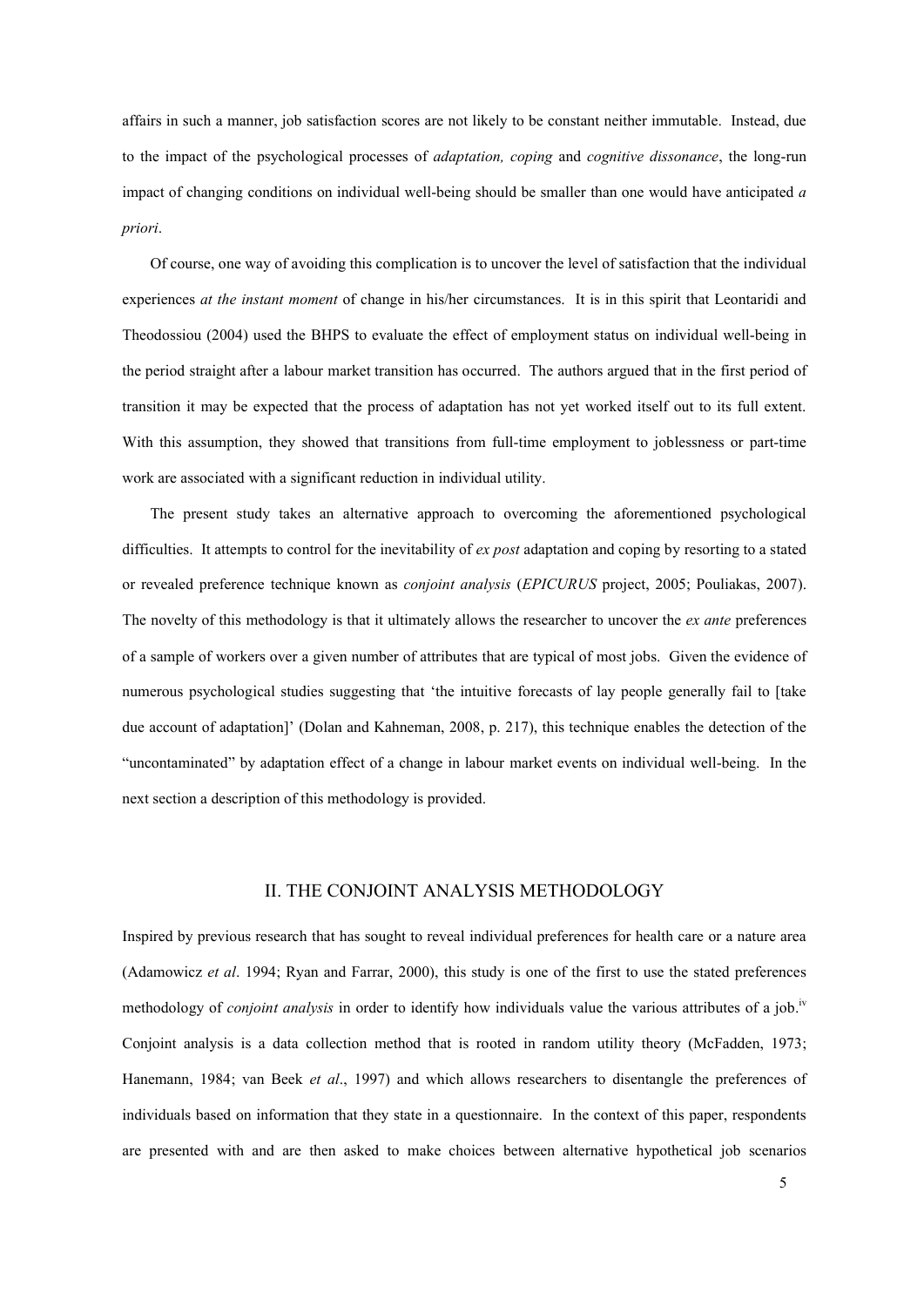involving different levels of attributes that have been identified as important for influencing the quality of work. Assume that a job may be adequately described by *a* attributes. Hence, one may describe a job by a vector  $q_{1a} = (q_{11}, q_{12}, q_{13}...)$ , the so called '*job vignette*'. Individuals are then offered a finite number of vignettes (e.g. *q*1a, *q*2a, *q*3a ...) and are asked to evaluate them. In this manner, the respondents are forced to trade-off some characteristics for others and to incorporate opportunity cost in their decision-making process, akin to the way that they make decisions in the real world. The vignettes are eventually analysed in terms of how sensitive the answers are with respect to changes in the vignette descriptions.

Given the traditional reliance of economists on *market*, or *revealed*, preference (RP) data, there may be doubts as to what is the predictive value of stated preference (SP) estimation based on reactions to vignettes. Yet, a significant number of studies over the last thirty years have now indicated that "practically speaking, SP and RP seem to match up surprising well in different choice contexts, cultures and time periods" (Louviere *et al*., 2000, p. 12), and that one can make valid and reliable predictions about real market behaviour using SP data (Louviere *et al*., 2000, p. 21). Importantly, the ability of the vignette approach to substantially widen the range of hypothetical contract alternatives faced by respondents is particularly fitting for the specific purposes of this study. The reason is that it allows the inference of the impact of a temporary contract on employees' perceptions prior to them actually taking up the said contract, which, of course, is unfeasible with observational data alone. It hence becomes possible in this manner to control for the impact of the psychological processes of adaptation, coping and cognitive dissonance on individual preferences.

# III. CONSTRUCTION OF THE VIGNETTE DATASET

The data for this study are derived from a survey of workers in lower- and middle-skilled occupations that was undertaken as part of the EU-funded EPICURUS project in August and September 2004 in seven European countries (Denmark, Finland, France, Greece, the Netherlands, Spain and the UK). For the purpose of comparability, individuals from all countries responded to an (appropriately translated) identical questionnaire. A specialized survey company was used to ensure that appropriate dissemination and data collection procedures were followed. Moreover, due to time and budget considerations it was decided that a homogenous group of individuals should be chosen. The final sample therefore includes salaried workers whose employment is the main activity (excluding students), employed in all industries except agriculture and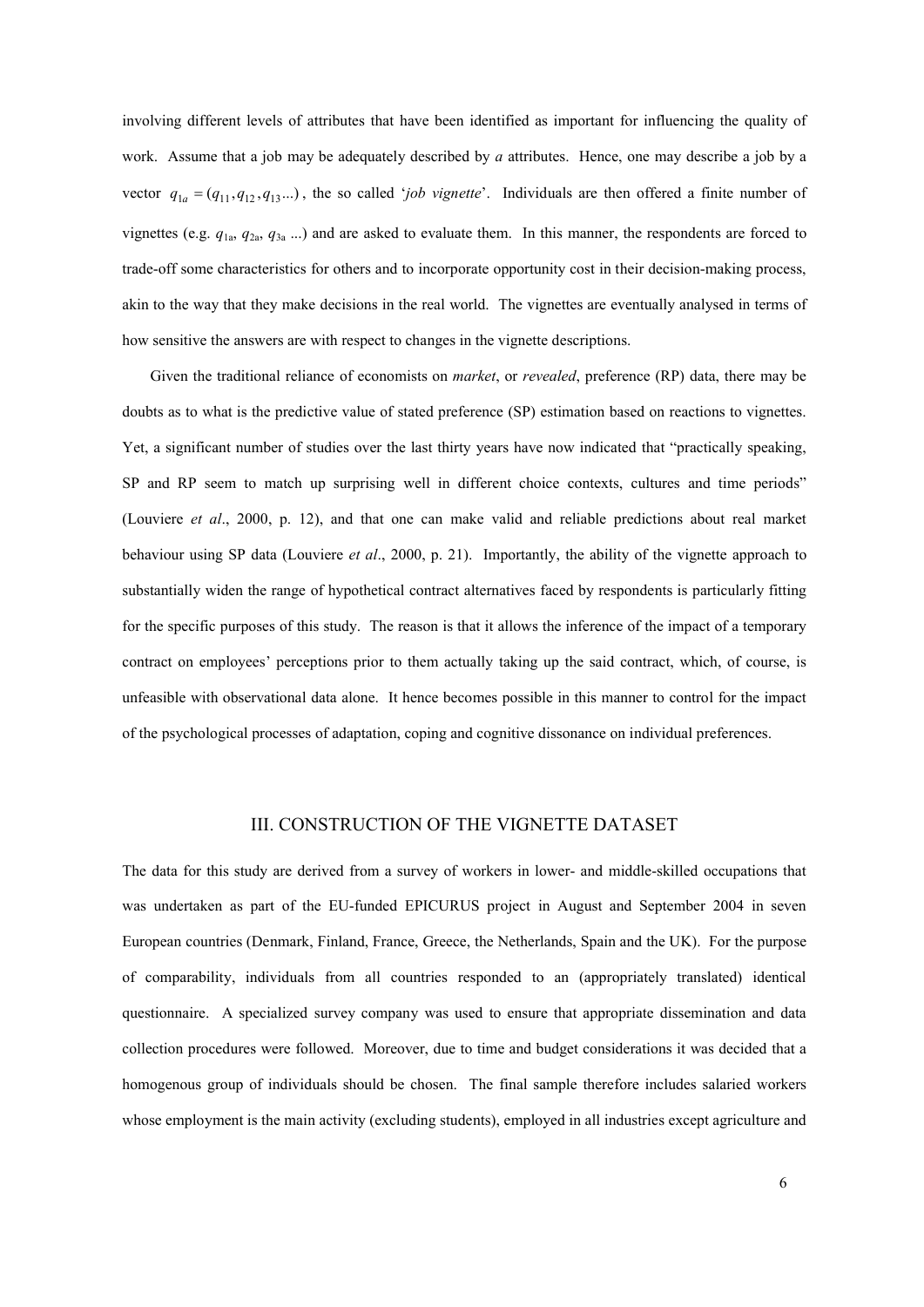fishery, between the age of 18 to 65, with a maximum educational level of 4 in the ISCED International Classification of 1997.

The data was administered online via the Internet, except for Greece where face-to-face interviews were organized instead, since the degree of Internet penetration at the time of the survey was relatively low in that country. The eventual size of the sample varied in each country as follows: 1,011 observations in Denmark, 1,008 in France, 1,007 in the Netherlands, 1,002 in the United Kingdom, 800 in Greece, 331 in Finland and 304 in Spain.

In addition to the usual question modules regarding personal and job characteristics, a considerable part of the questionnaire was used for offering vignettes to the respondents. A typical vignette is shown in Figure 1.

#### **[INSERT FIGURE 1 HERE]**

Every individual was offered a set of five vignettes at random, each one of them consisting of the following set of ten *attributes* relating to a hypothetical job: Type of contract, net wages (described as a percentage of current wages)<sup>v</sup>, working hours, working times, access to training opportunities, whether team work is involved, possibilities of control over own work, working tempo in terms of high speed and tight deadlines, age of retirement and labour disability, and the loyalty between employer/employee (Akerlof, 1982). Details of the attributes and of the specific *levels* they take are presented in Table 1. Respondents were finally asked to 'evaluate' the five vignettes by grading them on a numerical scale from 0 to 10. A full description of the procedural issues surrounding the design of the conjoint questionnaire can be found in Appendix 1.

#### **[INSERT TABLE 1 HERE]**

### IV. ECONOMETRIC METHODOLOGY

Following the pioneering work of Lancaster (1966, 1971) and Rosen (1974), it is assumed that the utility that a worker derives from his/her job stems from the characteristics (attributes) that describe the job, rather than from the job *per se*. In the context of this paper, a 'job', *j*, is defined as a function of ten attributes,  $a =$ 1,…,10, as specified in the vignette experiment, plus the other characteristics describing the respondents' present jobs,  $X_{wn}$ . Each individual, *n*, is offered a set of five vignettes  $q_{ja} = q_{1a},...,q_{5a}$ , where each vignette is described by the vector  $q_{ja} = (q_{j1}, \ldots q_{j10}; X_{wn})$ . It is thus assumed that an individual's latent evaluation,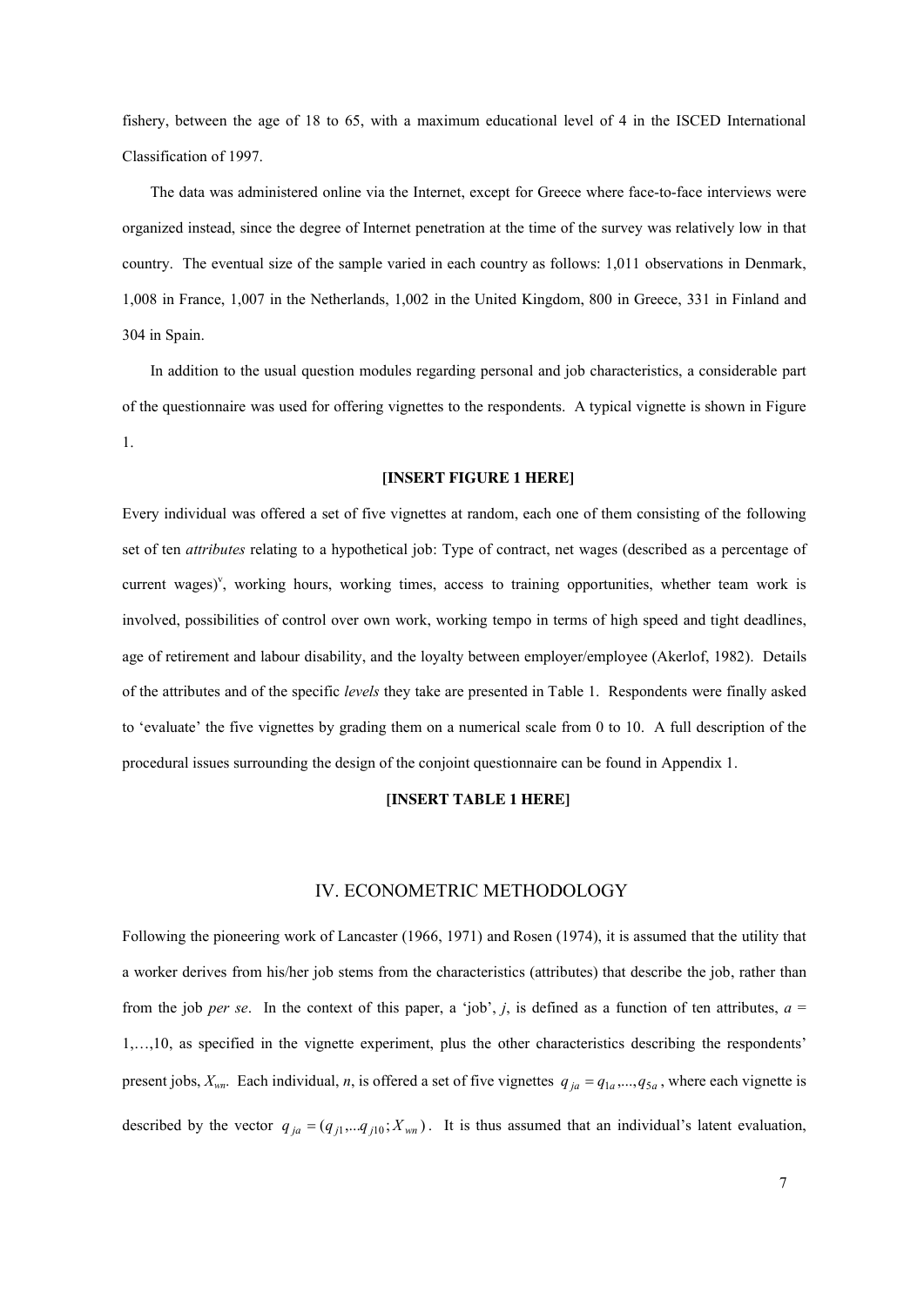$U_{in}^*$ , of a vignette depends on the attribute values of the vignette, on his/her personal traits,  $X_n$ , and on the current work characteristics, *Xwn*. Hence:

(1) 
$$
U_{jn}^* = U_n(q_{ja}, X_n, X_{wn})
$$

If it is further postulated that the evaluation of a job (vignette) is a *linear* function of the attributes, the individual and job characteristics of the respondent and a random error term, *εn*, then the following latent regression model is implied:

(2) 
$$
U_{jn}^{*} = \beta^{'}q_{jan} + \gamma^{'}X_{n} + \delta^{'}X_{wn} + \varepsilon_{jn}
$$

where the vectors  $\beta$ ,  $\gamma$ ,  $\delta$  capture the marginal effects of the explanatory variables on the individual's stated preference.

The variable  $U_{jn}^*$  is a latent variable as the answers to the vignette questions are measured on a discrete scale 0, 1…, 10. Traditionally in the literature such discrete choice models are analyzed by means of Ordered Probit/Logit techniques. However, a feature of conjoint analysis is that multiple evaluation responses are collected per individual, which violates the assumption of independent errors. Hence, panel econometric techniques are used in order to take the potential unobserved heterogeneity into account. In addition, given that the study also seeks to correct for selectivity bias it has been necessary to facilitate the estimation of the model by adopting an appropriate linearization of the ordinal variable *Ujn*. The linearization used in the context of this study is the Cardinal OLS (COLS) approach (van Praag and Ferrer-i-Carbonell, 2004), which replaces the inexactly known value  $U_{jn}$  by its conditional expectation  $\overline{U}_{jn}$  (Maddala, 1983, p.  $366$ ).<sup>vi</sup> In this manner, OLS can be applied to the linear model:

(3) 
$$
\overline{U}_{jn} = \beta' q_{jan} + \gamma' X_n + \delta' X_{wn} + \varepsilon_{jn}
$$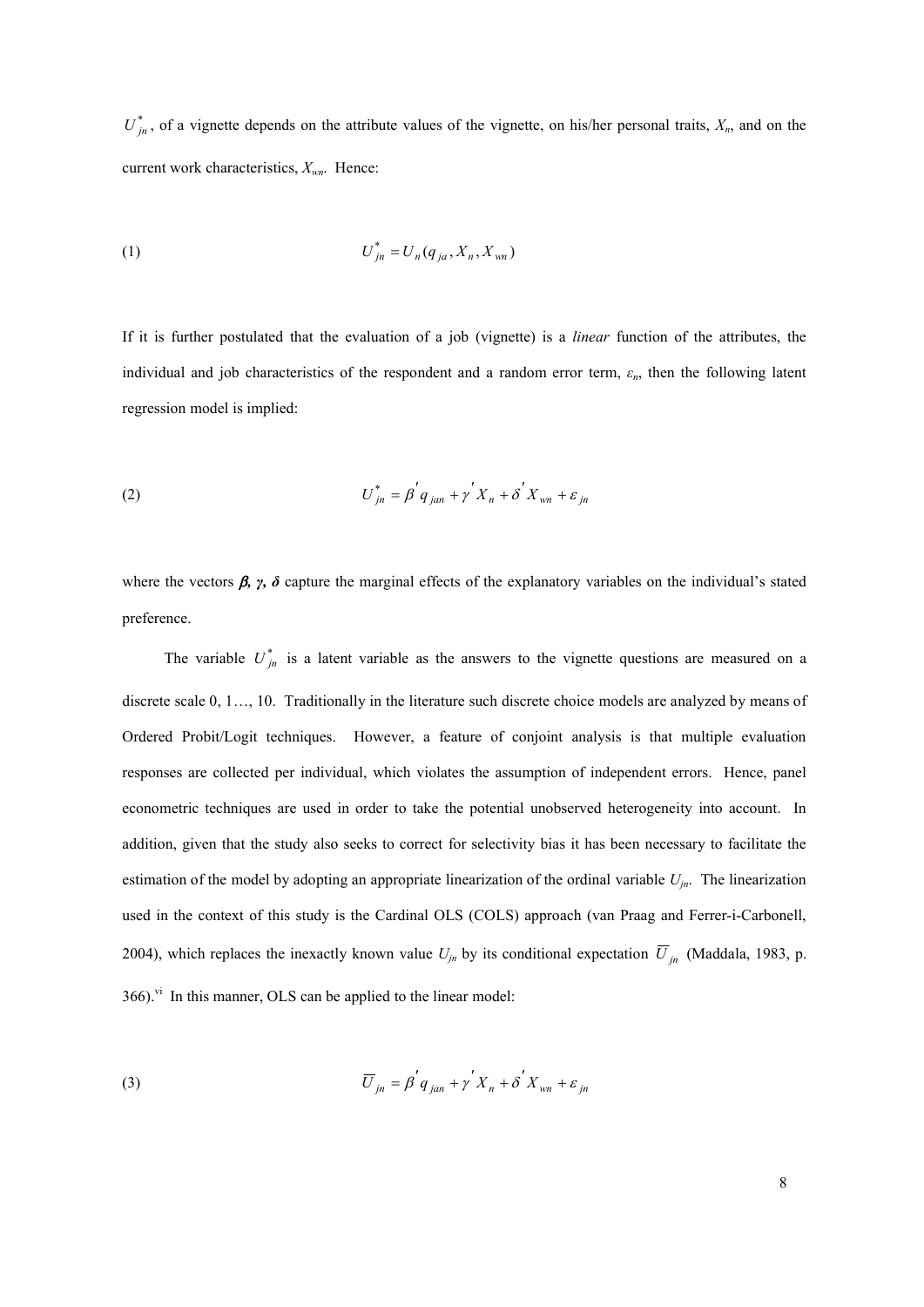where  $\varepsilon_{in}$  is a symmetric error term with mean zero.

Furthermore, in order to take the probable correlation structure between the multiple individual vignette evaluations into account, a random effects model is employed (Wooldridge, 2002).<sup>vii</sup> Thus, the basic econometric procedure that is utilized in this paper is to estimate the following valuation equation:

(4) 
$$
\overline{U}_{jn} = \beta' q_{jan} + \gamma' X_n + \delta' X_{wn} + \varepsilon_n + \eta_{jn}
$$

where  $\varepsilon_n$  is the individual term that is invariant to the alternative vignettes, and  $\eta_{in}$  is a pure random error term with  $E(\eta_{in}) = 0$  and  $E(\varepsilon_n | \eta_{in}) = 0$ .

Finally, in order to correct for the fact that a non-random allocation of individual workers into different types of contractual arrangements may lead to inconsistent estimates (Heckman, 1979), a Heckman-type model has also been estimated (see Appendix 2 for details). For this reason, regression estimates based on a standard "switching regression model with endogenous switching" (Lee, 1978) are also reported in the main tables below.

### V. THE ESTIMATION SAMPLE AND DESCRIPTIVE STATISTICS

For the estimation of equation (4) a pooled sample of workers from seven European countries (Denmark, Finland, Netherlands, France, Greece, Spain, UK) is used.<sup>viii</sup> Among a total of 5463 individuals, 4507 (82.52%) reported that their job involved a permanent contract (with no fixed ending time), while 494  $(9.05%)$  were on fixed-term employment.<sup>ix</sup> Given that with the vignette experiment five responses were amassed on average per individual, the total sample includes 26755 observations, with 22075 of those referring to individuals on permanent employment, and 2430 to fixed-term employees.

Tables 2 and 3 show some representative descriptive statistics for these two groups of workers. From Table 2, in particular, it can be seen that a larger proportion of temporary workers comprises of young, single females who were unemployed in the previous year and who currently moonlight or work in unskilled jobs involving a fixed routine and/or lack of training opportunities. Importantly, it can also be seen that fixed-term workers have a lower average (*ex post*) job satisfaction score compared to their permanent counterparts, though a Student's t-test reveals that this difference is not statistically significant  $(t = 0.19)$ . One could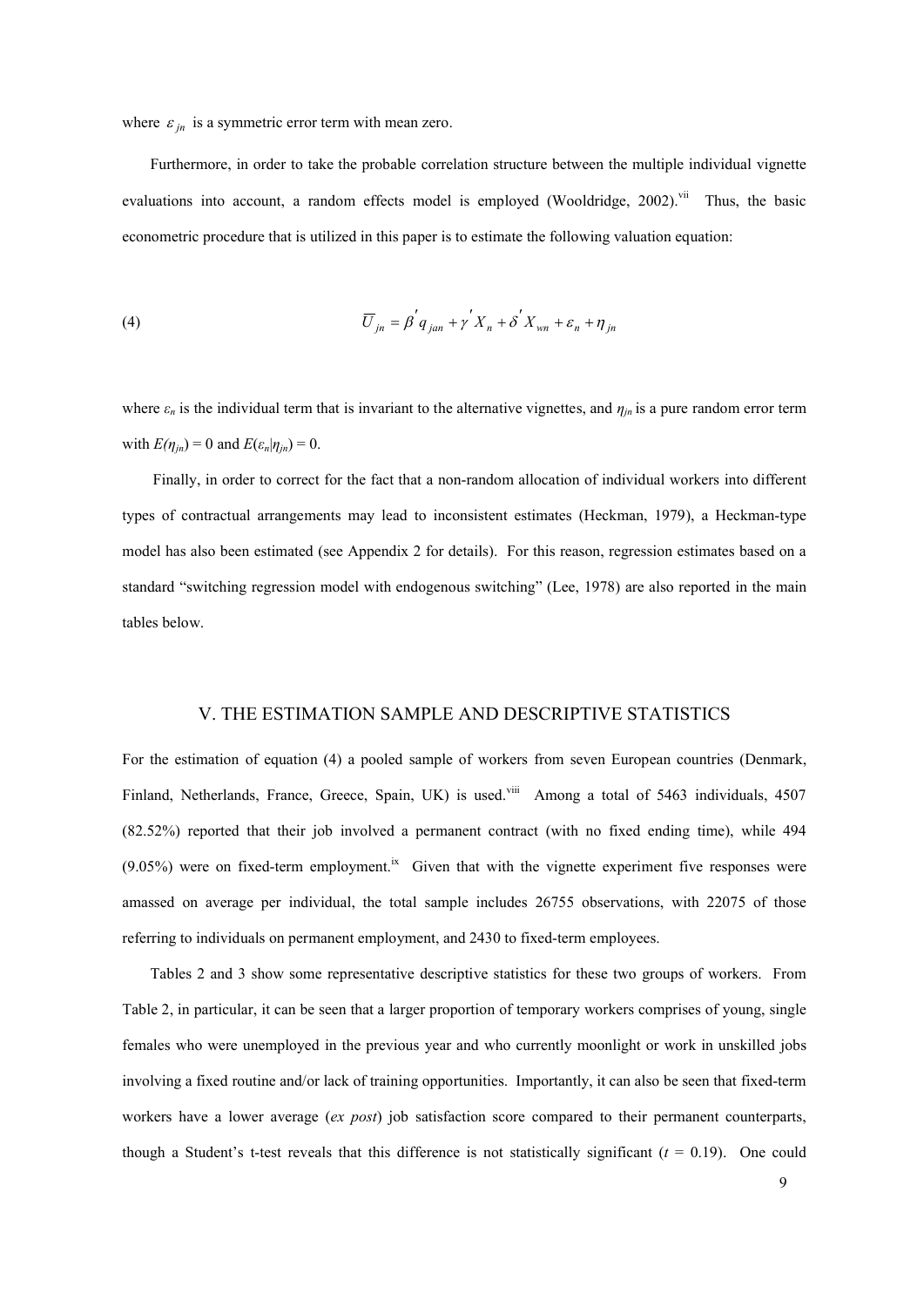therefore conclude on the basis of satisfaction ratings that there is no (or a small) utility cost between permanent and temporary employment.

#### **[INSERT TABLE 2 HERE]**

Nevertheless, Table 3 indicates a significant fall in the average job evaluation of permanent workers when exposed to vignettes involving a temporary contract option (relative to the option of a no-risk permanent contract). In contrast, workers who are presently in temporary posts are generally found to be less critical of their vignette sequences (including those with the temporary contract options).

#### **[INSERT TABLE 3 HERE]**

Finally, it is noted that in general there is a reasonable degree of cross-country consistency in the vignette evaluations.<sup>x</sup>

### VI. EMPIRICAL RESULTS

The empirical results for the separate samples of permanent and temporary workers are displayed in Table 4. They are generated from the estimation of the job evaluation equation (4) for each sub-sample, initially correcting for individual and current job characteristics and, subsequently, also correcting for the possibility of endogenous choice among alternative contract types. Based on these estimates, Table 5 reports the tradeoffs between the various attributes and changes in percentage of the wage (*w*). These indicate the extent of monetary compensation that an average individual requires when a particular job dimension deteriorates, in order to keep him/her on the same indifference curve as before. Known as the *marginal willingness to pay*, they are given by the following ratio:

$$
\frac{\partial q_{ja}}{\partial q_{jw}} = -\frac{\beta_a}{\beta_w}
$$

In the context of this paper the focus is on the amount of compensation that an individual would require to switch from a riskless permanent contract to a temporary contract with varying future prospects.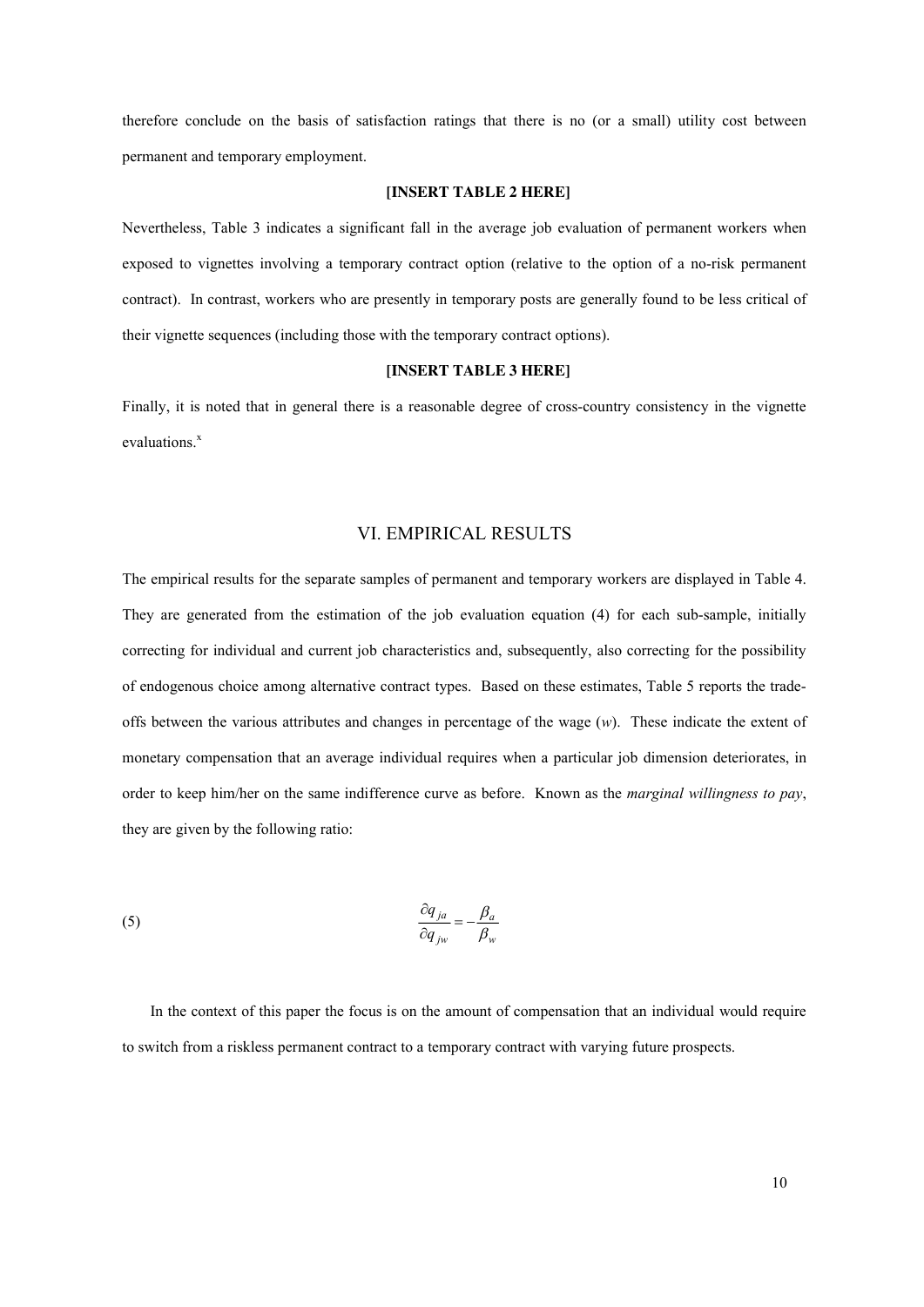#### *Ex ante preferences of permanent workers*

Table 4 indicates that, after controlling for a set of vignette, personal and current job characteristics, European employees enjoying the stability of a permanent contract consider that a move to temporary employment is associated with significant disutility. In particular, it is found that in order to induce permanent workers to accept a temporary contract with prospects of continuation to another permanent or temporary contract, they would require a 15.5% and a 14% wage premium over their current wages, respectively. The well-documented distress associated with joblessness (Clark and Oswald, 1994; Winkelmann and Winkelmann, 1998; Theodossiou, 1998) is also confirmed, as it is found that permanent employees would require a 37% wage premium in order to take up a temporary job that would eventually lead to unemployment.

Furthermore, the results show that permanent contract holders believe that the second most inferior contract following a temporary contract leading to unemployment is a risky permanent contract that offers no severance pay. This indicates a strong preference for unemployment insurance by the workers in the sample. As the hypothesis of the equality of the coefficients between the latter two contract types is rejected ( $\chi^2$  (2) = 368.07), this also confirms the significant disutility that permanent workers expect to receive from unemployment. In addition, the similar magnitude between the coefficients of the 'temporary to temporary' and 'temporary to permanent' contract options imply that permanent workers 'dislike' temporary contracts in general regardless of their future prospects.

What is important for the purposes of this study is that these figures should be 'uncontaminated' from any adaptation effects and, thus, reflect the immediate impact of a potential change in employment status on individual well-being. As suggested by numerous psychological studies, "people underestimate the extent to which they and others will adapt to changed circumstances" (Dolan and Kahneman, 2008, p. 217), although they "can generally predict the valence and type of emotion from events reasonably well" (Dolan and Kahneman, 2008, p. 222). The reason for this apparent failure to take account of adaptation is because of the way in which current emotions intrude on assessments of the future (Gilbert, 2006, p. 109). This directs people to focus on the immediate affective reactions to changed states ('*presentism*'), thereby consistently underestimating how differently they will feel *ex post*. So from the estimated wage premiums of Table 5 one can draw the conclusion that the *anticipated* "utility loss" of moving from a riskless permanent contract to the insecurity of a temporary job or no work at all is quite notable.

#### **[INSERT TABLE 4 HERE]**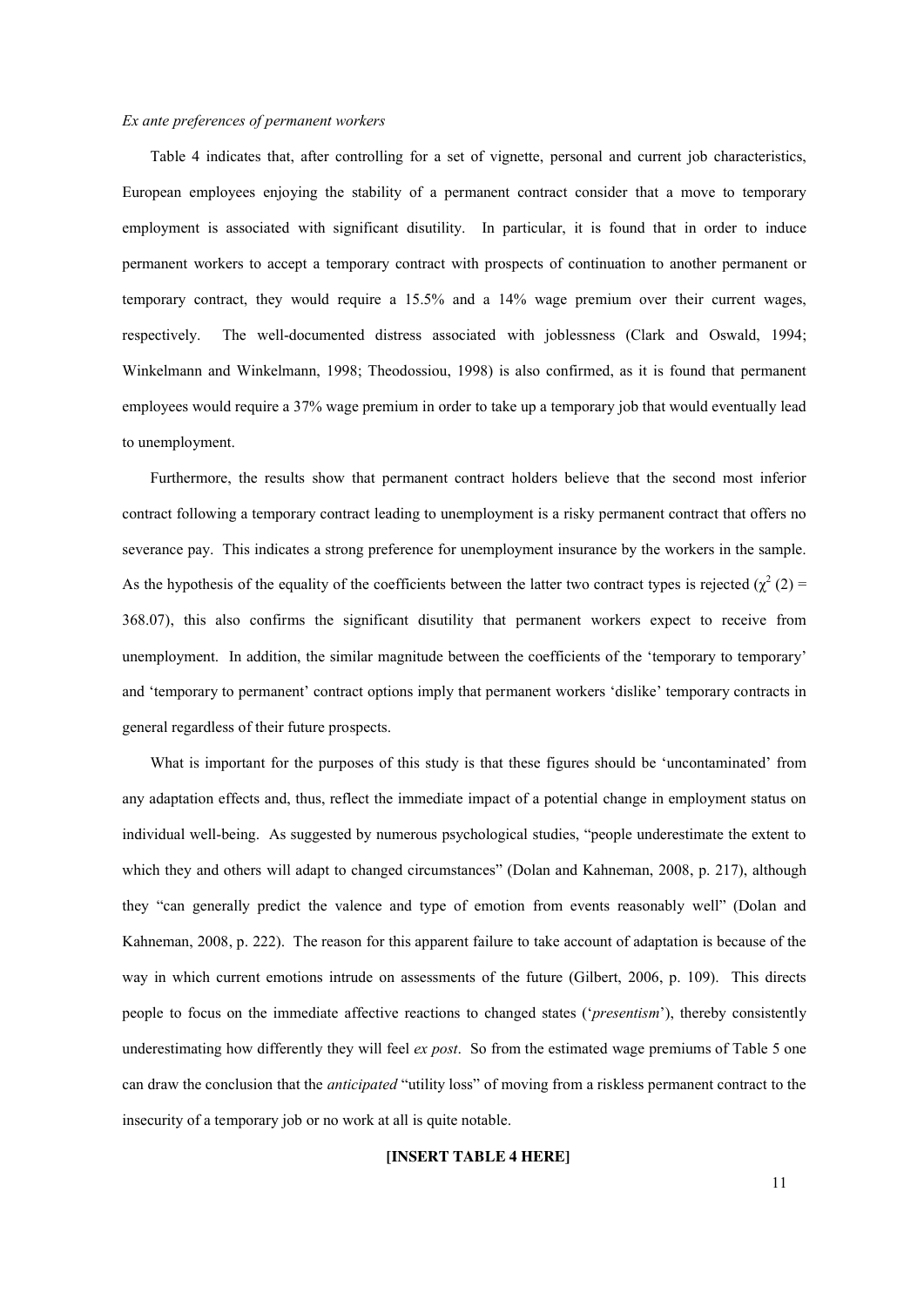#### *Ex ante preferences of temporary workers*

Although the elicitation of utilities from current permanent employees should be purged of any psychological adaptation effects, this should not be the case for those individuals who already hold non-permanent positions. For this latter group of workers it is expected that their evaluation of different hypothetical jobs is already affected by their current experience with precarious employment. The effects of adaptation and the attempt to rationalize the dissonance associated with insecure contractual agreements should therefore be ingrained in their answers. It is thus expected that the trade-offs of individuals who are currently in temporary employment should be smaller than those of their permanent counterparts, as the former have already adjusted their perceptions to the conditions surrounding a temporary contract.

Indeed, Tables 4 and 5 confirm this *a priori* expectation as the regression coefficients and monetary trade-offs of temporary workers are smaller than the ones that were derived for the observationally equivalent permanent contract holders. Specifically, based on the temporary workers' responses, a 5% wage premium is required to equalize the value of permanent employment with a temporary job leading to a permanent one, while 2-3% compensation over current wages is sought after by those on temporary contracts who are likely to continue on a similar arrangement. This is notably smaller than the 14-15.5% trade-offs that were previously obtained in the case of permanent contract workers. Importantly, it is also found that for those who are currently in temporary work the option of being in temporary employment with prospects of continuation does not yield (statistically) significant disutility in comparison to a riskless permanent contract. This is in stark contrast to the significant preference for secure employment arrangements by permanent workers.

Despite the above differences in utilities, it is nevertheless notable that *both groups* express a significant distaste for "dead-end contracts" (i.e. temporary jobs with no prospects of continuation). As in the case of permanent contract workers, Table 5 illustrates that temporary workers would still demand a significant 25% wage premium over their current wages in order to be indifferent between a dead-end contract and a permanent contract with no risk of layoff. This finding implies that the utility cost of unemployment can be substantial for all types of workers.

# **[INSERT TABLE 5 HERE]**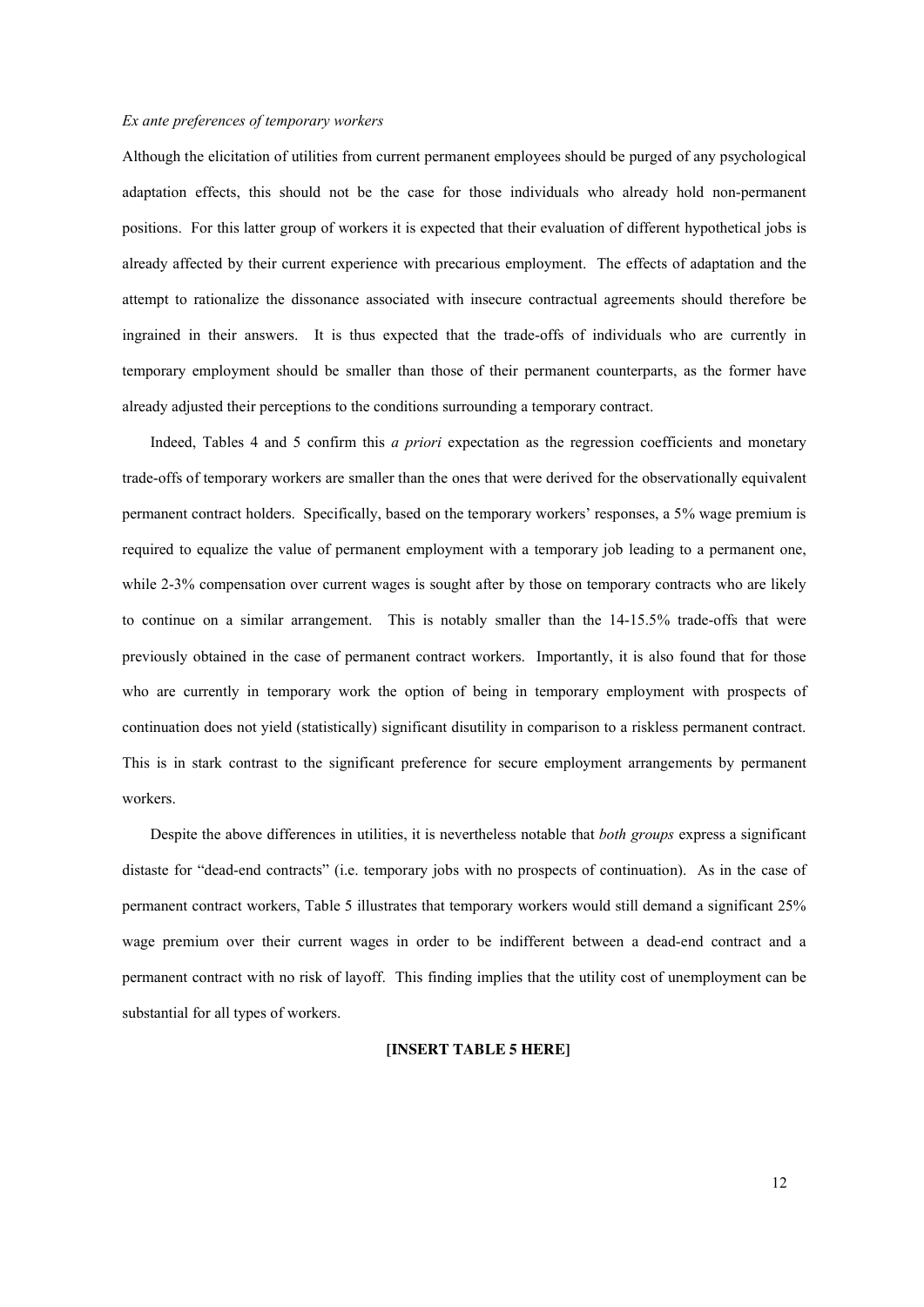#### VII. SENSITIVITY ANALYSIS

The empirical evidence reported above suggests that a large wage premium is required to induce workers on permanent contracts to move to temporary ones, in accordance with the theory of compensating wage differences (Smith, 1776). However, a less clear-cut finding is that current temporary workers would not be prepared to accept a significant wage reduction to move to a riskless permanent contract. This appears to be incompatible with intertemporal utility maximisation (especially in a world of imperfect capital markets). Although a number of plausible economic theories could underpin such an outcome (discussed in detail below), it is argued on the basis of further empirical evidence that an appropriate culprit is the adaptation effect, which can play a significant role in moulding the perceptions of individuals who are already subjected to non-permanent employment.

From an economic perspective the discrepancy in the utilities of current permanent and temporary workers can be most obviously attributed to a selection effect, particularly to differential unobserved preferences for employment security. It is clear that given the option value of remaining in a permanent post, a permanent job will be more attractive to individuals who have an inherent taste for security. In contrast, the relative flexibility of non-permanent contracts may be appreciated more by individuals who value job security less. Another possible unmeasured factor that could lie behind the disparity in preferences is the "readiness for job change". Specifically, temporary workers who have become accustomed to shifting workplace environments may have developed "migration skills" (e.g. familiarity and sufficient acquisition of information about current job market conditions) that make the job search process less 'costly' compared to those who have been in a permanent post for a considerable length of time. Self-selection into different types of contractual agreements can therefore potentially explain the smaller wage premiums required by temporary employees to move to non-permanent contracts.

Furthermore, as the most usual career development path involves a move from a temporary to a permanent job, and bearing in mind the smaller average age of temporary employees (see Table 2), another reason for the fact that temporary workers are more sympathetic to non-permanent contracts can simply be because they view them as stepping stones to superior future employment. In addition, due to the lesser amount of accumulated work experience, the younger temporary contract workers may also suffer from inadequate knowledge of the real value of alternative contract types. The above line of arguments suggests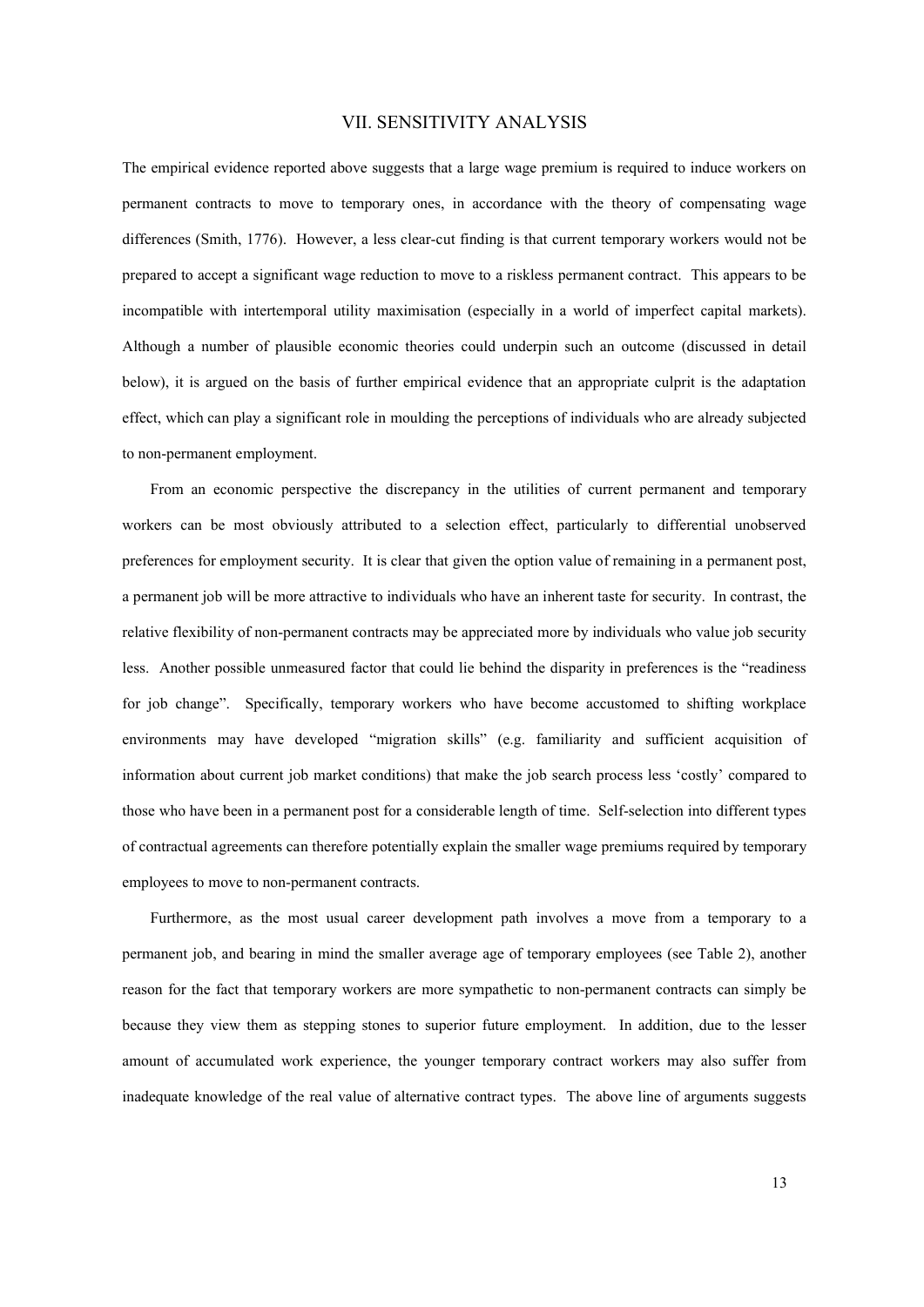that the differences in the preferences of temporary and permanent workers may be driven mainly by career prospects and asymmetric information.

In order to test the viability of the aforementioned explanations, a number of alternative avenues have been pursued. First, to exclude the possibility that endogenous contract choice is the operative effect, a Heckman-type model has been employed that simultaneously corrects for the probability of individuals being in either contract type (described in more detail in Appendix 2). As shown in Table 4, the results are found to be robust to this alternative estimation methodology. Combined with the relative homogeneity of the dataset used in this paper, it would thus appear that self-selection is not an important driver of the empirical results.

Second, a number of interactive dummy variables have been independently introduced in the main regression equation (4), to test for the robustness of the reported marginal effects to heterogeneity in individual and job characteristics. Specifically, in order to investigate whether the indifference of temporary contract holders for no-risk permanent contracts is related to career prospects or inadequate information, the interactive variables of age, gender, and the respondents' subjective beliefs of their probability of promotion have been chosen. The rationale for the selection of these terms is that older workers are more likely to be in non-permanent contracts involuntarily and are expected to have adequate knowledge of the real value of alternative contract types. Moreover, flexible contracts have typically acted as the main avenue for the (re-) integration of younger female employees into the job market. It follows that if the stated indifference between temporary and risk-free permanent contracts also applies to older, male temporary employees who believe they have no probability of promotion, then this should constitute evidence against the careerconcerns or asymmetric information explanations.

In order to further examine whether the preference of temporary workers for non-permanent contracts is related to indifference for employment security, two additional interaction terms have been added to the main model. These capture whether the respondents consider the risk of job loss as a significant incentive for the effort that they exert in their work and whether they face considerable financial constraints (which should be positively correlated with a preference for job security).<sup>xi</sup> The underlying hypothesis is that if it is found that temporary workers who are motivated by employment stability or are facing financial difficulties continue to be significantly indifferent to the option of taking up a secure contract, then this should refute the interpretation emphasizing differential risk attitudes among permanent and temporary workers.

The econometric estimates of the above two sets of regressions are reported in Table 6, from which a number of interesting insights emerge. Importantly, in all specifications the finding that current temporary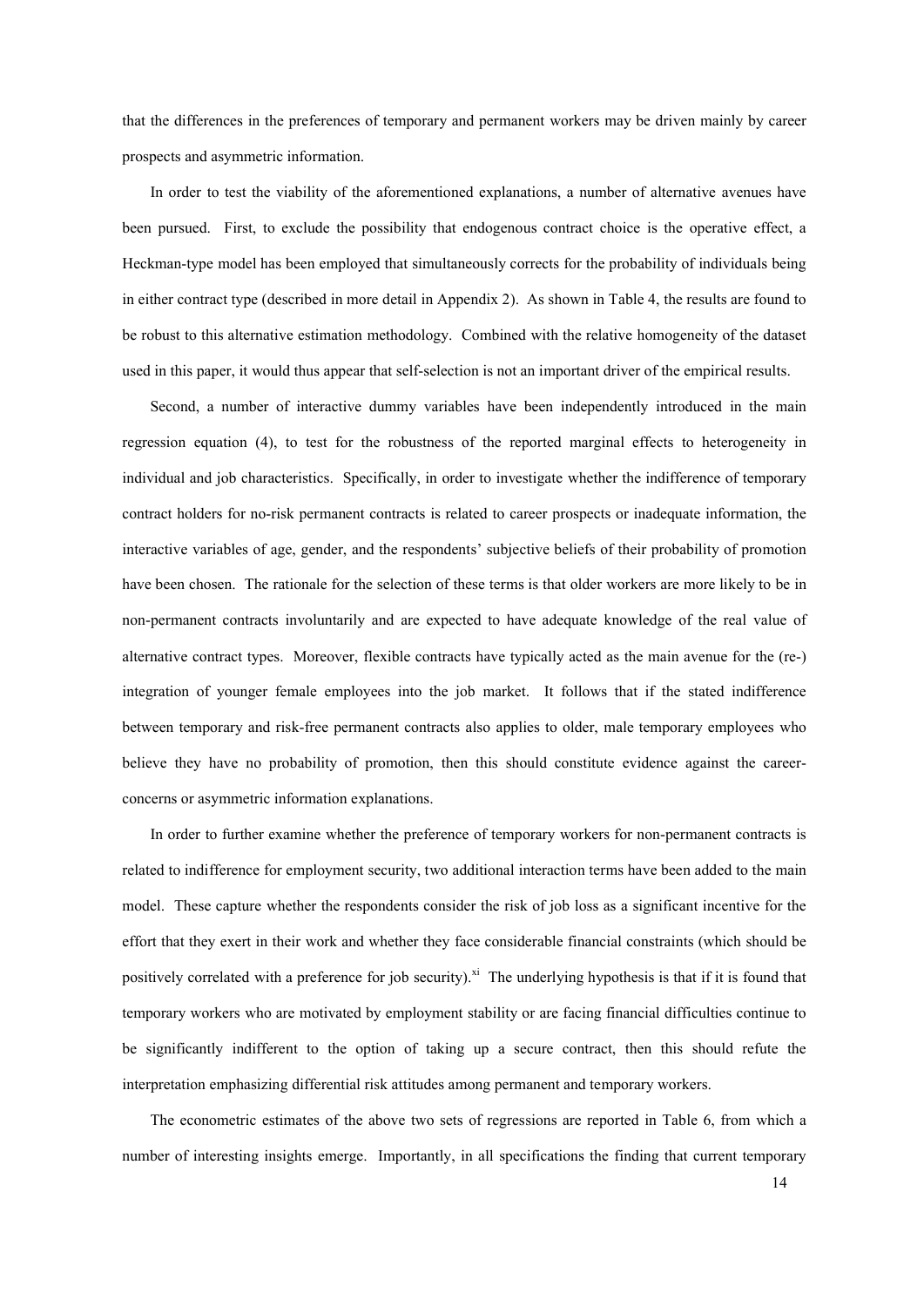contract holders are indifferent between temporary and risk-free permanent contracts persists, and this is in stark contrast to the robust preference of permanent workers for secure employment. Indeed, the statistically insignificant coefficients of the age, gender and promotion interaction terms suggest that the reported indifference of temporary employees cannot be attributed to career progression neither to insufficient knowledge of the labour market. The results in Table 6 also imply that temporary employees are not averse to insecure contractual options even if they consider the risk of job loss as a significant incentive or are facing growing debt. No support is therefore found in our dataset to support the plausibility of the economic explanations discussed above.

Other significant interactive terms, however, do suggest that heterogeneity in individual or job characteristics may affect the respondents' attitudes to alternative contractual arrangements. As shown in Table 6, there is a significant difference in the preferences of male and female *permanent* employees, with females disliking temporary contracts less. Furthermore, it is found that permanent contract holders who are members of a trade union are more critical of the temporary-to-temporary contract option when compared to non-union members. Other significant differences include the fact that temporary civil servants derive much greater disutility from temporary contracts leading to other contracts of temporary duration, relative to those who work in the private sector.

#### **[INSERT TABLE 6 HERE]**

#### VIII. THE ADAPTATION HYPOTHESIS

Given the aforementioned evidence, another possible interpretation for the indifference of temporary workers between the no-risk permanent and temporary contract options includes the *adaptation effect*. Although typically overlooked in the traditional economic literature, many psychological studies now suggest that individuals are quite adept not only at adapting to changing circumstances, but also to rationalizing events once these become inescapable. As argued by Wilson and Gilbert (2003) and Gilbert (2006, p. 162), individuals appear to have a *psychological immune system* which defends the mind against events that challenge our sense of well-being (such as job insecurity). In other words, the psychological processes of adaptation, coping and cognitive dissonance can be quite significant in shaping individual preferences. A behavioural mechanism of this sort could therefore lie behind the apparent unwillingness of current temporary contract holders to exchange a wage reduction for the security of a permanent post.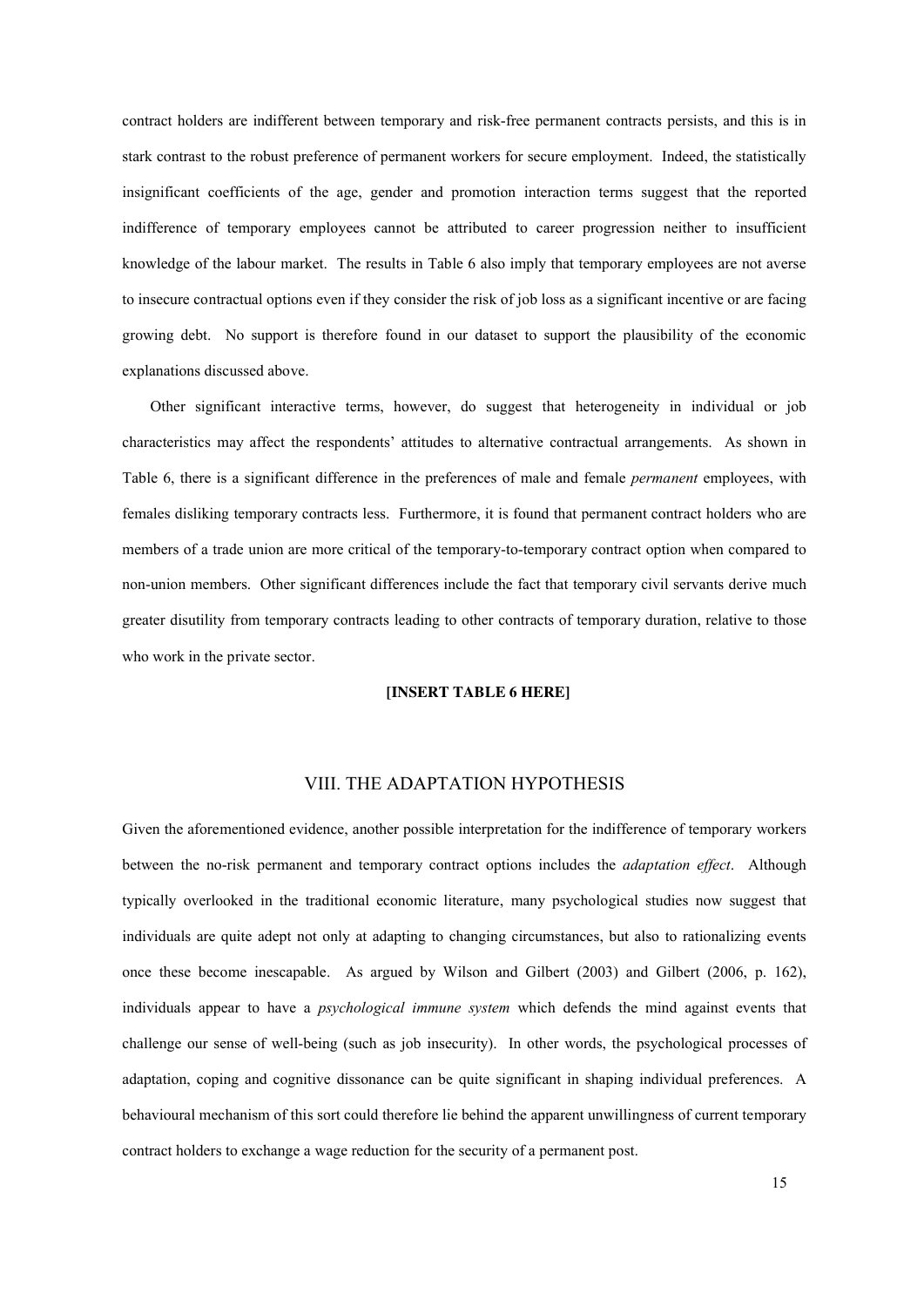What the above implies is that the comparison of the 'uncontaminated' (from adaptation) pecuniary trade-offs of permanent employees with those of temporary workers, who have already adjusted to their precarious working conditions, can be interpreted as a monetary estimate of the extent of adaptation to insecure employment. Table 5 reports the financial difference between the trade-offs of the two groups of workers, whereby it can be seen that those who are presently employed under a non-permanent contract request a 10-12% smaller wage premium to move to a hypothetical temporary job compared to those who are in permanent employment. Thus, there can be a substantial difference between the *a priori* anticipation of the 'utility loss' associated with a move to a precarious contract and the eventual impact of such a circumstance on individual welfare.

The implication of the above is that a permanent contract worker who switches to a temporary contract should be compensated *at the very least* with a 10-12% premium over his/her current wage in order to alleviate the transitional loss in welfare associated with such a move. For example, consider a permanent contract worker on an annual salary of £20k who is forced by exogenous events to accept fixed-term employment. The empirical findings of this paper suggest that once the individual has adapted to the new precarious circumstances, he/she will be equally happy as before if his/her yearly earnings are approximately £20.6k - 21k (3% or 5% times £20k). Nevertheless, the initial wage premium required to compensate the individual for the disutility of insecure employment amounts to  $\text{\pounds}3k$  (15% times  $\text{\pounds}20k$ ). The transitional loss in welfare (or adaptation cost) that is associated with the move to temporary contracts in this example is therefore £2k.

#### IX. CONCLUDING REMARKS

The empirical findings presented in this study suggest that the anticipated 'utility loss' of moving from a riskless permanent contract to the insecurity of a temporary job or no work at all can be quite significant once the psychological effects of adaptation have been purged. This finding is particularly important given that the relatively low-skilled individuals who comprise the dataset are those who have typically borne the brunt of the trend towards flexible employment practices (European Commission, 2004). The evidence also indicates that the workings of adaptation, coping and cognitive dissonance can be influential in making individuals more content with an unfortunate state of affairs, such as job insecurity. Finally, the study has suggested a novel estimate of the loss in welfare that is associated with the transition to non-permanent employment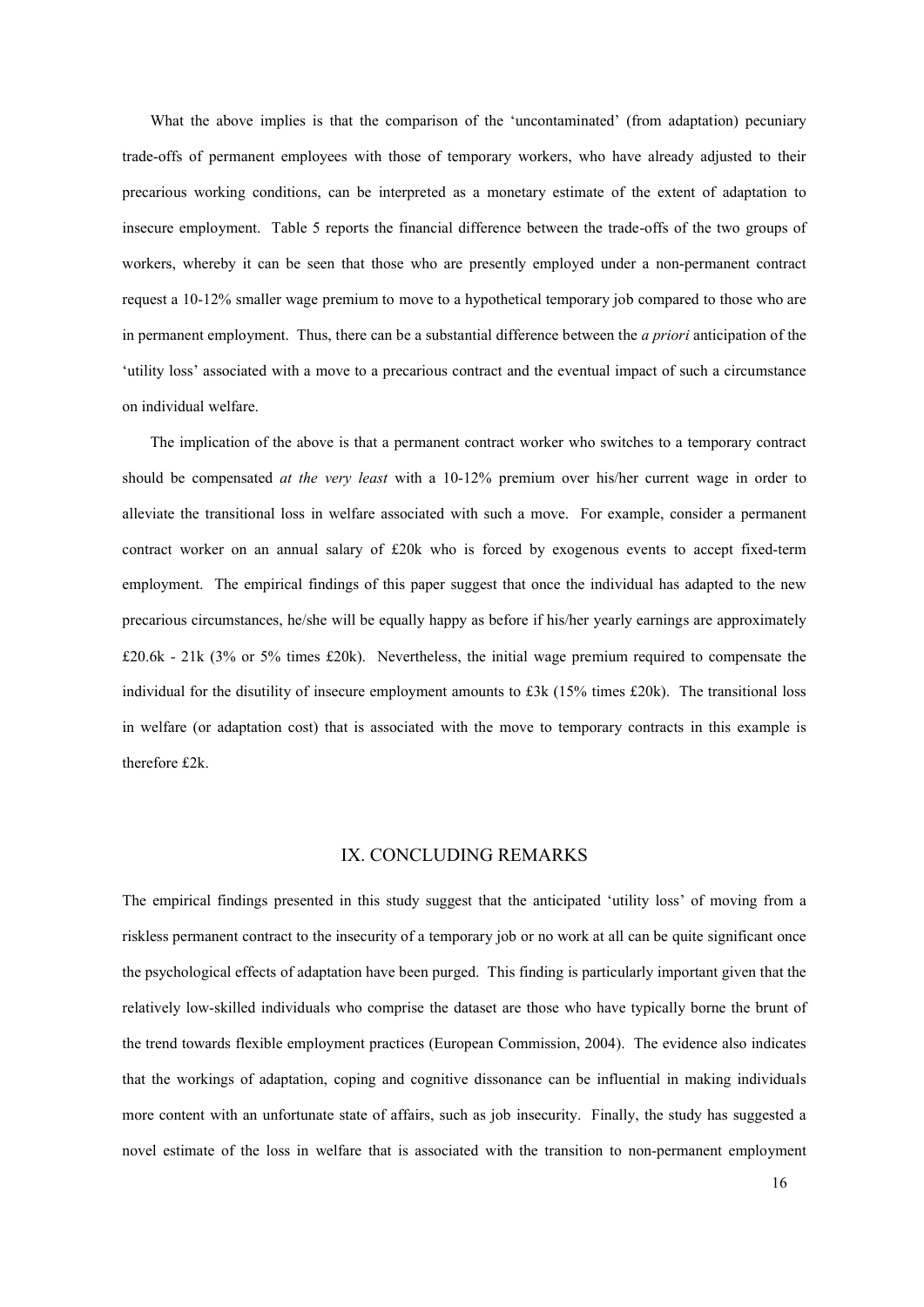status. This estimate is significant given the wide recognition that it is *changes* in the states, rather than states themselves, that are the carriers of utility (Kahneman and Tversky, 1979).

A growing literature on happiness economics has recently argued compellingly in favour of using *ex post* subjective measures of well-being for policy purposes (Layard, 2005). This study proposes an alternative yet complementary measure of utility measurement, one that is based on the method of conjoint analysis. Such a measure can overcome one of the major deficiencies of the job satisfaction question, namely that it is contaminated by adaptation. Controlling for the effect of adaptation on people's preferences has important implications for employment policy. Once adaptation manifests itself the long-run impact of precarious employment on well-being is expected to be smaller than one would have anticipated *a priori*, and this might potentially be the effect that is captured by job satisfaction studies. From a public policy standpoint, evidence failing to establish a clear negative impact of non-permanent jobs on welfare can then be used as justification for allocating resources and formulating employment legislation in favour of the further proliferation of flexible employment contracts. Yet, there may still be a significant welfare cost that human beings experience in the transitional period from a favourable to an unfavourable state (e.g. from employment security to insecurity). Amartya Sen (1990) has persistently made the case that just because the poor adapt to poverty does not mean that we should ourselves adapt to the notion of poverty. Thus, even though individuals eventually adapt to unfortunate circumstances of life, it certainly seems like a worthwhile objective for the authorities to strive for an accurate evaluation of the 'comprehensive effect' of an implemented policy. This can only be achieved via the comparison of the initial '*ex ante*' utility (or disutility) derived from of a new circumstance (prior to adaptation taking effect) and the eventual '*ex post*' impact of the change. Policymakers will then be better equipped to mitigate the unhappiness and disruption that people experience in the interim period.

It may be argued that the conclusions of this paper suffer from an inability to control for the respondents' past employment experiences, as this could result in participants carrying with them pre-existing negative beliefs about the different contract types when evaluating the vignettes. Choices elicited in hypothetical settings are also likely to be affected by the degree of 'contextual realism' that the researcher establishes for respondents (Dolan and Kahneman, 2008, p. 225). Finally, there may be an asymmetry in the nature of the shocks faced by temporary and permanent employees in the conjoint exercise, as it is often observed that people suffer disproportionately more when a prospect gets worse (as in the case of a temporary contract for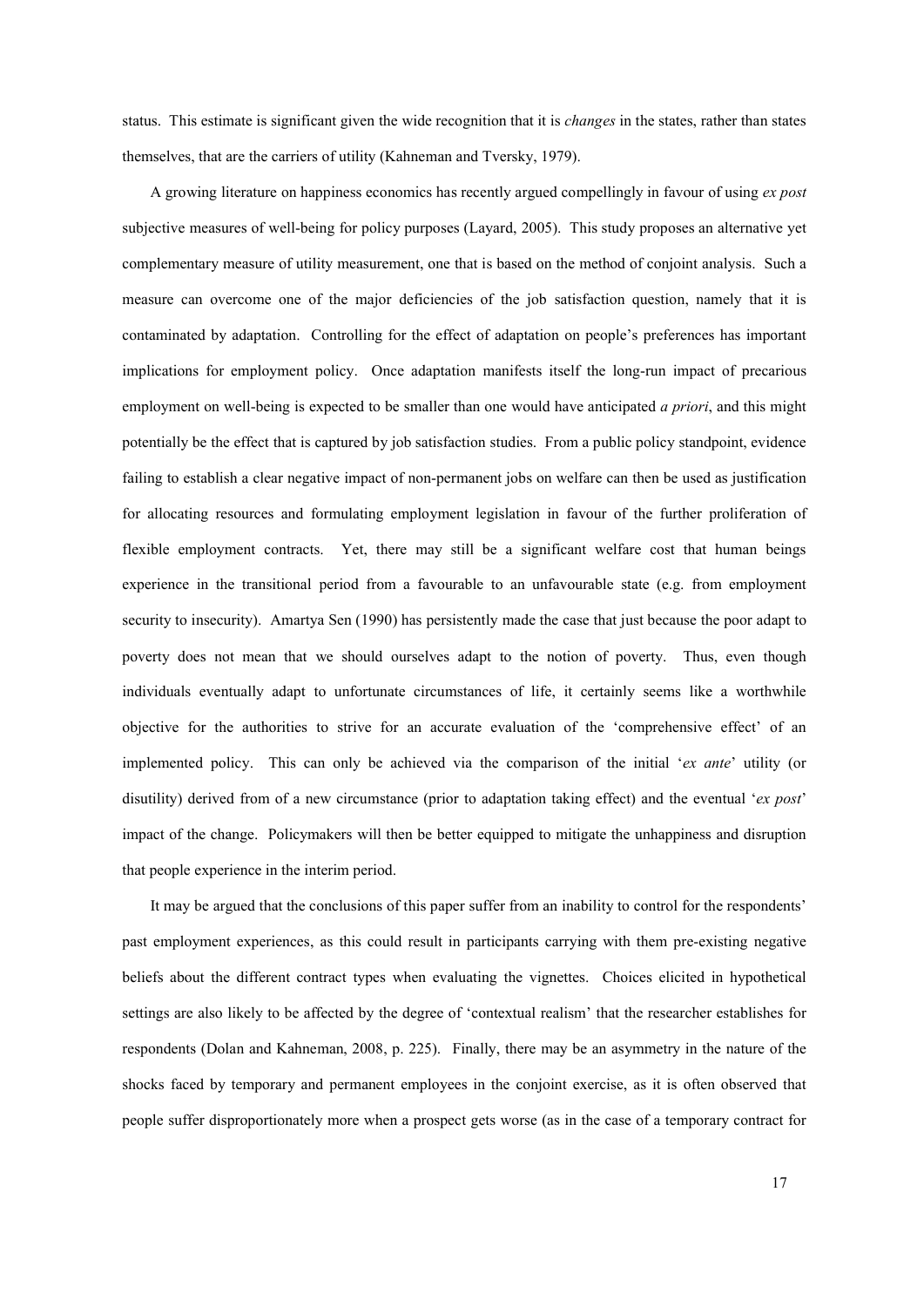permanent contract holders) compared to the utility gain of a prospect that gets better (as with a permanent contract for current temporary workers).

Though these arguments may be valid, psychological evidence suggests that they should not be overemphasized. Many studies have shown that our memories do not recall past utilities and their duration particularly well (Dolan and Kahneman, 2008, p. 226). Moreover, it is believed that the observation that people suffer disproportionately more when the prospect gets worse than they enjoy when it gets better is intrinsically related to the working mechanisms of adaptation. The reason for this is that it is much harder for individuals to adapt to unfortunate rather than to fortunate circumstances of life. The asymmetry in preferences under different prospects may therefore be potentially linked to the asymmetry in the speed of adaptation.

As the cross-sectional dataset used in this paper prohibits further investigation of these hypotheses, future studies would ideally require a panel vignette dataset tracing the employment status and preferences of the same individuals across time. This could also address the concern for lack of data dependability that is endemic in such type of applied statistical work. The concerns of Dolan and Kahneman (2008, p. 228), who have argued for the need to develop better measures of utility on a moment-to-moment basis in future research, are therefore shared by the authors. It is also important for future academic endeavours to attempt to pinpoint the exact timing at which the adaptation process takes precedence in peoples' perceptions (e.g. to provide some estimate of how many months or years it takes for previously permanent workers to adapt to precarious contracts).

#### APPENDIX

#### *Appendix 1: Procedural issues with respect to the design of the EPICURUS questionnaire*

During the design stages of the survey, the EPICURUS research team ensured that, for the purpose of comparability, all countries would respond to an identical questionnaire. This entailed having the text of the survey translated into each country's language by native speakers, so as to avoid any inconsistencies in terminology.

The data was collected online from a panel of Internet users, except for Greece where face-to-face interviews were organized instead, since the degree of Internet penetration at the time of the survey was relatively low in that country. The members were invited by e-mail to answer the questionnaire, and within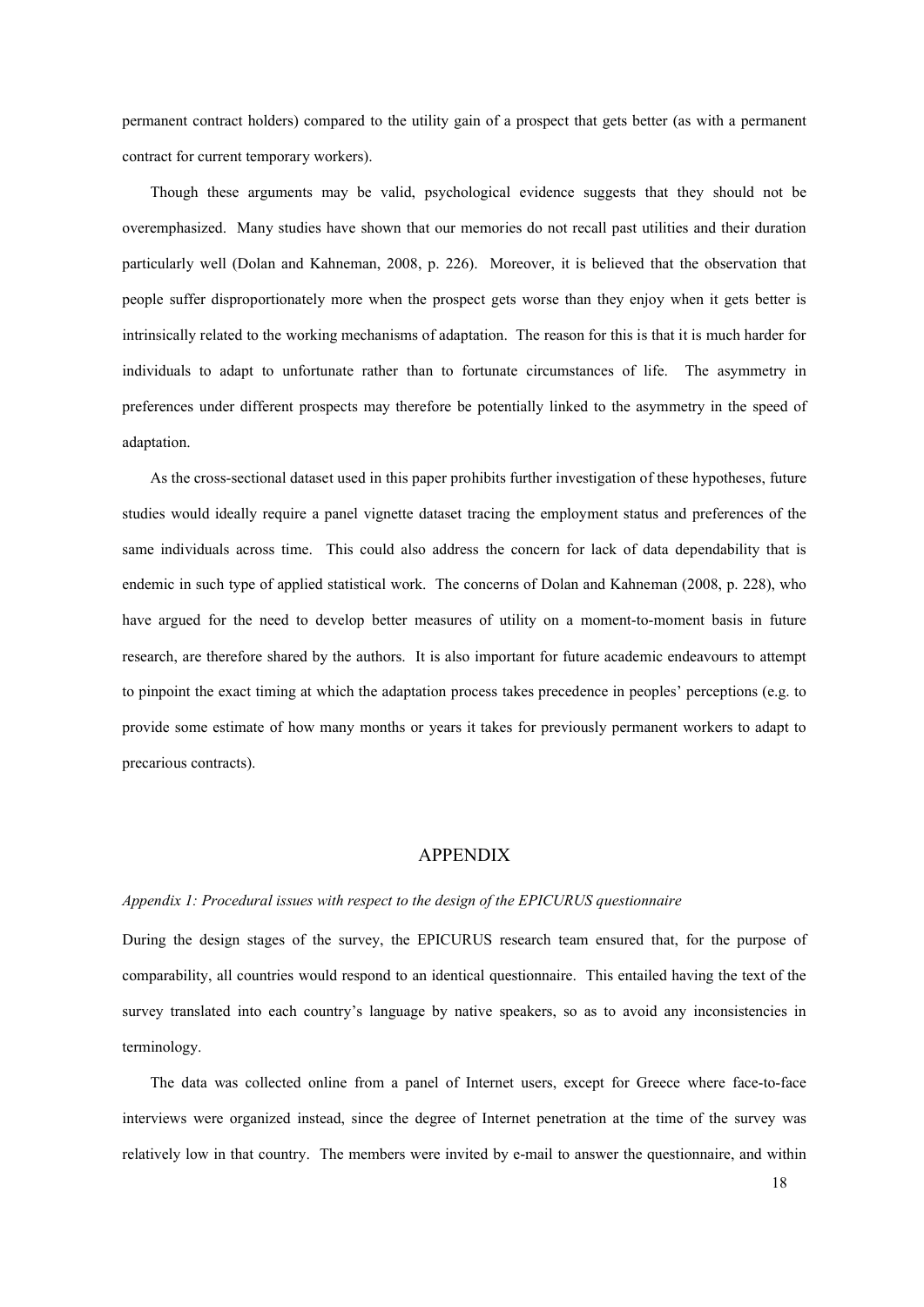this large population respondents were screened through their answers to the first five questions. Each member of the panel that did not fulfill the criteria of stratification was then forced to stop answering the questionnaire and was thanked for their cooperation. All necessary efforts were made so that the face-to-face interviews in Greece were comparable and of a similar format to the internet version faced by the respondents of the other six countries of the survey.

Each individual was offered a set of five vignettes at random, each of them consisting of a set of ten attributes relating to a hypothetical job. The creation of such vignettes is not trivial. There are four steps to this methodology:

- Step 1: *Identifying the characteristics* - The characteristics or attributes characterizing a job are identified (e.g. salary, working hours, type of contract etc.).

- Step 2: *Assigning levels to the characteristics* - The levels must be plausible and actionable, thus encouraging the respondents to take the exercise seriously.

- Step 3: *Design of scenarios (vignettes)* - Vignettes are drawn up that describe all possible job configurations, given the selected job attributes and level possibilities. Since the number of scenarios increases with the number of characteristics and levels, not all of the vignettes generated can be included in the questionnaire as the respondents have a finite attention span. Thus, experimental designs are used to reduce the number to a convenient level.

- Step 4: *Establishing preferences* - Once designed, the vignettes are offered to respondents, who are asked to state their preferences. Preferences for the scenarios included in the questionnaire are elicited by using one of three methods: ranking, rating, or discrete choices.

In the EPICURUS survey each vignette was a description of a job with ten attributes and multiple levels each. It is evident that this specific choice of attributes is by no means an exhaustive characterisation of a typical job situation. Nevertheless, it is believed that it is sufficient for the purposes of the present analysis, since it was clearly indicated to the respondents that all the other aspects of the hypothetical job, except for the dimensions explicitly mentioned in the vignette, were similar to their own present working conditions.

Although the five vignettes were supplied in a specific order, respondents could review each of the five vignettes as often as they liked by going backwards and forwards in order to compare the vignettes (Greeks could specifically request from their interviewer to review the vignettes, while in the other countries the respondents could simultaneously compare all of their vignettes on their PC screens). With this method the problem of ordering effects was eliminated.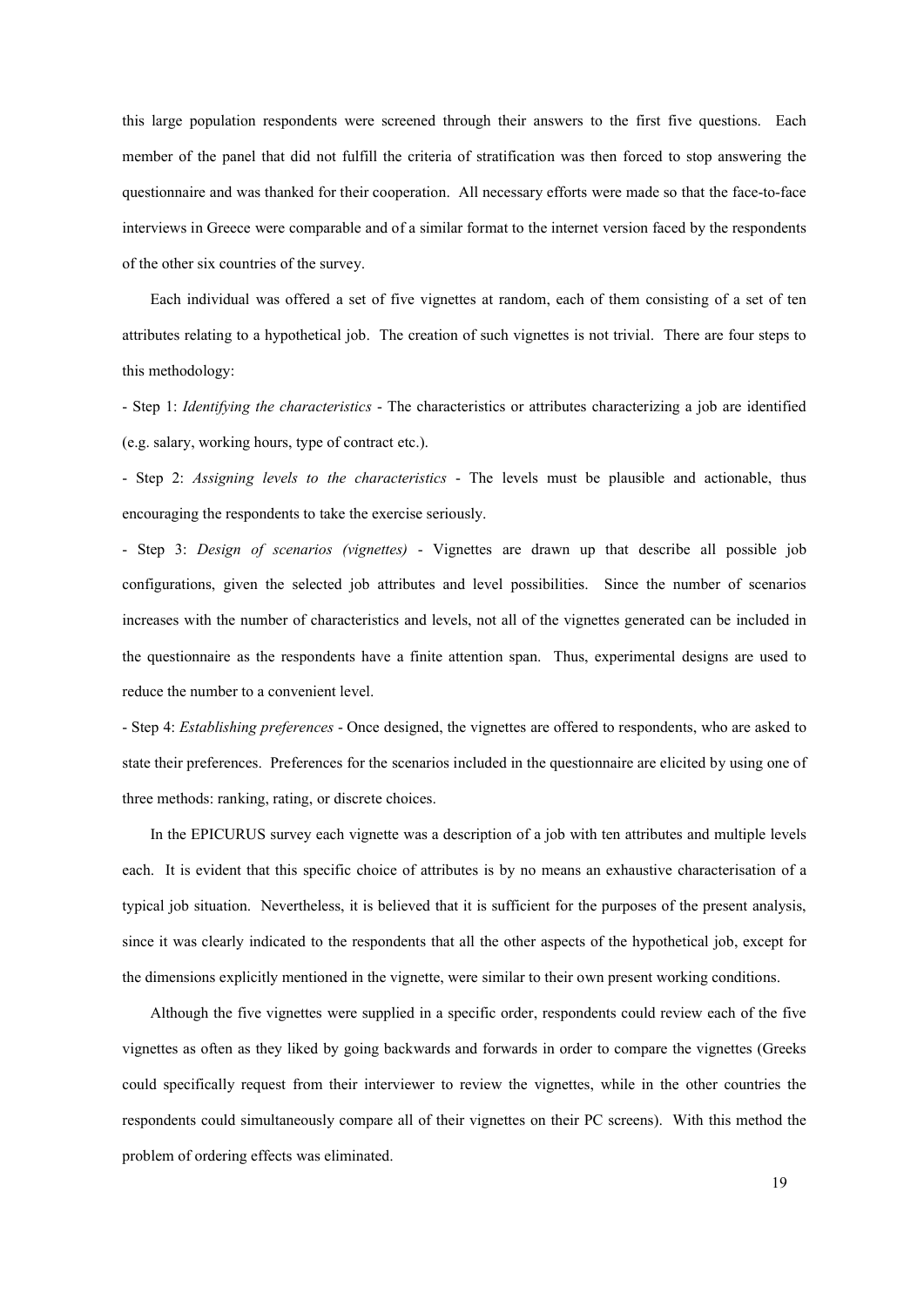In order to keep the structure of each vignette simple, readable, and easy to understand, the included text in the vignettes was fairly short (see Figure 1). This facilitated the task of comparing vignettes. However, this could pose a problem, as some attributes cannot be adequately explained by means of a few words. In order to overcome this difficulty, some attributes were further explained by including an additional information facility. In the Internet version of the questionnaire the respondent was able to click and to obtain extra information, while in the face-to-face interviews the respondent could prompt for further information from the interviewer.

Respondents were finally asked to 'evaluate' each of the five vignettes by grading them on a numerical scale from 0 to 10. The choice of the rating method using a scale from 0 to 10 was made so that the respondents' answers to the vignette experiment were comparable to the conventional question regarding their satisfaction with their current job, which was also rated on a 0-10 scale in the EPICURUS survey.

#### *Appendix 2: The probability model of contractual choice*

Given the need to correct for the potential self-selection bias that may arise, a Heckman-type correction procedure was also employed as part of the econometric methodology of this paper (Heckman, 1979). A selection equation was firstly estimated (using a random effects probit model), which regressed the probability of the individual being in either permanent or temporary employment on the full set of exogenous variables (*q, X*). A dummy variable indicating whether there are children over the age of 16 in the household was also used for identification purposes, on the basis that there is a higher probability of parents (especially, mothers) returning to the labour force (and most likely taking up a temporary job) once the children have reached working age and the responsibilities of rearing/childcare are reduced. It was confirmed that this particular identifying variable satisfies the rank and exogeneity conditions, while the remaining results confirmed the findings of previous studies in the literature (Booth et al., 2002). $x^{11}$  The estimated coefficients from the selection equation were subsequently used for the calculation of the appropriate Mills ratios, which were then included as additional controls in the job evaluation regressions of the permanent and temporary sub-samples. To correct for sampling variability, the standard errors of the explanatory variables were also bootstrapped to 500 repetitions.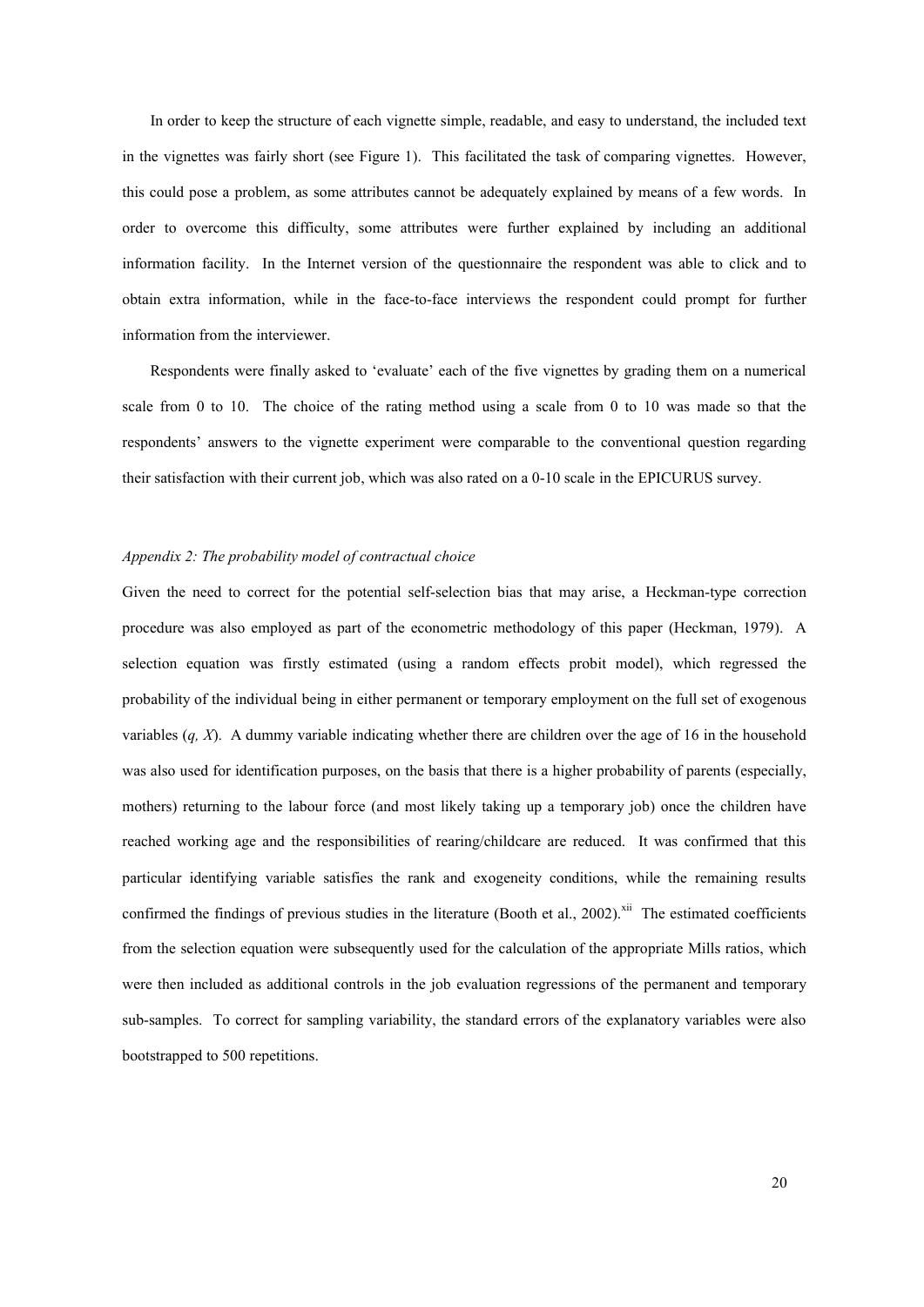#### ACKNOWLEDGMENTS

The authors are grateful for the invaluable contribution of Professor Van Praag and Dr. Ferrer-i-Carbonell during the designing stage of the conjoint questionnaire. The helpful comments of Professor R. Freeman, Dr. J. Skatun, Dr. K. Kawamura, participants at a seminar of the University of Aberdeen and of two anonymous referees of this journal are also gratefully acknowledged. This study was undertaken as part of the wider agenda of the EPICURUS project (*Societal and economic effects on quality of life and well-being: preference identification and priority setting in response to changes in labour market status*) - a project supported by the European Commission through the Fifth Framework Programme "Improving Human Potential" (contract number: HPSE-CT-2002-00143).

# **REFERENCES**

- ADAMOWICZ, W.L., LOUVIERE, J.J, AND WILLIAMS, M. (1994). Combining stated and revealed preferences methods for valuing environmental amenities, *Journal of Environmental Economics Management*, **26**(3), 271-96.
- AKERLOF, G.A. (1982). Labour contracts as partial gift exchange, *Quarterly Journal of Economics*, **97**, 543- 569.
- BOOTH, A. L., FRANCESCONI, M. AND FRANK, J. (2002). Temporary Jobs: Stepping Stones or Dead Ends?, *The Economic Journal*, **112**, F189-213.
- BRICKMAN, P. AND CAMPBELL, D. T. (1971). Hedonic relativism and planning the good society. In: M.H. APLEY (ed.), *Adaptation-level theory: A symposium*, Academic Press, New York, 287-302.
- CLARK, A.E. AND OSWALD, A J. (1994). Unhappiness and unemployment, *The Economic Journal*, **104**, 648-659.
- CLARK, A., DIENER, E., GEORGELLIS, Y. AND LUCAS, R.L. (2004). Lags and leads in life satisfaction: a test of the baseline hypothesis, German Institute for Economic Research, Discussion paper **317**, Berlin.
- DOLAN, P. AND KAHNEMAN, D. (2008). Interpretations of utility and their implications for the valuation of health, *The Economic Journal*, **118**, 215-234.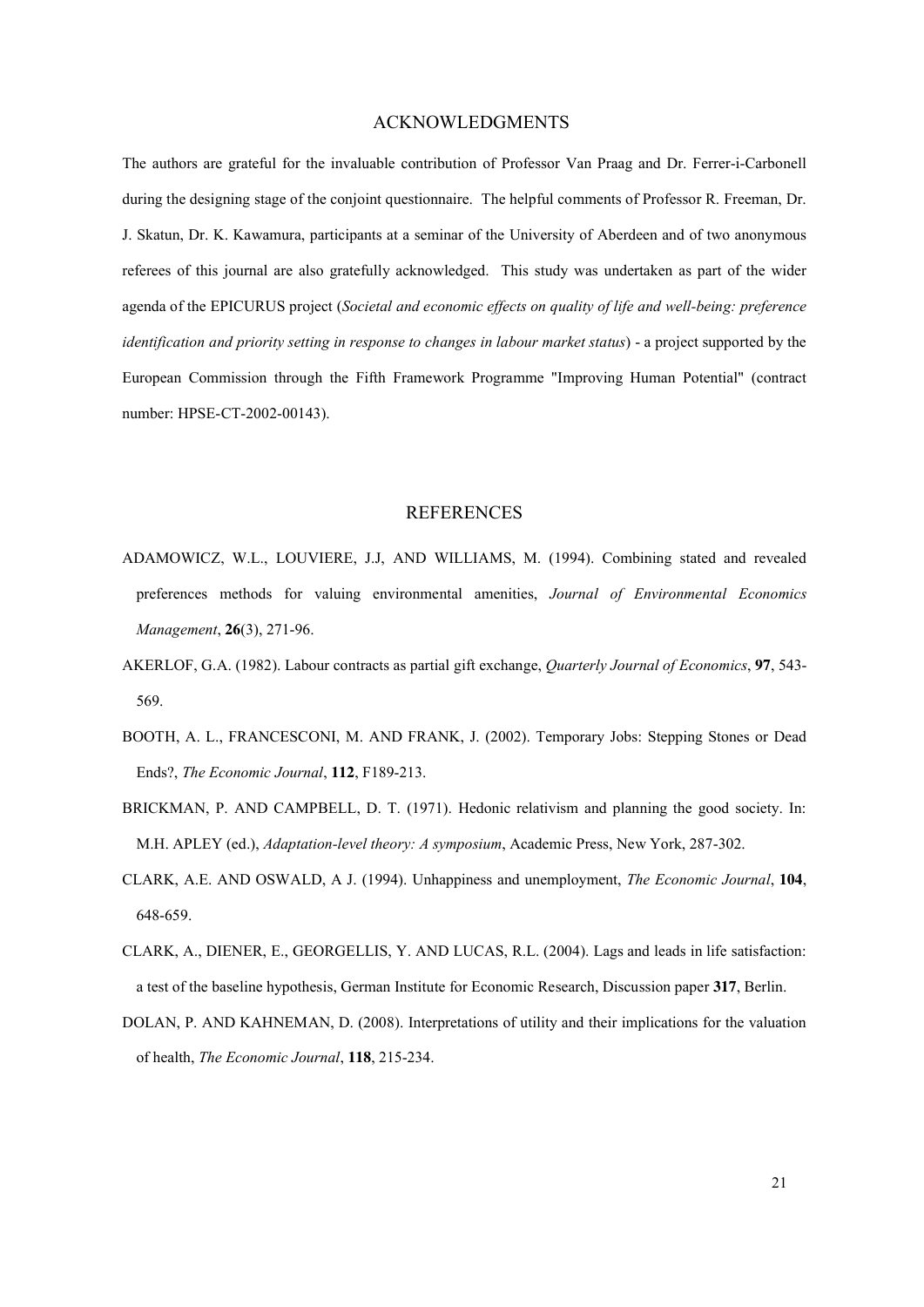- EPICURUS project (2005). Report on Individual Stated Job Preferences: a Conjoint Analysis Approach, *Final Report for the Workpackage Novel*, EU Research on Social Sciences and Humanities Report No. EUR 23133, European Communities: Belgium.
- EASTERLIN, R. A. (1974). Does Economic Growth Improve the Human Lot? Some Empirical Evidence in DAVID, P. A. AND REDER, M. W. (eds.), *Nations and Households in Economic Growth: Essays in Honor of Moses Abramovitz*, New York and London: Academic Press, 89-125.
- EASTERLIN, R. A. (2001). Income and Happiness: towards a unified theory, *The Economic Journal*, **111**, 465-484.
- EUROPEAN COMMISSION (2004). Labour market transitions and advancement: temporary employment and low-pay in Europe, *Employment in Europe*, *Recent Trends and Prospects*, Chapter 4, Luxembourg, 159-186.
- FERRER-I-CARBONELL, A. AND FRIJTERS, P. (2004). How important is methodology for the estimates of the determinants of happiness?, *The Economic Journal*, **114**, 641-659.
- FERRER-I-CARBONELL A., AND VAN PRAAG B.M.S. (2006). Insecurity in the Labor Market: The Impact of the Type of Contract on Job Satisfaction in Spain and the Netherlands, University of Amsterdam mimeo.
- FESTINGER, L. (1957). *A theory of cognitive dissonance,* Evanston, IL: Row, Peterson.
- FREDERICK S. AND LOEWENSTEIN, G. (1999). Hedonic Adaptation. In: D. KAHNEMAN, E. DIENER, AND N. SCHWARZ (eds.), *Well Being: Theoretical Foundations of Hedonic Psychology*, Russel Sage Foundation, New York.
- FREY, B. AND STUTZER, A. (2002). What can economists learn from happiness research, *Journal of Economic Literature*, **40**, 402-35.
- GILBERT, D. (2006). *Stumbling on Happiness*, Harper Press: London.
- GREEN, F. AND TSITSIANIS, N. (2005) An Investigation of National Trends in Job Satisfaction in Britain and Germany, *British Journal of Industrial Relations*, **43**(3), 401-429.
- GREEN, P.E. AND SRINIVASAN, V. (1978). Conjoint Analysis in Consumer Research: Issues and Outlook, *Journal of Consumer Research: An Interdisciplinary Quarterly*, **5**, 103-23.
- GREEN, P.E., KRIEGER A.M AND WIND, Y. (2001). Thirty Years of Conjoint Analysis: Reflections and Prospects, *Interfaces*, **31**, S56-S73.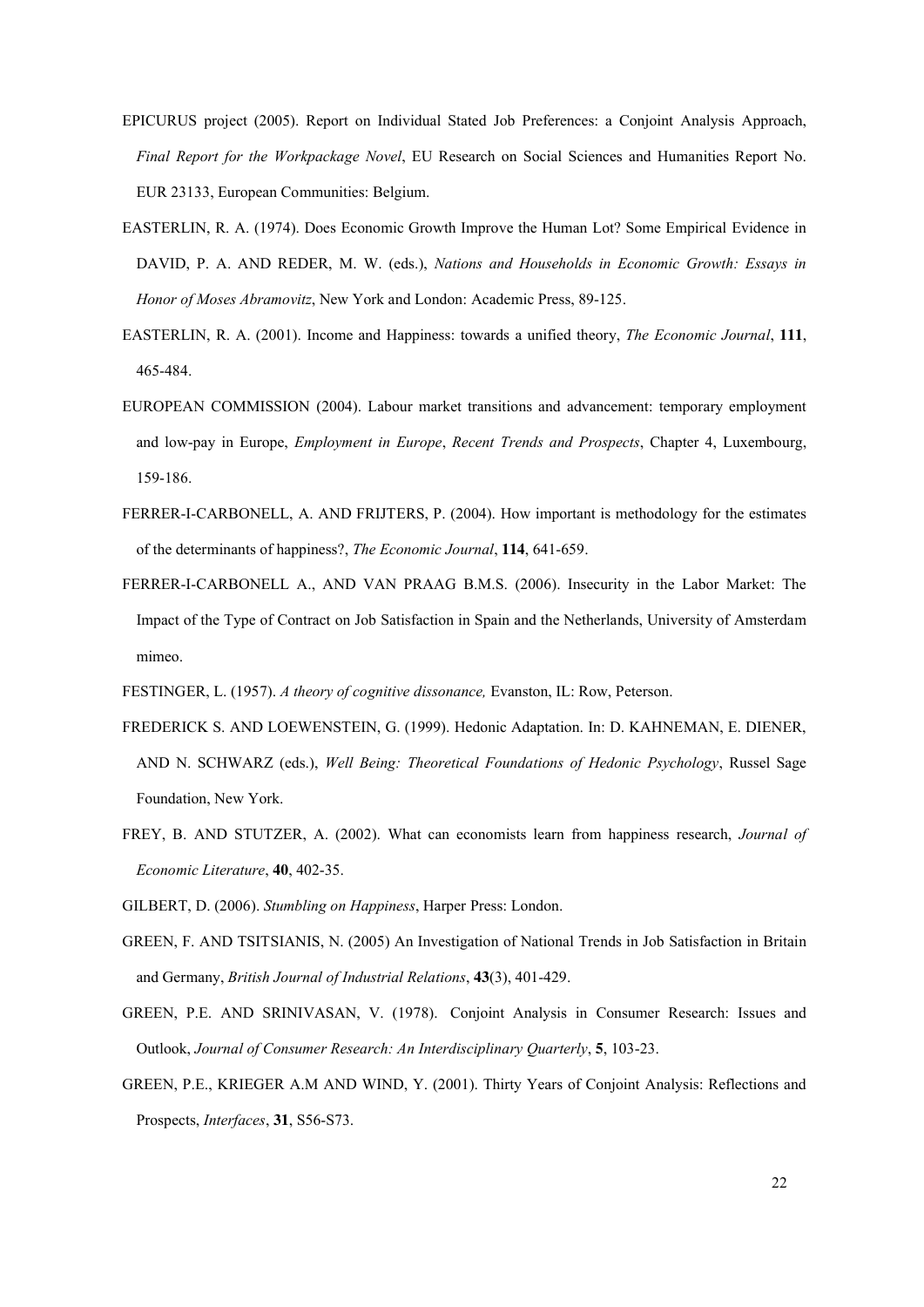- GREGG, P. AND WADSWORTH, J. (1995). A short history of labour turnover, job tenure, and job security, 1975-93, *Oxford Review of Economic Policy*, **11**, 73-90.
- GREGG, P. AND WADSWORTH, J. (1996). Mind the gap, please? The changing nature of entry jobs in Britain, *Centre of Economic Performance, LSE Discussion Paper* 303.
- HAIR, J.F., ANDERSON, R.E., TATHAM, R.L AND BLACK, R.L. (1998). Conjoint Analysis, Ch. 7, *Multivariate Data Analysis*, Prentice-Hall Int.: New Jersey.
- HANEMANN, W. (1984). Welfare evaluations in contingent valuation experiments with discrete responses: reply, *American Journal of Agricultural Economics*, **69**, 332-341.
- HARRISON, B. (1998). The dark side of flexibility, *Challenge*, **41**, 117-127.
- HECKMAN, J. J. (1979). Sample Selection Bias as a Specification Error, *Econometrica*, **47**, 153-161.
- HELSON, H. (1947). Adaptation level as frame of reference for prediction of psychological data, *The American Journal of Psychology*, **60**, 1-29.
- KAHNEMAN, D. AND TVERSKY, A. (1979). Prospect theory: An analysis of decision under risk, *Econometrica*, **47**, 263-91.
- KAHNEMAN, D., DIENER, E., AND SCHWARTZ, N. (1999). *Foundations of Hedonic Psychology: scientific Perspectives on Enjoyment and Suffering*, Russel Sage Foundation: New York.
- KAISER, L.C. (2002). Job satisfaction: A Comparison of Standard, Non Standard, and Self-Employment Patterns across Europe with a Special note to the Gender/Job satisfaction paradox, EPAG working paper, **27**.
- LANCASTER, K. (1966). A new approach to consumer theory, *Journal of Political Economy*, **74**, 132-157.
- LANCASTER, K. (1971), *Consumer demand: a new approach*, Columbia University Press: New York.
- LAYARD, R. (2005). *Happiness: lessons from a new science*, Penguin Books: London.
- LEE, L. (1978). Unionism and Wage Rates: A Simultaneous Equations Model with Qualitative and Limited Dependent Variables, *International Economic Review*, **19**(2), 415-433.
- LEONTARIDI, R. AND THEODOSSIOU, I. (2004). Joblessness and Par-time Employment: Is it a Matter of Workers' Choice?, University of Aberdeen working paper.
- LOUVIERE, J.J, HENSHER, D.A. AND SWAIT, J.D. (2000). *Stated Choice Methods: Analysis and Application*, Cambridge University Press: Cambridge.
- LUCE, R.D. AND TUKEY, J.W. (1964). Simultaneous conjoint measurement: A new type of fundamental measurement, *Journal of Mathematical Psychology*, **1**, 1-27.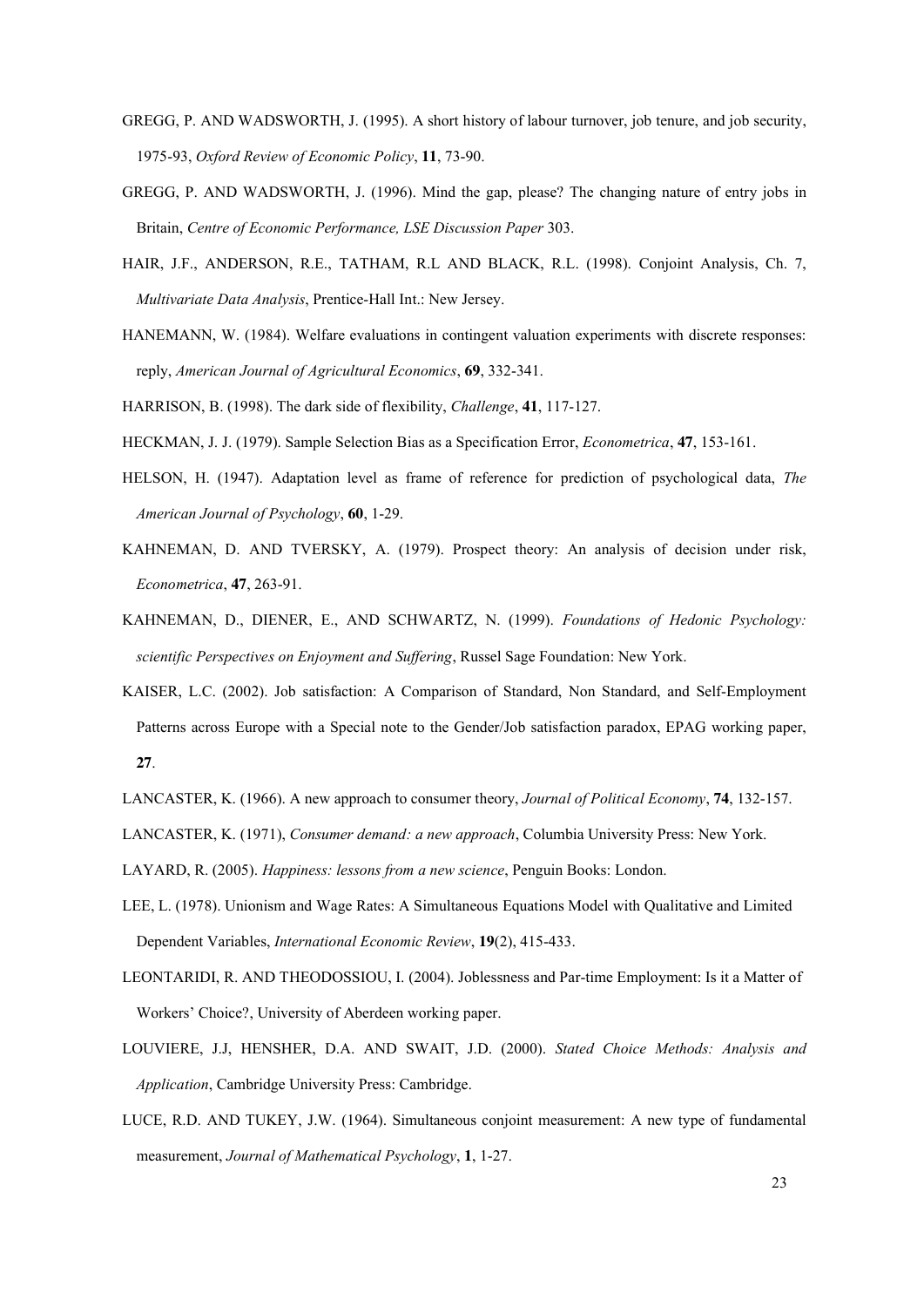- MADDALA, G.S. (1983). *Limited-dependent and qualitative variables in econometrics*, Cambridge University Press, Cambridge.
- MCFADDEN, D. (1973). *Conditional Logit Analysis of Qualitative Choice Behaviour*, University of California: Berkeley, CA.
- POULIAKAS, K. (2007). *Socioeconomic Effects on Employee Well-being*: *Preference Identification in Response to Non-Standard Labour Market Conditions*, University of Aberdeen PhD Thesis.
- POULIAKAS, K. AND THEODOSSIOU, I. (2005a). Socio-Economic Differences in the Perceived Quality of High and Low-Paid Jobs in Greece, *Bank of Greece Economic Bulletin*, **24** (January), 91-132.
- POULIAKAS, K. AND THEODOSSIOU, I. (2005b). Socio-Economic Differences in the Perceived Quality of High and Low-Paid Jobs in Europe, research paper of the EPICURUS project, European Commission*.*
- ROSEN, S. (1974). Hedonic prices and implicit markets: product differentiation in pure competition, *Journal of Political Economy*, **82**, 34-55.
- RYAN, M. AND FARRAR, S. (2000). Using conjoint analysis to elicit preferences for health care, *British Medical Journal*, **320**, 530-1533.
- SEN, A.K. (1990). Development as Capability Expansion in K. GRIFFIN AND J. KNIGHT (eds), *Human Development and the International Development Strategy for the 1990s*, Macmillan, London, 41-58.

SMITH, A. (1776), *An Inquiry into the Nature and Causes of the Wealth of Nations*.

- STEWART, M.B. (1983). On least squares estimation when the dependent variable is grouped, *Review of Economic Studies,* **50**, 737-753.
- THEODOSSIOU, I. (1998). The Effects of Low Pay and Unemployment on Psychological Well-Being: A Logistic Regression Approach, *Journal of Health Economics*, **17**, 85-104.
- VAN BEEK, K.W.H., KOOPMANS, C.C. AND VAN PRAAG, B.M.S (1997). Shopping at the labour market: A real tale of fiction, *European Economic Review*, **41**, 295-317.
- VAN LEEUWEN, M.J. AND VAN PRAAG, B.M.S. (2002). The costs and benefits of lifelong learning: The case of the Netherlands, *Human Resource Development Quarterly*, **13**, 151-168.
- VAN PRAAG, B.M.S. AND FERRER-I-CARBONELL, A. (2004). *Happiness Quantified*, Oxford University Press, Oxford.
- WILSON, T. D. AND GILBERT, D. (2003). Affective forecasting, *Advances in Experimental Social Psychology*, **35**, 245-411.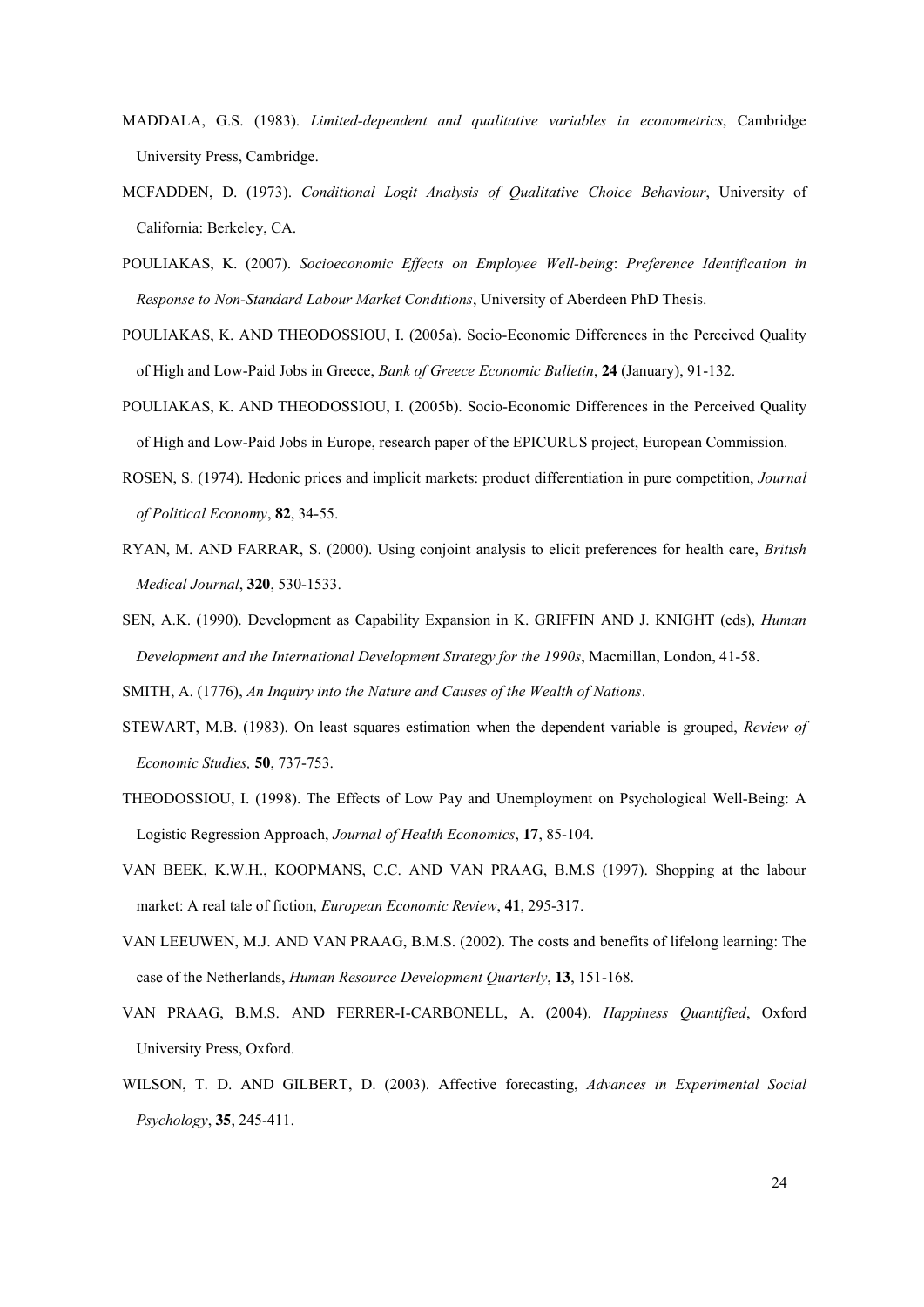# WINKELMANN, L., AND WINKELMANN, R. (1998), Why are the unemployed so unhappy? Evidence

from panel data, *ECONOMICA*, 65, 1-15.

WOOLDRIDGE, J.M. (2002), *Econometric Analysis of Cross-Section and Panel Data*, M.I.T. Press,

Cambridge, Massachusetts.

# FIGURE 1. A TYPICAL VIGNETTE

Imagine that, for some reason, you had to stop with your current job and had to look for a new one. Imagine that after a short time you get several offers. We will list them on the following screen. These listed job offers do not differ from your current job except for some points we specifically mention. Can you please evaluate these offers on a scale from 0 to 10, where 0 means the worst possible and 10 the best possible offer? And indicate if they are acceptable?" **Wage**: 20% more than now per hour

**Type of contract**: Permanent with risk of losing the job with no severance pay

**Working hours**: 20 hours a week

**Working times**: Rotating shift system

**Training opportunities**: The employer will offer you a 10 workdays training program in the course of the year **Work organization**: The job involves working in a varying team

**Work conditions**: No one controls your work

**Work speed**: The job is fairly demanding, which means that sometimes you may have to work at high speed **Retirement**: You can retire at age 55

**Behavioral norms**: Same working conditions as in other firms. No loyalty from both sides. Shirking and low performance is possible

How would you rate this offer?……. *Please, evaluate this offer on a scale from 0 to 10, where 0 means the worst possible and 10 the best possible job.*

Would this job offer be acceptable to you? *Yes/No*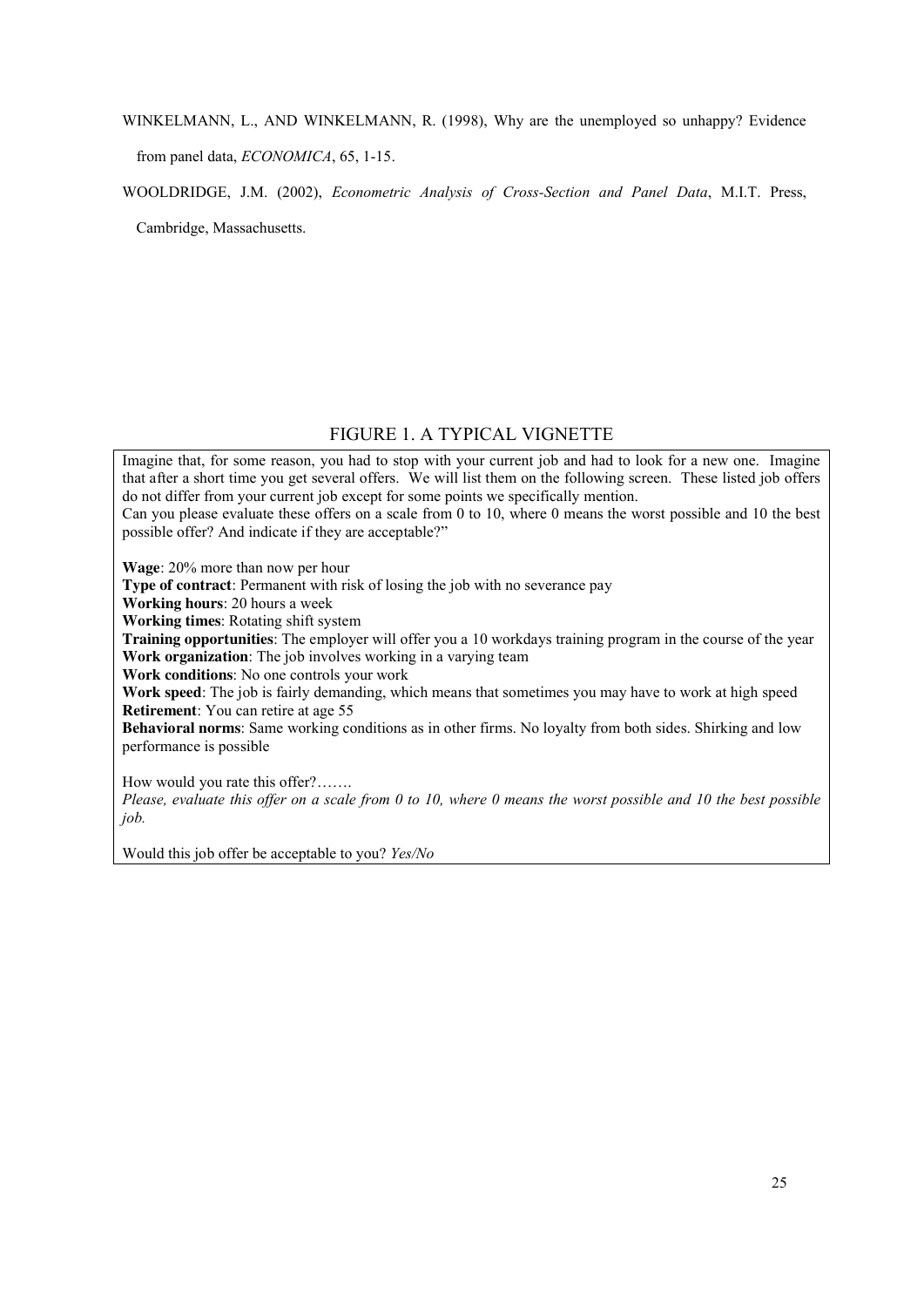# TABLE 1: THE VIGNETTE ATTRIBUTES AND LEVELS

# **1.** *Type of contract (dummy variables)*

(*i*) Permanent contract with no risk of being fired

(*ii*) Permanent contract with risk of being fired & with economic compensation

(*iii*) Permanent contract with risk of being fired & with no economic compensation

(*iv*) One-year contract with high probability of continuation with a permanent contract

(*v*) One-year contract with high probability of continuation with a temporary contract

(*vi*) (ref: One-year contract with no probability of continuation)

**2. Working hours:** Ranging from 20 to 50 hours per week.

**3. Net wages per hour**: expressed as a percentage of wages at the current job (range: -50% to +50%)

# **4.** *Working times (dummy variables)*

(*i*) Flexible working hours

(*ii*) Office working hours (you can choose which days your work)

(*iii*) Rotating shifts (system)

(*iv*) (ref: Work. times decided by employer)

**5.** *Training (dummy variables)*

(*i*) 1-3 month training

(*ii*) 5-10 days training

(*iii*) (ref: No training or in the past)

# **6.** *Work organization (dummy variables)*

(*i*) Job not in teamwork

(*ii*) Job in varying teamwork

(*iii*) (ref: Job in fixed team)

# **7.** *Control over own work (dummy variables)*

(*i*) Job has a fixed routine

(*ii*) Can choose order tasks: job tasks are fixed, but you may decide when & how things are done

(*iii*) (ref: No one controls your work)

**8a.** *Intensity due to high speed (dummy variables)*

(*i*) Often high speed

(*ii*) Sometimes high speed

(*iii*) (ref: never working at high speed)

# **8b.** *Intensity due to tight deadlines (dummy variables)*

(*i*) Often tight deadlines

(*ii*) Sometimes tight deadlines

(*iii*) (ref: never working with tight deadlines)

### **9***. Retirement & Labour disability (dummy variables)*

(*i*) Have to stop before 65 (because the job is physically very demanding)

(*ii*) Early retirement 55 (firm has early retirement plans)

(*iii*) Early retirement 60 (firm has early retirement plans)

(*iv*) (ref: the firm has no early retirement plans)

**10.** *Loyalty-no shirking(dummy variables)*

 $(i)$  Loyalty from both sides; shirking  $\&$  low performance impossible

(*ii*) (ref: No loyalty from both sides; shirking & low performance possible)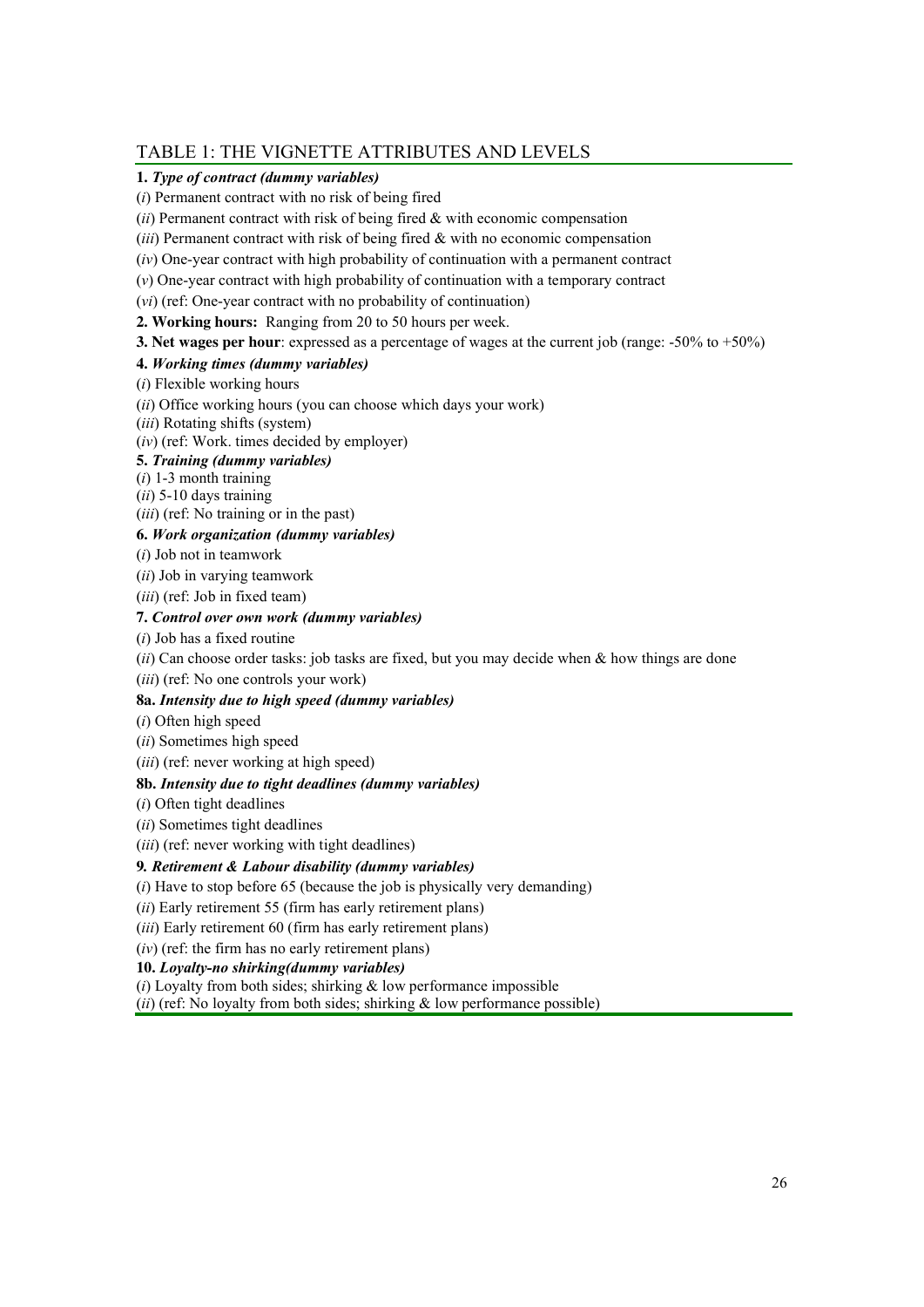|                                   | Permanent     | Temporary     |
|-----------------------------------|---------------|---------------|
| Variable                          | Mean (s.d)    | Mean (s.d)    |
| Age                               | 37.87 (10.33) | 31.85 (10.23) |
| Male                              | 0.51(0.49)    | 0.45(0.49)    |
| Married                           | 0.70(0.45)    | 0.55(0.49)    |
| Job Tenure                        | 8.93 (8.72)   | 2.56(4.34)    |
| Two Jobs                          | 0.09(0.29)    | 0.17(0.37)    |
| Unemployed last year              | 0.06(0.24)    | 0.38(0.48)    |
| Ln(monthly net wage)              | 7.5(1.15)     | 7.21(1.12)    |
| Ln(Contract work hours/week)      | 3.53(0.29)    | 3.49(0.37)    |
| <b>Sector</b>                     |               |               |
| Non-profit institution            | 0.06(0.25)    | 0.07(0.27)    |
| Civil service                     | 0.18(0.39)    | 0.19(0.39)    |
| Public company                    | 0.11(0.32)    | 0.09(0.30)    |
| (ref. Private company)            | 0.63(0.48)    | 0.63(0.48)    |
| Occupation                        |               |               |
| Managers/Professionals            | 0.06(0.24)    | 0.07(0.25)    |
| Technical/Clerical                | 0.41(0.49)    | 0.35(0.48)    |
| (ref. Other)                      | 0.53(0.50)    | 0.58(0.49)    |
| <b>Training</b>                   |               |               |
| 5-10 days                         | 0.35(0.47)    | 0.23(0.42)    |
| 1-3 months                        | 0.06(0.23)    | 0.08(0.26)    |
| (ref. no training or in the past) | 0.58(0.49)    | 0.68(0.46)    |
| Control over own work             |               |               |
| Job has a fixed routine           | 0.27(0.44)    | 0.40(0.49)    |
| Can choose order tasks            | 0.65(0.47)    | 0.53(0.49)    |
| (ref. No one controls your work)  | 0.07(0.25)    | 0.06(0.24)    |
| Job satisfaction                  | 6.96(2.10)    | 6.68(2.07)    |

# TABLE 2: DESCRIPTIVE STATISTICS BY CONTRACT STATUS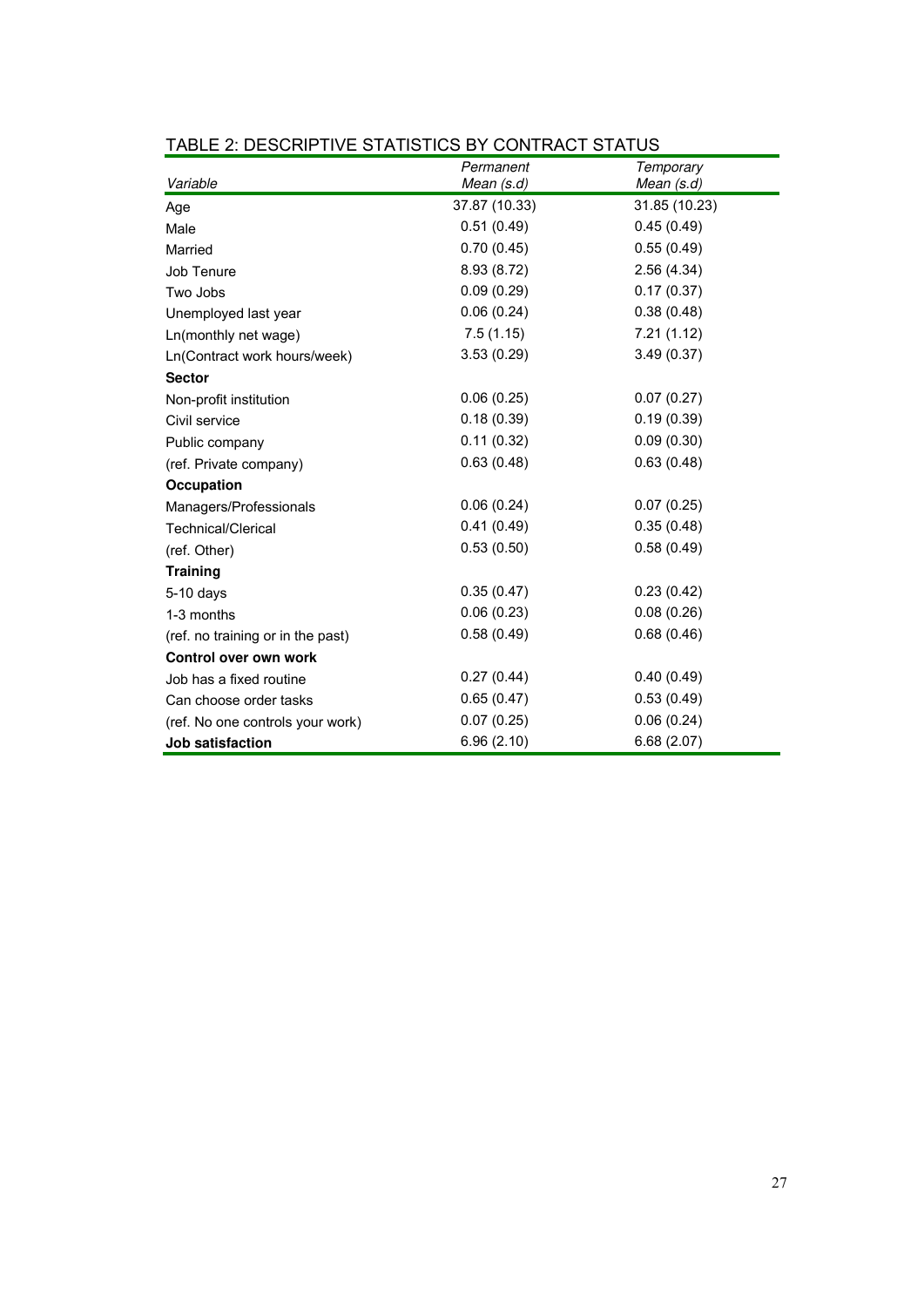# TABLE 3: MEAN EVALUATION OF HYPOTHETICAL CONTRACT OPTIONS BY CONTRACT STATUS

|                                                                                      | Mean<br>Permanent | Mean<br>Temporary |
|--------------------------------------------------------------------------------------|-------------------|-------------------|
| <b>Evaluation Vignette</b>                                                           | 4.067             | 4.620             |
| Type of contract (dummy variables)                                                   |                   |                   |
| Permanent contract with no risk of being fired                                       | 4.832             | 5.149             |
| Permanent contract with risk of being fired & with economic compensation             | 4.444             | 4.815             |
| Permanent contract with risk of being fired & with no economic compensation          | 3.887             | 4.549             |
| One-year contract with high probability of continuation with a permanent<br>contract | 4.201             | 4.902             |
| One-year contract with high probability of continuation with a temporary<br>contract | 3.937             | 4.526             |
| (ref: One-year contract with no probability of continuation)                         | 2.678             | 3.121             |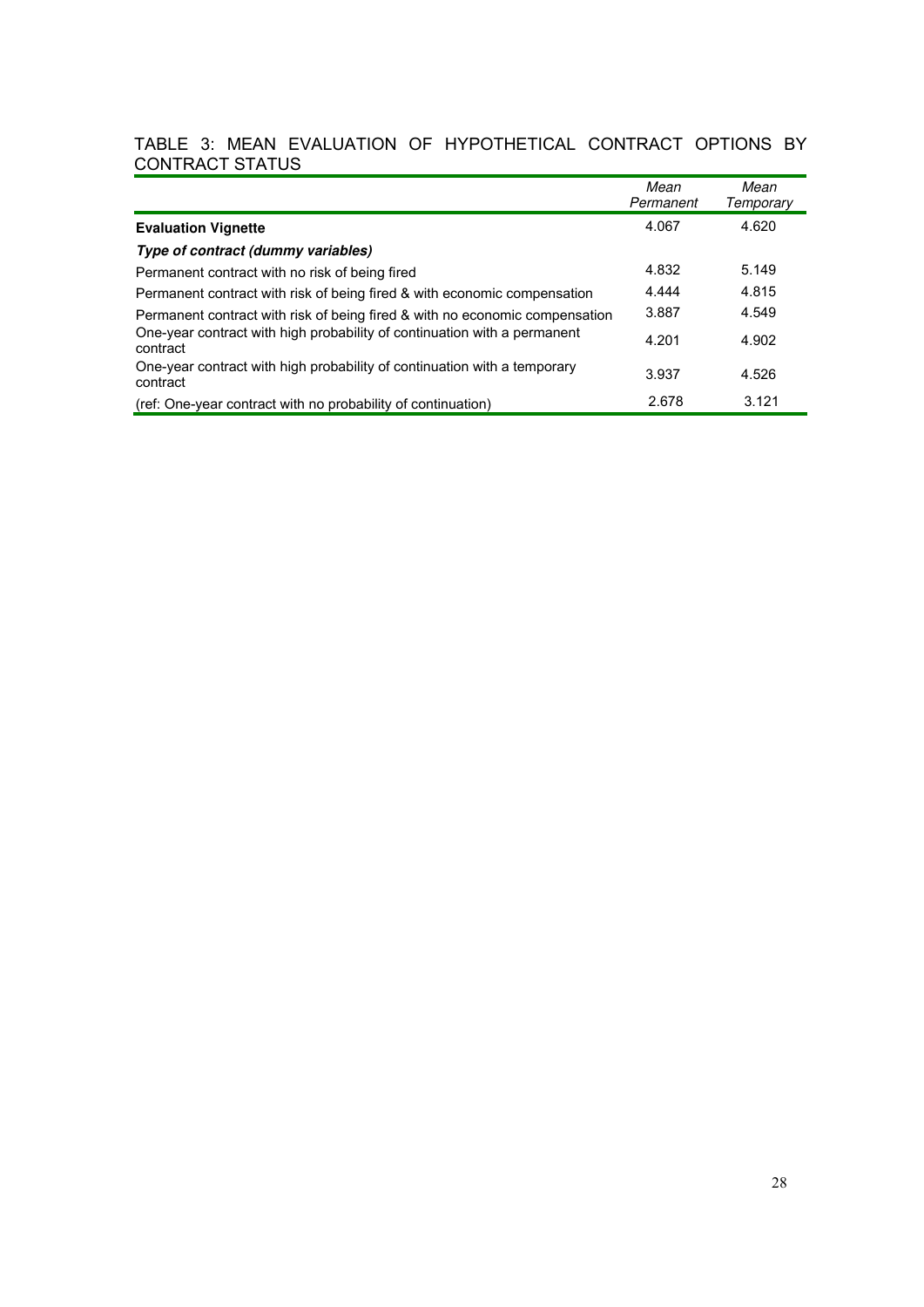# TABLE 4: RANDOM EFFECTS COLS JOB EVALUATION REGRESSIONS BY CONTRACT STATUS – EFFECT OF VIGNETTE ATTRIBUTES

| ,,,,,o                                                            | LITLOT OF VIORETTE ATTIMBUTED | Controls           | Selection           |                     |  |  |
|-------------------------------------------------------------------|-------------------------------|--------------------|---------------------|---------------------|--|--|
|                                                                   | Permanent                     | Temporary          | Permanent           | Temporary           |  |  |
|                                                                   | Coef. (s.e.)                  | Coef. (s.e.)       | Coef. (s.e.)        | Coef. (s.e.)        |  |  |
| Type of contract                                                  |                               |                    |                     |                     |  |  |
| Perm.cont. risk w comp.                                           | $-0.150(0.02)$ ***            | $-0.105(0.07)$     | $-0.144(0.02)$ ***  | $-0.097(0.08)$      |  |  |
| Perm.cont. risk w no comp.                                        | $-0.348(0.02)$ ***            | $-0.289(0.07)$ *** | $-0.342(0.02)$ ***  | $-0.291(0.07)$ ***  |  |  |
| Temp.cont. to perm.cont                                           | $-0.171(0.02)***$             | $-0.067(0.07)$     | $-0.171(0.02)***$   | $-0.057(0.07)$      |  |  |
| Temp.cont. to temp.cont                                           | $-0.158(0.03)***$             | $-0.042(0.08)$     | $-0.163(0.03)***$   | $-0.028(0.08)$      |  |  |
| Temp.cont.to unempl.                                              | $-0.417(0.03)***$             | $-0.327(0.09)***$  | $-0.407$ (0.029)*** | $-0.317(0.093)$ *** |  |  |
| (ref. Perm.cont. no risk.)                                        |                               |                    |                     |                     |  |  |
| <b>Ln(Working hours)</b>                                          | 7.932 (0.62)***               | 10.269 (1.97)***   | 7.954 (0.64)***     | $10.458(2.1)***$    |  |  |
| Ln(Working hours) squared                                         | $-1.201(0.09)$ ***            | $-1.531(0.28)***$  | $-1.207(0.09)$ ***  | $-1.554(0.3)***$    |  |  |
| Wages (in % of current                                            | $1.106(0.02)***$              | $1.297(0.07)$ ***  | $1.089(0.02)***$    | $1.275(0.07)$ ***   |  |  |
| income)                                                           |                               |                    |                     |                     |  |  |
| <b>Working times</b>                                              |                               |                    |                     |                     |  |  |
| Flexible working hours                                            | $0.12(0.02)***$               | 0.062(0.08)        | $0.128(0.02)***$    | 0.083(0.08)         |  |  |
| Office working hours                                              | $0.097(0.02)***$              | 0.105(0.06)        | $0.103(0.02)$ ***   | 0.109(0.07)         |  |  |
| Rotating shifts                                                   | $-0.070(0.02)***$             | $-0.081(0.06)$     | $-0.064$ (0.02)***  | $-0.07(0.06)$       |  |  |
| (ref. work. Times decided by<br>employer)                         |                               |                    |                     |                     |  |  |
| <b>Training</b>                                                   |                               |                    |                     |                     |  |  |
| $5-10$ days                                                       | $0.112(0.02)***$              | 0.084(0.06)        | $0.107(0.02)***$    | 0.069(0.06)         |  |  |
| 1-3 months                                                        | $0.065(0.02)***$              | $0.134(0.06)$ **   | $0.061(0.02)***$    | $0.119(0.06)$ **    |  |  |
| (ref. No training or in past)                                     |                               |                    |                     |                     |  |  |
| <b>Work organization</b>                                          |                               |                    |                     |                     |  |  |
| Job not in teamwork                                               | 0.014(0.02)                   | 0.061(0.05)        | 0.010(0.02)         | 0.048(0.05)         |  |  |
| Job in varying teamwork<br>(reference: Job in fixed<br>team)      | $-0.023(0.02)$                | $-0.029(0.05)$     | $-0.026(0.02)$      | $-0.032(0.05)$      |  |  |
| Control over own work                                             |                               |                    |                     |                     |  |  |
| Job has a fixed routine                                           | $-0.133(0.02)$ ***            | $-0.136(0.06)$ **  | $-0.133(0.02)$ ***  | $-0.135(0.06)$ **   |  |  |
| Can choose order tasks<br>(ref. noone controls your<br>work)      | 0.016(0.02)                   | 0.034(0.06)        | 0.008(0.02)         | 0.039(0.06)         |  |  |
| Intensity due to high<br>speed                                    |                               |                    |                     |                     |  |  |
| Often high speed                                                  | $-0.176(0.02)$ ***            | $-0.299(0.06)$ *** | $-0.180(0.02)$ ***  | $-0.325(0.06)$ ***  |  |  |
| Sometimes high speed<br>(ref. never work at high                  | $-0.031(0.02)$                | 0.026(0.07)        | $-0.024(0.02)$      | $-0.013(0.07)$      |  |  |
| speed)<br>Intensity due to tight<br>deadlines                     |                               |                    |                     |                     |  |  |
| Often tight deadlines                                             | $-0.127(0.02)$ ***            | $-0.027(0.06)$     | $-0.128(0.02)$ ***  | $-0.011(0.07)$      |  |  |
| Sometimes tight deadlines<br>(ref. never work tight<br>deadlines) | $-0.034(0.02)$                | $-0.102(0.06)$ *   | $-0.041(0.02)$ **   | $-0.126(0.07)$      |  |  |
| Retirement                                                        |                               |                    |                     |                     |  |  |
| Have to stop before 65                                            | $0.069(0.03)$ **              | 0.052(0.09)        | 0.051(0.03)         | 0.048(0.09)         |  |  |
| Early retirement 55                                               | $0.204$ $(0.02)***$           | $0.275(0.07)$ ***  | $0.201(0.02)***$    | $0.272(0.07)$ ***   |  |  |
| Early retirement 60                                               | $0.230(0.02)***$              | 0.108(0.07)        | $0.222(0.02)***$    | 0.107(0.07)         |  |  |
| (ref. firm has no early<br>retirement plans)                      |                               |                    |                     |                     |  |  |
| No loyalty-shirking                                               | $-0.101(0.01)$ ***            | $-0.151(0.05)***$  | $-0.101(0.01)$ ***  | $-0.157(0.05)$ ***  |  |  |
|                                                                   |                               |                    |                     |                     |  |  |

29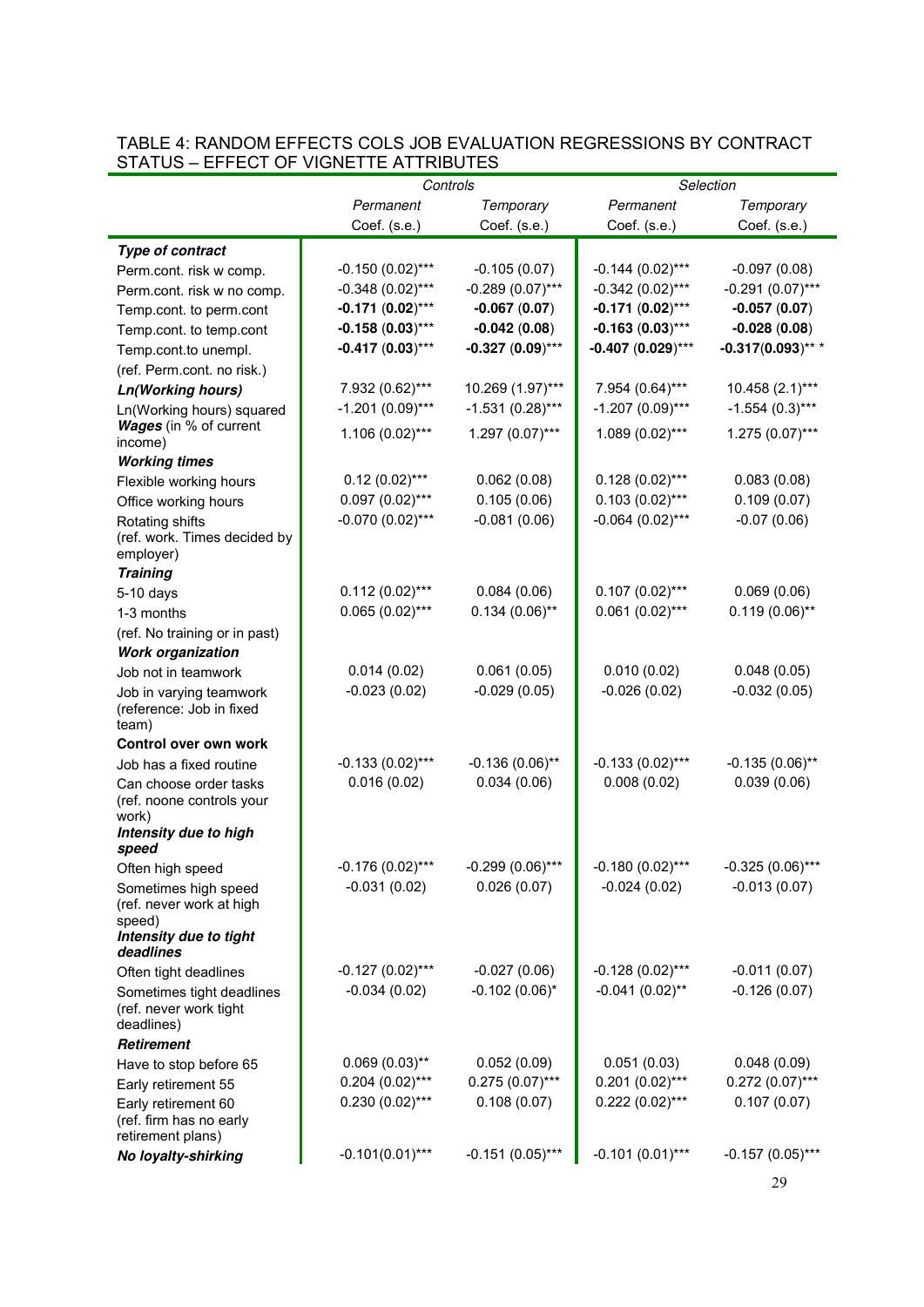| Cons                  | $-12.937(1.09)***$ | $-16.44(3.44)$ *** | $-12.915(1.13)***$<br>0.038(0.14) | $-16.71(3.59)$ ***<br>0.035(0.14) |
|-----------------------|--------------------|--------------------|-----------------------------------|-----------------------------------|
| Mills ratios          |                    |                    |                                   |                                   |
| N (groups)            | 17738 (3582)       | 1809 (365)         | 16565 (3344)                      | 1679 (339)                        |
| Wald $\chi^2$ (61/62) | 6860.36***         | 852.06***          | 6284.84***                        | 776.75***                         |
| $R^2$ : within        | 0.307              | 0.35               | 0.302                             | 0.344                             |
| $R^2$ : between       | 0.153              | 0.216              | 0.154                             | 0.226                             |
| $R^2$ : overall       | 0.253              | 0.310              | 0.25                              | 0.309                             |

**Notes**: \*\* significant at 5%; \*\*\* significant at 1%; Personal and current job characteristics as well as country dummies have also been included as controls; The remaining regression output is available as supplementary material.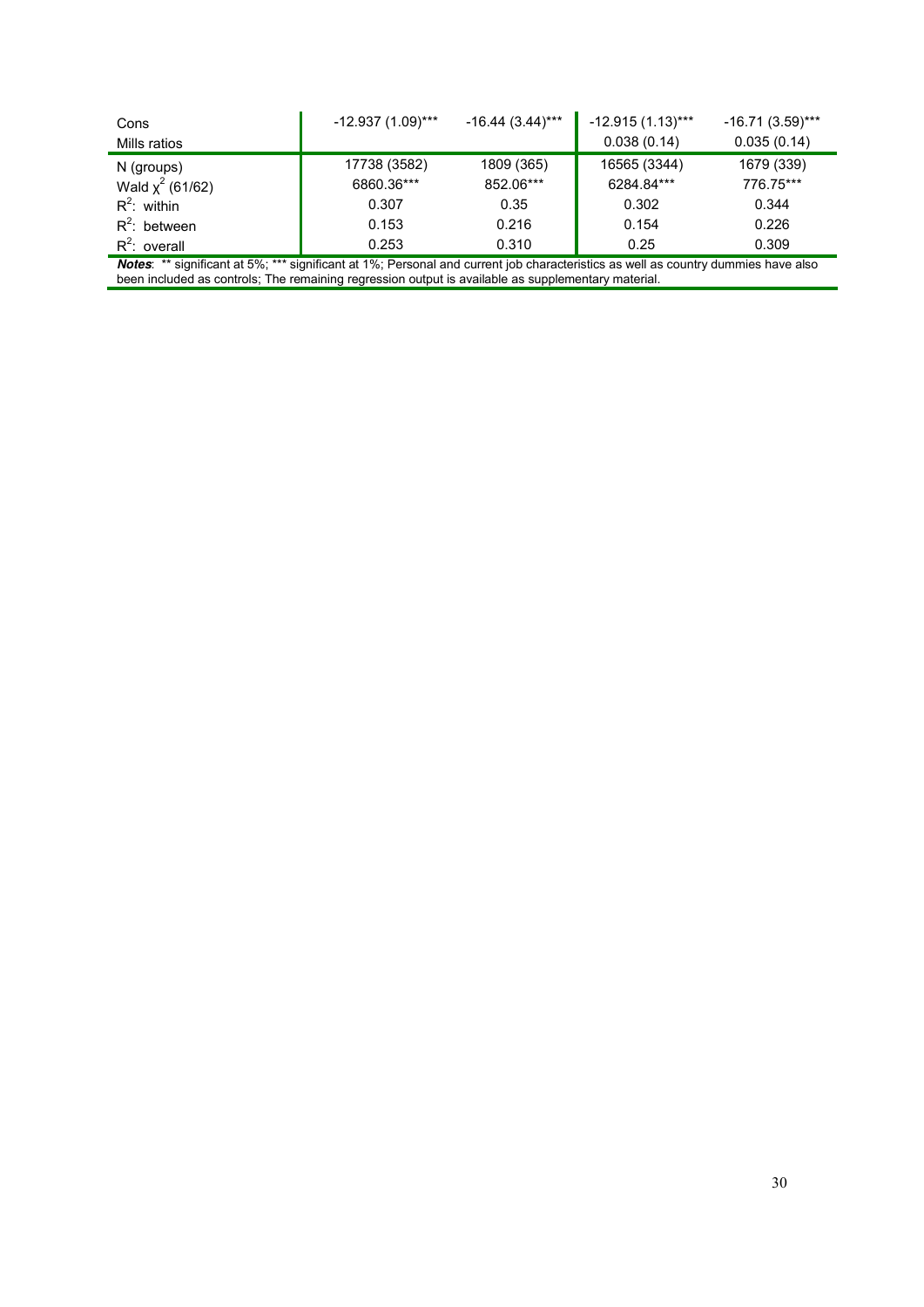|           |           | Trade-off |          |                       |           | <b>Measure of utility cost</b> |           |
|-----------|-----------|-----------|----------|-----------------------|-----------|--------------------------------|-----------|
|           |           | Temp-perm |          | Temp-temp   Temp-unem | Temp-perm | Temp-temp                      | Temp-unem |
| Controls  | Temporary | $-0.051$  | $-0.033$ | $-0.252$              | $-0.104$  | $-0.110$                       | $-0.125$  |
|           | Permanent | $-0.155$  | $-0.143$ | $-0.377$              |           |                                |           |
| Selection | Temporary | $-0.045$  | $-0.022$ | $-0.249$              | $-0.112$  | $-0.128$                       | $-0.125$  |
|           | Permanent | $-0.157$  | $-0.150$ | $-0.374$              |           |                                |           |

# TABLE 5: TRADE-OFF RATIOS AND MEASURE OF UTILITY COST BY CONTRACT STATUS

**Notes**: The trade-off ratios are calculated from application of eq. (5); the measure of utility cost is given by the difference of the respective figures for permanent and temporary employees e.g. Temp-perm (controls): Measure of utility cost = -0.155-(-0.051) = -0.104.

# TABLE 6: RANDOM EFFECTS COLS JOB EVALUATION REGRESSIONS WITH INTERACTION TERMS

|                                           |                | Temporary          | Permanent          |                    |  |
|-------------------------------------------|----------------|--------------------|--------------------|--------------------|--|
|                                           | Temp-Perm      | Temp-Temp          | Temp-Perm          | Temp-Temp          |  |
|                                           | Coef.(s.e)     | Coef.(s.e)         | Coef.(s.e)         | Coef.(s.e)         |  |
| Age                                       |                |                    |                    |                    |  |
| Contract dummies                          | $-0.126(0.10)$ | $-0.057(0.11)$     | $-0.182(0.04)$ *** | $-0.105(0.05)$ **  |  |
| Contract*age (25-40)                      | 0.079(0.11)    | 0.053(0.12)        | 0.020(0.04)        | $-0.051(0.05)$     |  |
| Contract*age (40-64)                      | 0.088(0.15)    | $-0.054(0.16)$     | 0.002(0.05)        | $-0.069(0.05)$     |  |
| Gender                                    |                |                    |                    |                    |  |
| Contract dummies                          | $-0.019(0.09)$ | 0.003(0.09)        | $-0.104(0.02)$ *** | $-0.119(0.03)***$  |  |
| Contract*Male                             | $-0.099(0.11)$ | $-0.09(0.12)$      | $-0.135(0.03)$ *** | $-0.076(0.04)$ **  |  |
| <b>Promotion</b>                          |                |                    |                    |                    |  |
| Contract dummies                          | $-0.12(0.08)$  | $-0.106(0.08)$     | $-0.172(0.02)$ *** | $-0.174(0.02)$ *** |  |
| Contract*Promo (Probable)                 | 0.155(0.13)    | 0.244(0.14)        | $-0.012(0.04)$     | 0.027(0.04)        |  |
| <b>Incentive: Job security</b>            |                |                    |                    |                    |  |
| Contract dummies                          | 0.021(0.10)    | 0.037(0.10)        | $-0.189(0.02)***$  | $-0.135(0.03)$ *** |  |
| Contract*Incentive(Important)             | $-0.13(0.12)$  | $-0.12(0.13)$      | 0.023(0.03)        | $-0.055(0.04)$     |  |
| <b>Financial Situation</b>                |                |                    |                    |                    |  |
| Contract dummies                          | $-0.003(0.14)$ | 0.163(0.15)        | $-0.13(0.03)$ ***  | $-0.185(0.04)$ *** |  |
| Contract*Save(Sometimes yes<br>or no)     | $-0.061(0.17)$ | $-0.215(0.18)$     | $-0.042(0.04)$     | 0.052(0.05)        |  |
| Contract*Save(No or getting<br>into debt) | $-0.063(0.16)$ | $-0.283(0.18)$     | $-0.066(0.04)$     | 0.022(0.05)        |  |
| <b>Trade union</b>                        |                |                    |                    |                    |  |
| Contract dummies                          | $-0.109(0.07)$ | $-0.087(0.08)$     | $-0.16(0.02)$ ***  | $-0.13(0.02)$ ***  |  |
| Contract*Union(Yes)                       | 0.141(0.13)    | 0.162(0.14)        | $-0.039(0.03)$     | $-0.081(0.04)$ **  |  |
| <b>Sector</b>                             |                |                    |                    |                    |  |
| Contract dummies                          | $-0.057(0.08)$ | 0.075(0.09)        | $-0.189(0.02)$ *** | $-0.138(0.02)$ *** |  |
| Contract*sector(Non-profit)               | 0.364(0.23)    | $-0.125(0.24)$     | 0.036(0.07)        | $-0.063(0.07)$     |  |
| Contract*sector(Civil service)            | $-0.201(0.15)$ | $-0.405(0.16)$ *** | 0.034(0.04)        | $-0.070(0.05)$     |  |
| Contract*sector(Public)                   | 0.076(0.20)    | $-0.186(0.21)$     | 0.0830(0.06)       | $-0.023(0.06)$     |  |

**Notes:** \*\* significant at 5%; \*\*\* significant at 1%; Omitted Interaction terms: Age: 16-25; Gender: Female; Promotion: Improbable; Incentive: Unimportant; Financial Situation: Nearly Always, Yes; Union: No; Occupation: Managers & professionals; Sector: Private; The full regression output is available from the authors upon request.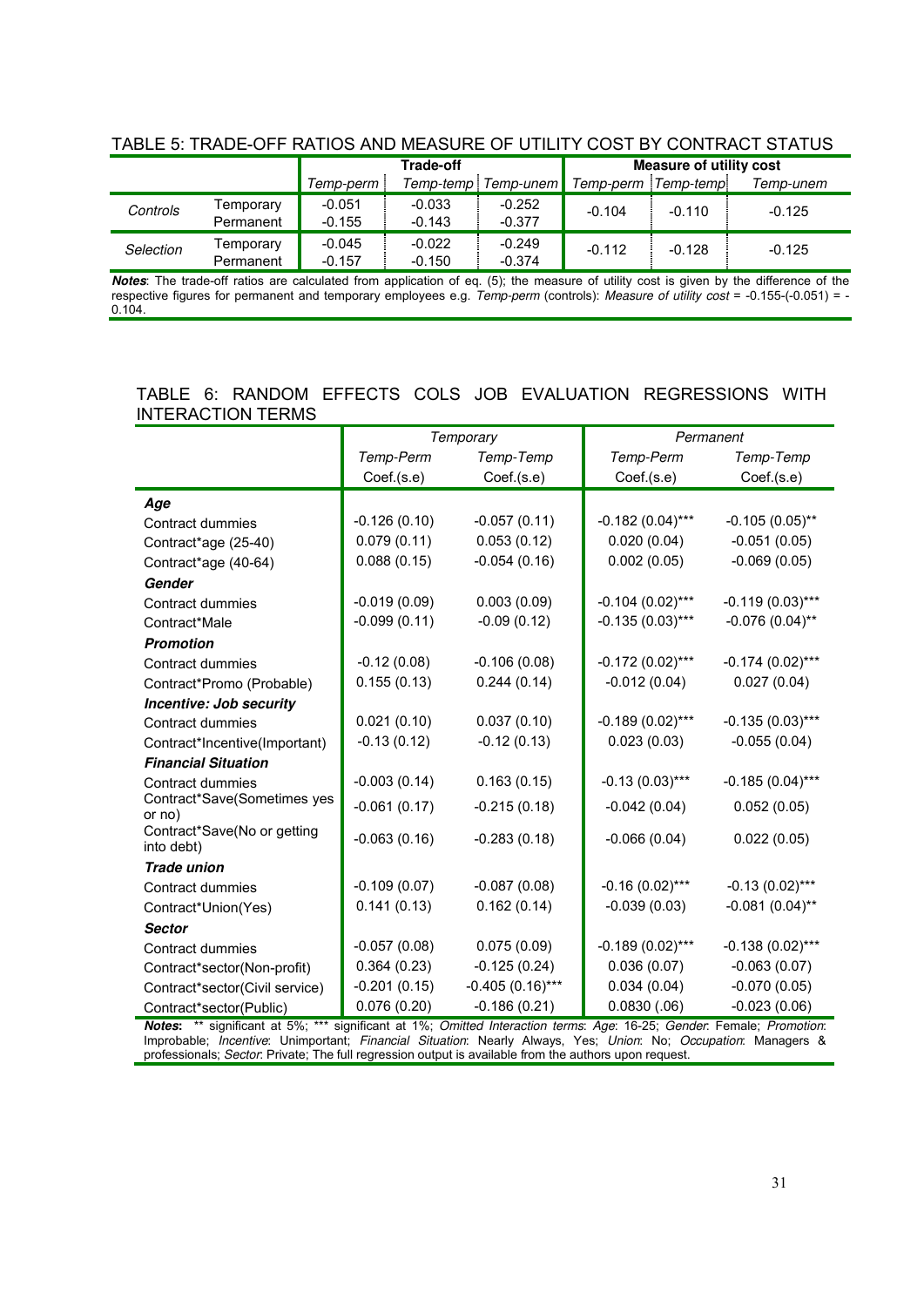# **SUPPLEMENTARY MATERIAL**

| Country        | N<br>Whole | Mean<br>(s.d)<br>Whole | N<br>Permanent | Mean<br>(s.d)<br>Permanent | N<br>Temporary | Mean<br>(s.d)<br>Temporary |
|----------------|------------|------------------------|----------------|----------------------------|----------------|----------------------------|
| <b>Denmark</b> | 4876       | 4.02<br>(2.80)         | 3926           | 3.97<br>(2.79)             | 389            | 4.44<br>(2.95)             |
| France         | 4896       | 3.82<br>(2.87)         | 3980           | 3.73<br>(2.85)             | 409            | 4.58<br>(2.87)             |
| Greece         | 4000       | 4.12<br>(2.66)         | 3150           | 4.06<br>(2.65)             | 500            | 4.33<br>(2.70)             |
| Netherland     | 4924       | 4.12<br>(2.57)         | 4370           | 4.08<br>(2.56)             | 359            | 4.50<br>(2.57)             |
| Spain          | 1505       | 4.88<br>(2.89)         | 978            | 4.76<br>(2.90)             | 285            | 5.54<br>(2.79)             |
| Finland        | 1612       | 5.31<br>(2.82)         | 1268           | 5.24<br>(2.81)             | 205            | 5.31<br>(2.94)             |
| UK             | 4947       | 3.98<br>(2.73)         | 4403           | 3.97<br>(2.73)             | 283            | 4.21<br>(2.79)             |

# TABLE S1: MEAN EVALUATION SCORES BY COUNTRY AND CONTRACT STATUS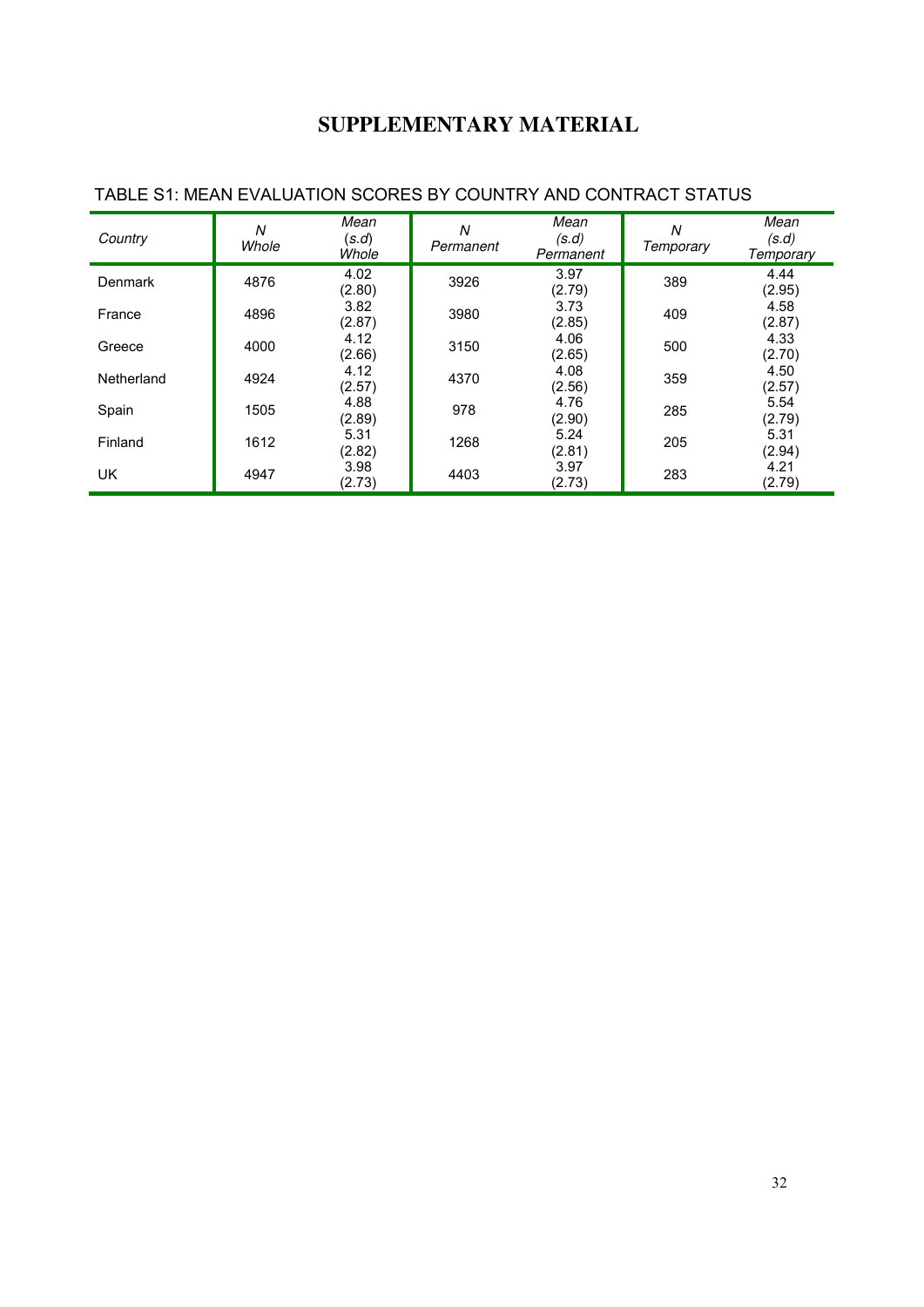|                               |          | Controls      |          |               |          | Selection     |          |              |
|-------------------------------|----------|---------------|----------|---------------|----------|---------------|----------|--------------|
|                               |          | Permanent     |          | Temporary     |          | Permanent     |          | Temporary    |
|                               | Coef.    | s.e.          | Coef.    | s.e.          | Coef.    | s.e.          | Coef     | s.e.         |
| <b>Personal factors</b>       |          |               |          |               |          |               |          |              |
| Male                          | 0.009    | (0.019)       | 0.026    | (0.061)       | 0.006    | (0.020)       | 0.034    | (0.064)      |
| Age                           | $-0.031$ | $(0.007)$ *** | $-0.034$ | (0.020)       | $-0.033$ | $(0.007)$ *** | $-0.038$ | (0.026)      |
| Age squared                   | 0.000    | $(0.000)$ **  | 0.000    | (0.000)       | 0.000    | $(0.000)$ **  | 0.000    | (0.000)      |
| Married                       | 0.004    | (0.02)        | 0.067    | (0.060)       | 0.005    | (0.022)       | 0.071    | (0.067)      |
| Job Tenure                    | $-0.006$ | (0.004)       | $-0.005$ | (0.016)       | $-0.005$ | (0.004)       | 0.007    | (0.048)      |
| Job Tenure squared            | 0.000    | (0.000)       | 0.000    | (0.000)       | 0.000    | (0.000)       | $-0.000$ | (0.001)      |
| Two Jobs                      | $-0.001$ | (0.031)       | 0.099    | (0.078)       | 0.005    | (0.032)       | 0.054    | (0.105)      |
| Unemployed last year          | $-0.038$ | (0.037)       | $-0.039$ | (0.061)       | $-0.046$ | (0.047)       | $-0.054$ | (0.197)      |
| Ln(monthly net wage)          | $-0.002$ | (0.02)        | $-0.044$ | (0.063)       | 0.001    | (0.021)       | $-0.044$ | (0.075)      |
| Ln(Contract hours/week)       | 0.175    | $(0.039)$ *** | 0.086    | (0.084)       | 0.171    | $(0.040)$ *** | 0.129    | (0.093)      |
| <b>Sector</b>                 |          |               |          |               |          |               |          |              |
| Non-profit institution        | $-0.058$ | (0.042)       | $-0.322$ | $(0.124)$ *** | $-0.043$ | (0.045)       | $-0.349$ | $(0.162)$ ** |
| Civil service                 | $-0.033$ | (0.032)       | $-0.084$ | (0.094)       | $-0.028$ | (0.033)       | $-0.093$ | (0.137)      |
| Public company                | 0.001    | (0.029)       | $-0.070$ | (0.094)       | $-0.002$ | (0.031)       | $-0.084$ | (0.125)      |
| (ref. private company)        |          |               |          |               |          |               |          |              |
| Industry                      |          |               |          |               |          |               |          |              |
| Manufacturing                 | 0.045    | (0.032)       | 0.021    | (0.105)       | 0.043    | (0.034)       | 0.059    | (0.118)      |
| Wholesale/retail trade        | 0.001    | (0.033)       | $-0.109$ | (0.104)       | 0.004    | (0.035)       | $-0.090$ | (0.112)      |
| Services                      | 0.003    | (0.028)       | 0.016    | (0.082)       | 0.010    | (0.030)       | 0.033    | (0.103)      |
| Public admin/education/health | 0.010    | (0.034)       | $-0.021$ | (0.091)       | 0.008    | (0.035)       | $-0.011$ | (0.094)      |
| (ref. other)                  |          |               |          |               |          |               |          |              |
| Occupation                    |          |               |          |               |          |               |          |              |
| Managers/Professionals        | 0.046    | (0.040)       | 0.010    | (0.126)       | 0.037    | (0.041)       | 0.007    | (0.151)      |

# TABLE S2: RANDOM EFFECTS COLS JOB EVALUATION REGRESSIONS BY CONTRACT STATUS – EFFECT OF INDIVIDUAL AND CURRENT JOB CHARACTERISTICS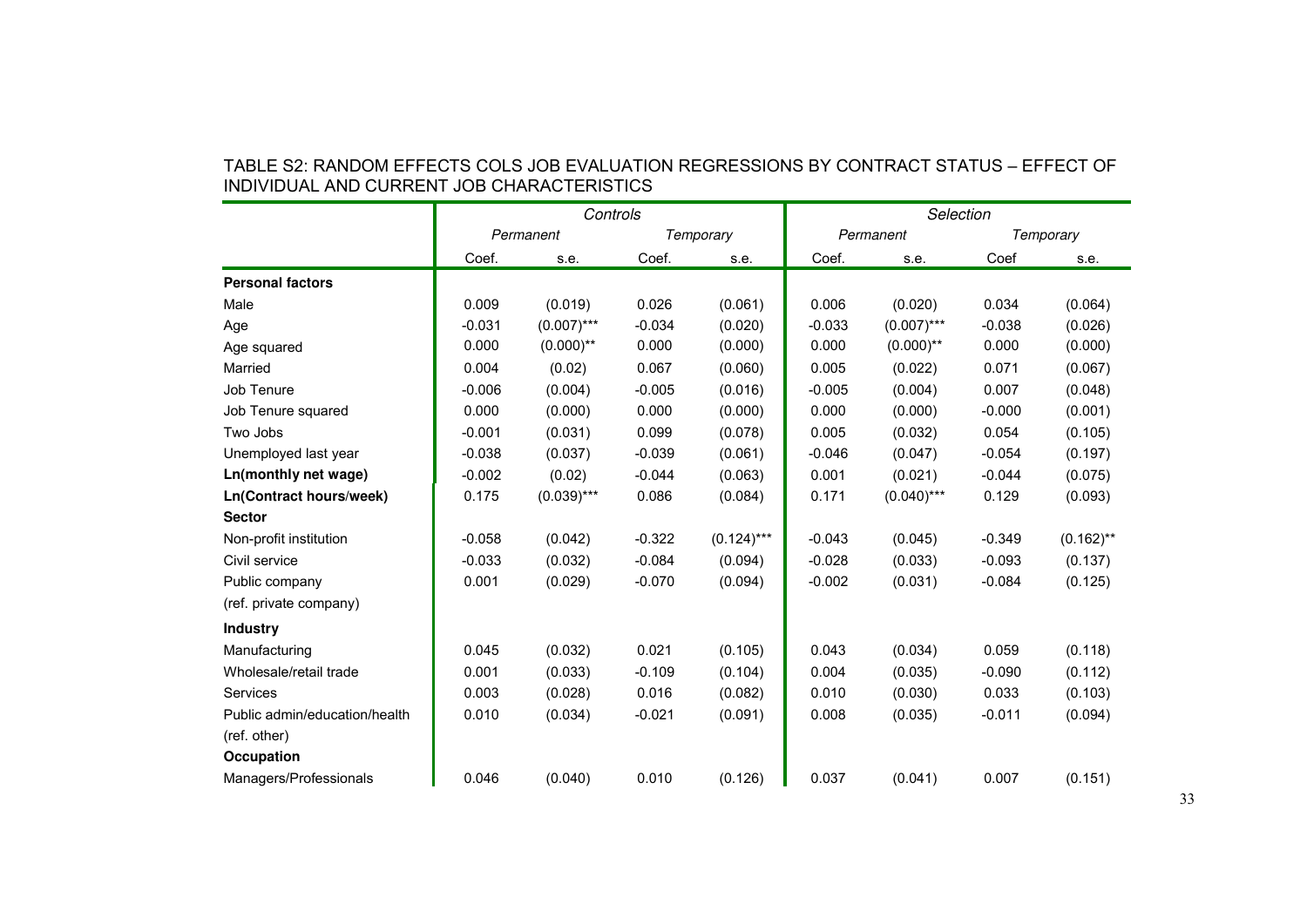| Technical/Clerical                                                                                                                               | $-0.045$ | $(0.020)$ **  | 0.048    | (0.063)       | $-0.050$ | $(0.021)$ **  | 0.046    | (0.066)      |
|--------------------------------------------------------------------------------------------------------------------------------------------------|----------|---------------|----------|---------------|----------|---------------|----------|--------------|
| (ref. other)                                                                                                                                     |          |               |          |               |          |               |          |              |
| <b>Working times</b>                                                                                                                             |          |               |          |               |          |               |          |              |
| Always same working times                                                                                                                        | $-0.036$ | (0.029)       | $-0.027$ | (0.092)       | $-0.039$ | (0.03)        | $-0.097$ | (0.101)      |
| Rotating shifts                                                                                                                                  | 0.008    | (0.036)       | 0.111    | (0.114)       | 0.009    | (0.038)       | 0.057    | (0.122)      |
| Employee decides                                                                                                                                 | $-0.028$ | (0.046)       | 0.020    | (0.111)       | $-0.046$ | (0.048)       | $-0.040$ | (0.125)      |
| Employee+employer decide                                                                                                                         | $-0.028$ | (0.036)       | 0.156    | (0.135)       | $-0.026$ | (0.037)       | 0.110    | (0.147)      |
| (ref. decided by employer)                                                                                                                       |          |               |          |               |          |               |          |              |
| <b>Work organization</b>                                                                                                                         |          |               |          |               |          |               |          |              |
| Job in fixed team                                                                                                                                | 0.001    | (0.024)       | $-0.085$ | (0.079)       | 0.010    | (0.025)       | $-0.090$ | (0.084)      |
| Job in varying teamwork                                                                                                                          | $-0.010$ | (0.032)       | $-0.274$ | $(0.099)$ *** | 0.008    | (0.034)       | $-0.319$ | $(0.114)***$ |
| (ref. Job not in teamwork)                                                                                                                       |          |               |          |               |          |               |          |              |
| <b>Training</b>                                                                                                                                  |          |               |          |               |          |               |          |              |
| $5-10$ days                                                                                                                                      | $-0.030$ | (0.020)       | $-0.051$ | (0.066)       | $-0.032$ | (0.020)       | $-0.069$ | (0.089)      |
| 1-3 months                                                                                                                                       | $-0.037$ | (0.039)       | $-0.051$ | (0.106)       | $-0.037$ | (0.041)       | $-0.065$ | (0.112)      |
| (ref. no training or in the past)                                                                                                                |          |               |          |               |          |               |          |              |
| Control over own work                                                                                                                            |          |               |          |               |          |               |          |              |
| Job has a fixed routine                                                                                                                          | $-0.053$ | (0.039)       | 0.005    | (0.118)       | $-0.056$ | (0.041)       | $-0.007$ | (0.131)      |
| Can choose order tasks                                                                                                                           | $-0.031$ | (0.036)       | 0.028    | (0.11)        | $-0.035$ | (0.037)       | 0.036    | (0.13)       |
| (ref. No one controls your work)                                                                                                                 |          |               |          |               |          |               |          |              |
| <b>Country dummies</b>                                                                                                                           |          |               |          |               |          |               |          |              |
| Denmark                                                                                                                                          | $-0.012$ | (0.061)       | 0.096    | (0.19)        | $-0.022$ | (0.064)       | 0.046    | (0.269)      |
| France                                                                                                                                           | $-0.119$ | $(0.030)$ *** | 0.033    | (0.105)       | $-0.118$ | $(0.032)$ *** | $-0.016$ | (0.144)      |
| Greece                                                                                                                                           | $-0.007$ | (0.035)       | $-0.020$ | (0.112)       | $-0.007$ | (0.037)       | $-0.084$ | (0.202)      |
| Netherlands                                                                                                                                      | 0.070    | $(0.031)$ **  | 0.089    | (0.110)       | 0.057    | (0.033)       | 0.073    | (0.177)      |
| Spain                                                                                                                                            | 0.212    | $(0.046)$ *** | 0.287    | $(0.116)$ **  | 0.227    | $(0.05)***$   | 0.192    | (0.247)      |
| Finland                                                                                                                                          | 0.339    | $(0.045)$ *** | 0.231    | (0.145)       | 0.337    | $(0.046)$ *** | 0.180    | (0.212)      |
| (ref. UK)                                                                                                                                        |          |               |          |               |          |               |          |              |
| Notes: ** significant at 5%; *** significant at 1%; Vignette characteristics have also been controlled for as shown in Table 4 of the main text. |          |               |          |               |          |               |          |              |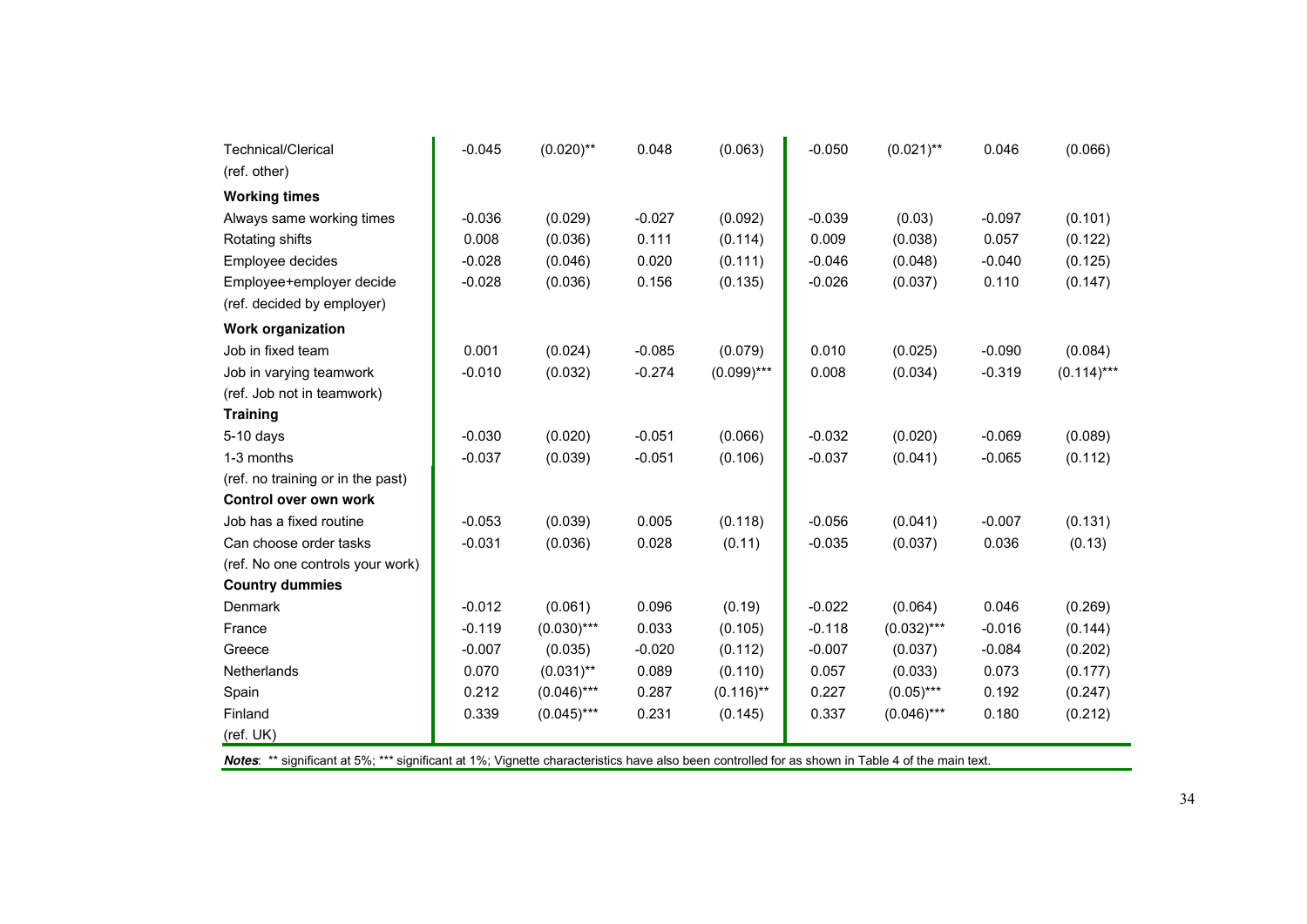|                                        | Coef     | s.e.          |
|----------------------------------------|----------|---------------|
| Male                                   | $-0.101$ | (0.135)       |
| Age                                    | $-0.123$ | $(0.046)$ *** |
| Age squared                            | 0.001    | $(0.001)$ **  |
| Married                                | $-0.026$ | (0.151)       |
| Job Tenure                             | $-0.374$ | $(0.028)$ *** |
| Job Tenure squared                     | 0.009    | $(0.001)$ *** |
| Two Jobs                               | 0.699    | $(0.199)$ *** |
| Unemployed last year                   | 2.081    | $(0.176)$ *** |
| Ln(monthly net wage)                   | $-0.385$ | $(0.139)$ *** |
| Ln(Contract hours/week)                | $-0.075$ | (0.231)       |
| <b>Sector</b>                          |          |               |
| Non-profit institution                 | 0.773    | $(0.297)$ *** |
| Civil service                          | 0.922    | $(0.225)$ *** |
| Public company                         | 0.765    | $(0.221)***$  |
| (ref. private company)                 |          |               |
| <b>Industry</b>                        |          |               |
| Manufacturing                          | $-0.485$ | $(0.242)$ **  |
| Wholesale/retail trade                 | $-0.397$ | (0.225)       |
| Services                               | $-0.491$ | $(0.194)$ **  |
| Public admin/education/health          | $-0.112$ | (0.227)       |
| (ref. other)                           |          |               |
| Occupation                             |          |               |
| Managers/Professionals                 | 0.549    | $(0.267)$ **  |
| <b>Technical/Clerical</b>              | $-0.184$ | (0.141)       |
| (ref. other)                           |          |               |
| <b>Working times</b>                   |          |               |
| Always same working times              | $-0.134$ | (0.215)       |
| Rotating shifts                        | $-0.326$ | (0.262)       |
| Employee decides                       | 0.511    | (0.286)       |
| Employee+employer decide               | $-0.256$ | (0.276)       |
| (ref. work. times decided by employer) |          |               |
| <b>Work organization</b>               |          |               |
| Job in fixed team                      | $-0.036$ | (0.175)       |
| Job in varying teamwork                | 0.355    | (0.227)       |
| (ref. Job not in teamwork)             |          |               |
| <b>Training</b>                        |          |               |
| 5-10 days                              | $-0.576$ | $(0.151)$ *** |
| 1-3 months                             | 0.247    | (0.242)       |
| (ref. no training or in the past)      |          |               |
| Control over own work                  |          |               |
| Job has a fixed routine                | $-0.491$ | (0.260)       |
| Can choose order tasks                 | $-0.599$ | $(0.236)$ **  |
| (ref. No one controls your work)       |          |               |

# TABLE S3: RANDOM EFFECTS PROBIT REGRESSION OF TEMPORARY VS. PERMANENT CONTRACT STATUS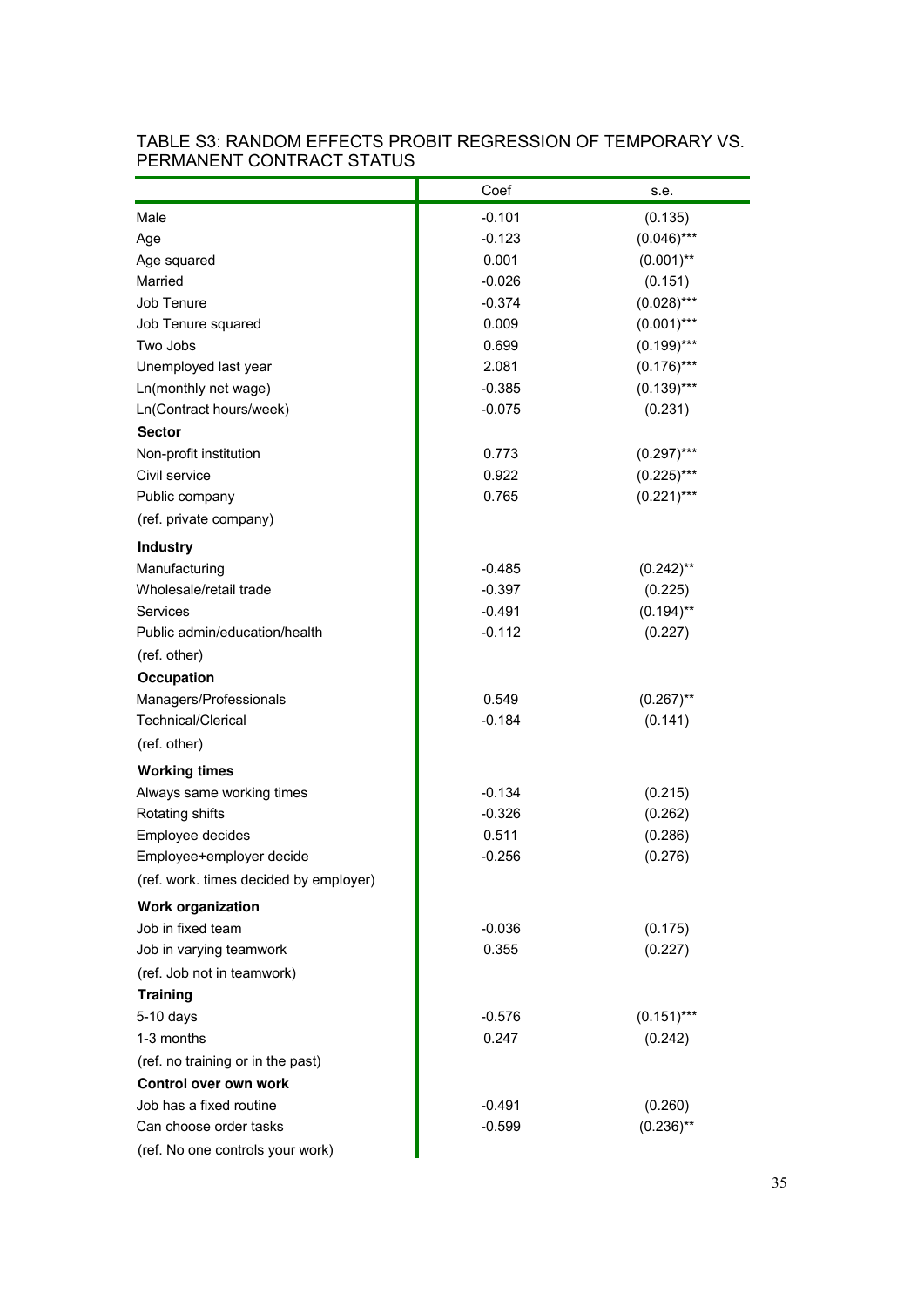| <b>Country dummies</b>       |              |               |  |  |  |
|------------------------------|--------------|---------------|--|--|--|
| Denmark                      | 1.898        | $(0.418)$ *** |  |  |  |
| France                       | 0.866        | $(0.229)$ *** |  |  |  |
| Greece                       | 1.471        | $(0.238)$ *** |  |  |  |
| Netherlands                  | 1.118        | $(0.240)$ *** |  |  |  |
| Spain                        | 2.109        | $(0.287)$ *** |  |  |  |
| Finland                      | 0.993        | $(0.351)$ *** |  |  |  |
| (ref. UK)                    |              |               |  |  |  |
| ID var: Children over age 16 | 0.564        | $(0.154)$ *** |  |  |  |
| cons                         | 3.671        | (7.018)       |  |  |  |
| N                            | 18276 (3686) |               |  |  |  |
| Wald chi <sub>2</sub> (61)   | 952.39***    |               |  |  |  |
| Log likelihood               | $-1427.37$   |               |  |  |  |

**Notes:** \*\* significant at 5%; \*\*\* significant at 1%; The regression has also controlled for the vignette characteristics, though they are omitted here as they are all insignificant variables. The full regression output is available from the authors upon request.